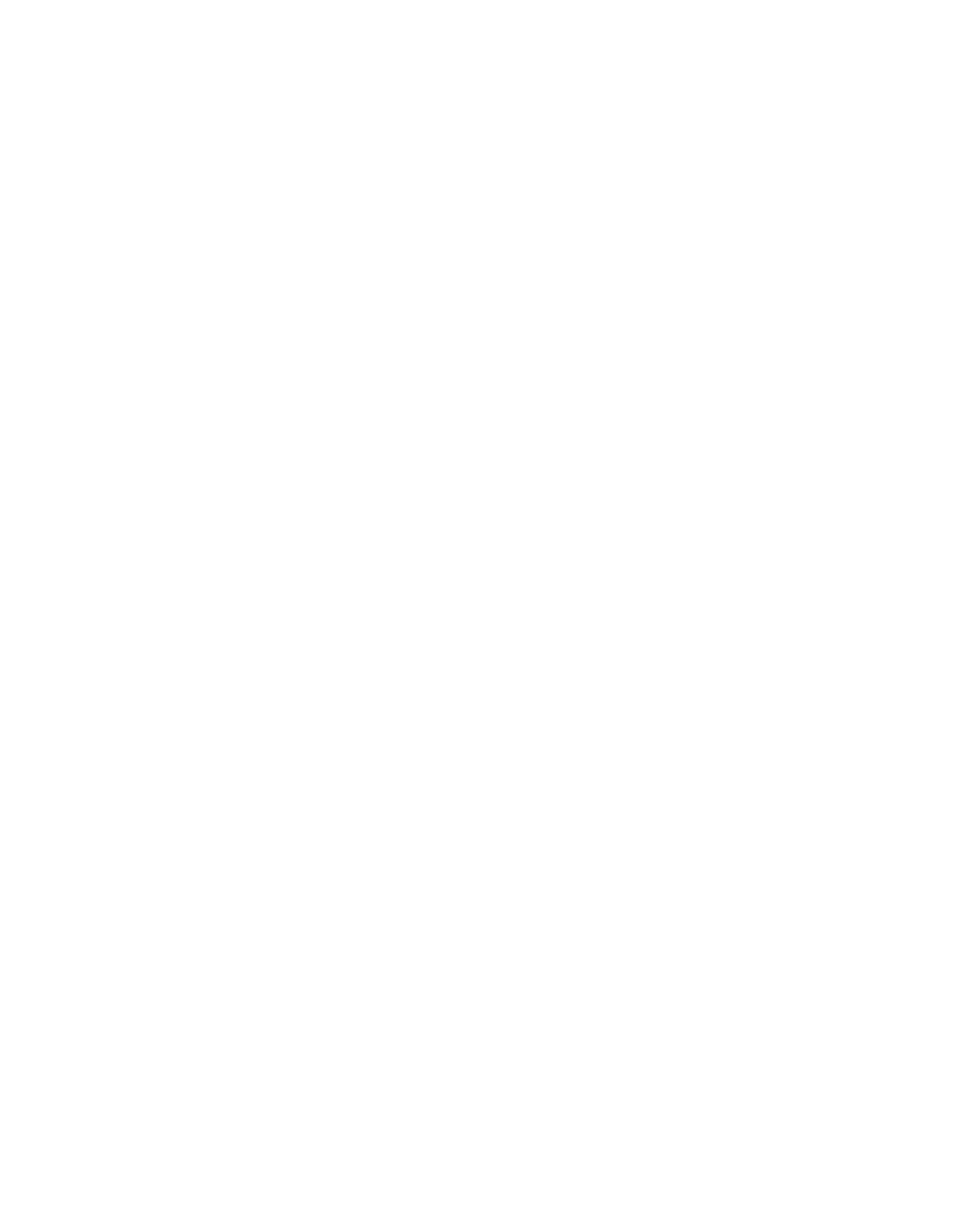### **MISSISSIPPI BOARD OF EDUCATION**

Kenny Bush Philadelphia

Sondra Caillavet Biloxi

Rebecca Harris Booneville

Lavon Fluker-Reed Aberdeen

Claude Hartley Belden

Frank Melton Jackson

Rosetta Richard Gulfport

### **Dr. Henry L. Johnson State Superintendent of Education**

**[www.mde.k12.ms.us](http://www.mde.k12.ms.us/)**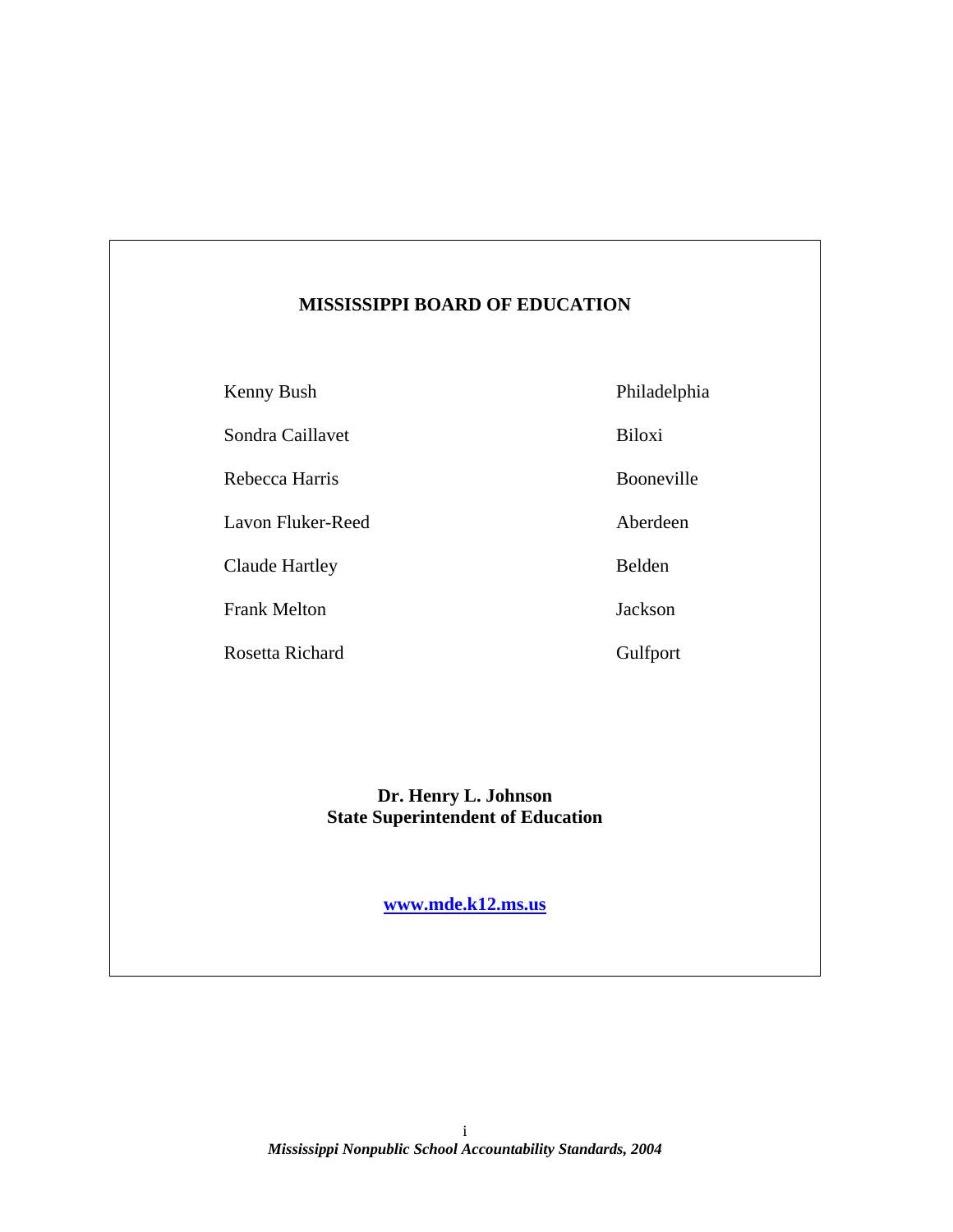### **NON-DISCRIMINATION POLICIES**

The Mississippi State Board of Education, the Mississippi Department of Education, the Mississippi School of the Arts, the Mississippi School for the Blind, the Mississippi School for the Deaf, and the Mississippi School for Mathematics and Science do not discriminate on the basis of race, sex, color, religion, national origin, age, or disability in the provision of educational programs and services or employment opportunities and benefits. The following office has been designated to handle inquiries and complaints regarding the non-discrimination policies of the above-mentioned entities:

> **Director, Office of Human Resources Mississippi Department of Education 359 North West Street Suite 359 Jackson, Mississippi 39201 (601) 359-3511**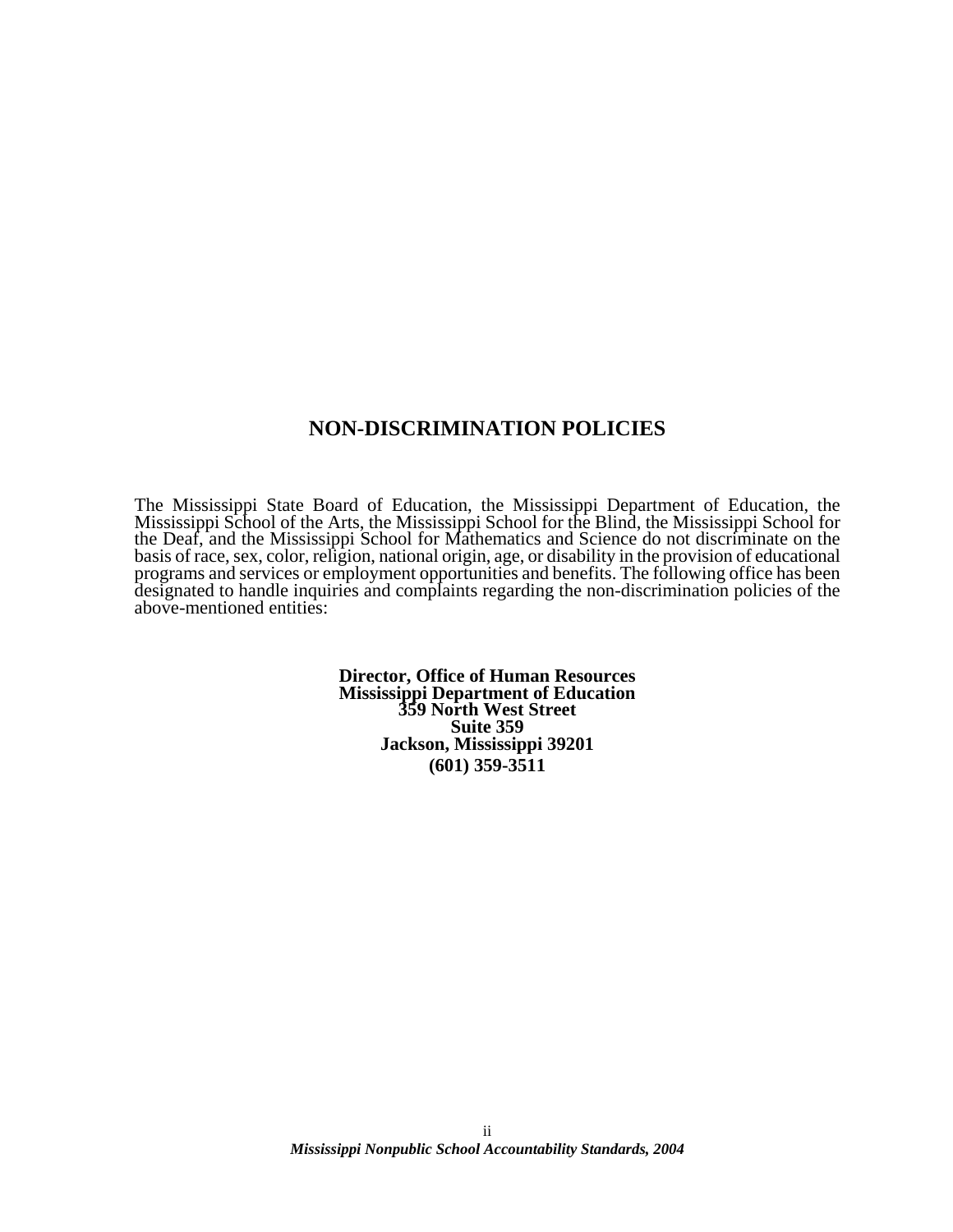# **TABLE OF CONTENTS**

### **INTRODUCTORY INFORMATION**

| NONPUBLIC SCHOOL ACCREDITATION POLICIES |  |
|-----------------------------------------|--|
|                                         |  |
|                                         |  |
|                                         |  |
|                                         |  |
|                                         |  |
|                                         |  |
|                                         |  |
|                                         |  |
|                                         |  |
|                                         |  |
|                                         |  |
|                                         |  |
|                                         |  |
|                                         |  |
|                                         |  |
|                                         |  |
|                                         |  |
|                                         |  |
|                                         |  |
|                                         |  |
|                                         |  |
|                                         |  |
|                                         |  |
|                                         |  |
|                                         |  |
|                                         |  |
|                                         |  |
|                                         |  |
|                                         |  |
|                                         |  |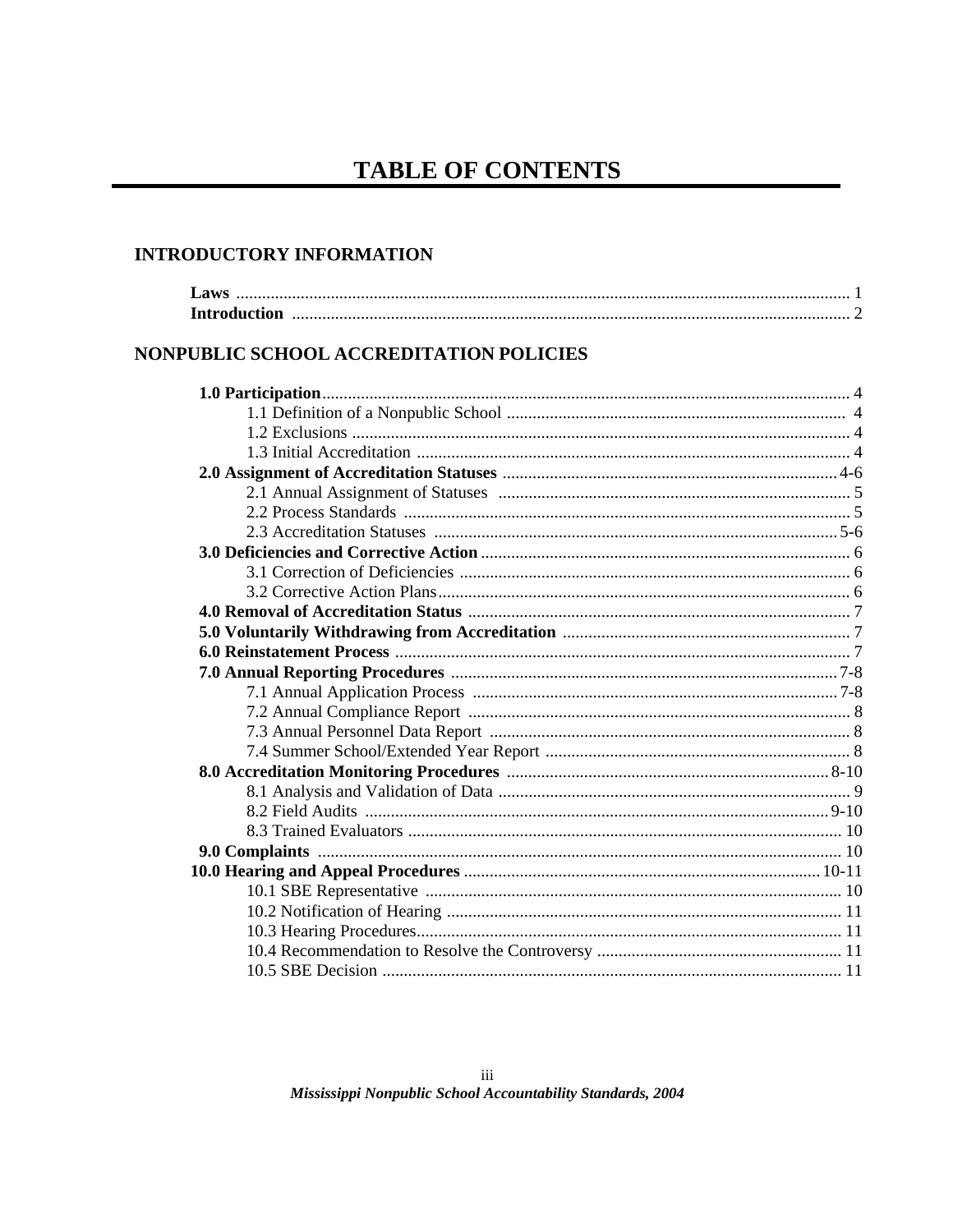# PROCESS STANDARDS

| <b>Mission Statement and Strategic Planning</b> |  |
|-------------------------------------------------|--|
|                                                 |  |
| <b>School Governance and Policies</b>           |  |
|                                                 |  |
| Administration, Organization, and Coordination  |  |
|                                                 |  |
| <b>Fiscal Management</b>                        |  |
|                                                 |  |
| <b>Student Records</b>                          |  |
|                                                 |  |
| <b>Design for Learning and Curriculum</b>       |  |
|                                                 |  |
| <b>Graduation Requirements</b>                  |  |
|                                                 |  |
| <b>Assessment and Evaluations</b>               |  |
|                                                 |  |
| <b>Student Support Services</b>                 |  |
|                                                 |  |
| <b>Pupil-Teacher Ratios</b>                     |  |
|                                                 |  |
| <b>Library-Media Services</b>                   |  |
|                                                 |  |
| <b>School Plant and Facilities</b>              |  |
|                                                 |  |
| <b>Health and Safety</b>                        |  |
|                                                 |  |
| <b>Transportation Safety</b>                    |  |
|                                                 |  |
| <b>Standards for Residential Facilities</b>     |  |
|                                                 |  |

### **APPENDICES**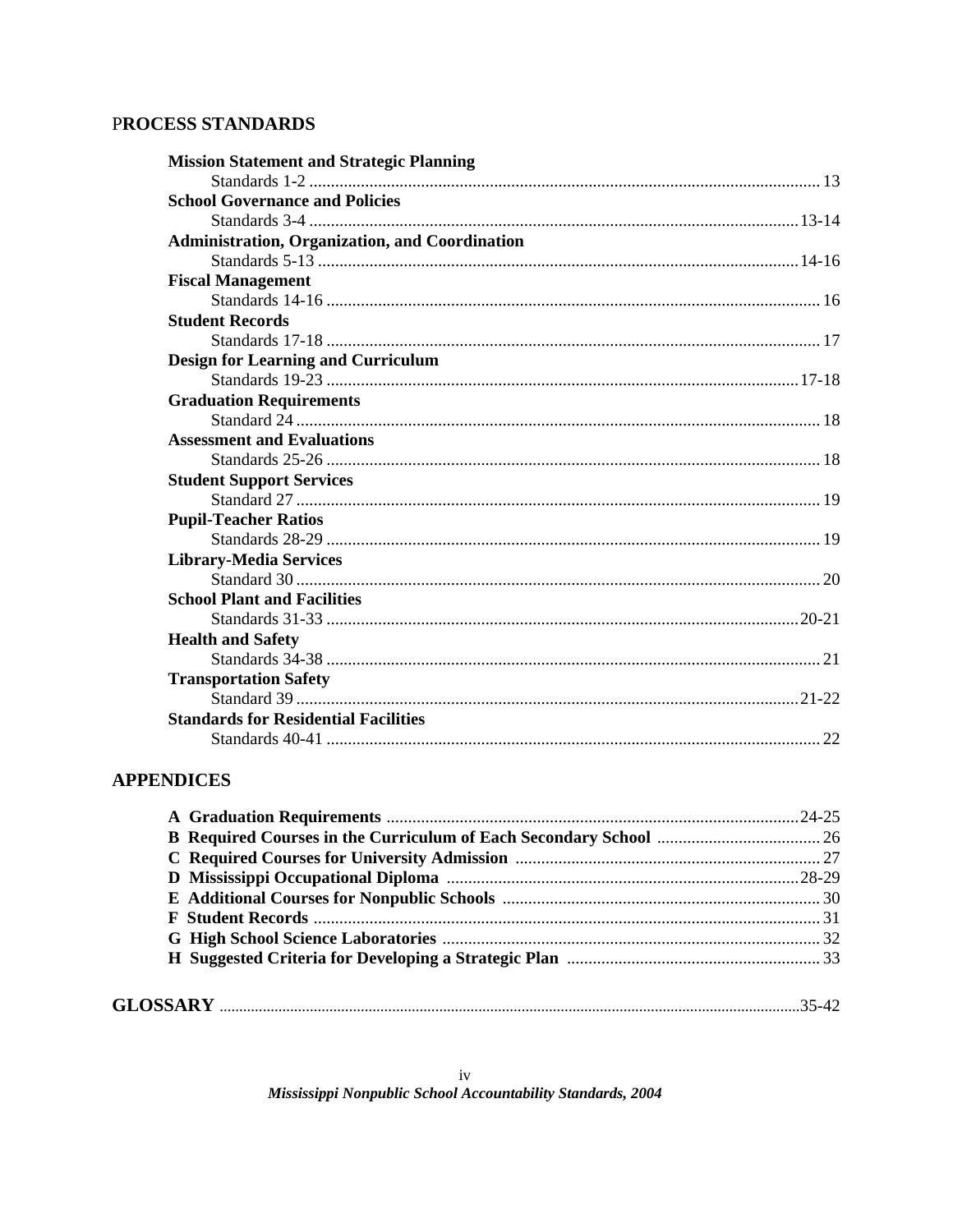# LAWS

### *MS CODE 37-17-7. Accreditation of Nonpublic Schools.*

*Any nonpublic school may, through its governing body, request that the State Board of Education approve such institution. Approval shall be based upon a process promulgated by the State Board of Education; provided, however, that in no event shall the State Board of Education adopt more stringent standards for approval of nonpublic schools than the accreditation standards applied to public schools.* 

### *MS CODE 37-17-9. Accreditation by Other Agencies.*

*This chapter shall not be construed to establish the only accrediting agency in the State of Mississippi, and nothing contained herein shall be construed to prevent any nonpublic school association or associations or group or groups from establishing its or their accrediting agency, unrelated to any such accrediting agency for public schools as established by this chapter. Nothing in the chapter shall prevent such nonpublic school accrediting agency or agencies from functioning in such capacity.* 

### *MS CODE 37-43-1. Textbooks.*

*This chapter is intended to furnish a plan for the adoption, purchase, distribution, care and use of free textbooks to be loaned to the pupils in all elementary and high schools of Mississippi. The books herein provided by the State Board of Education, which shall be the State Textbook Procurement Commission, shall be distributed and loaned free of cost to the children of the free public schools of the state and of all other schools located in the state, which maintain educational standards equivalent to the standards established by the State Department of Education for the state schools as outlined in the Nonpublic Schools Accreditation Requirements of the State Board of Education.* 

*Teachers shall permit all pupils in all grades of any public school to carry to their homes for home study, the free textbooks loaned to them, and any other regular textbooks whether they be free textbooks or not. For the purposes of this chapter, the term "board" shall mean the State Board of Education.* 

*Textbook shall be defined as any medium or manual of instruction which contains a systematic presentation of the principles of a subject and which constitutes a major instructional vehicle for that subject.*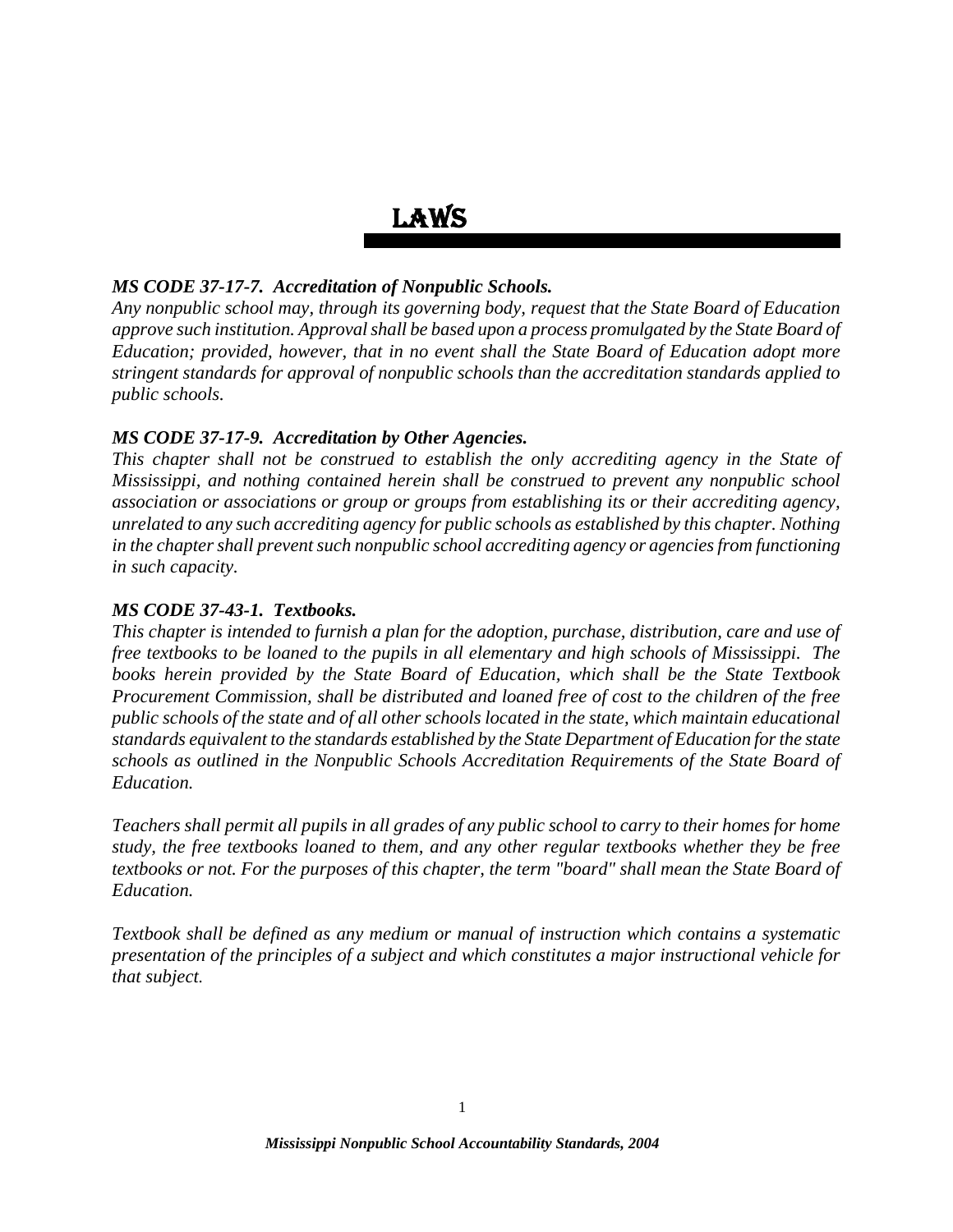# INTRODUCTION

Any nonpublic school may voluntarily request accreditation. Accreditation of a nonpublic school will be determined by the extent to which the school complies with each of the applicable requirements described in this document.

Some differences exist between public school boards and government agencies that have responsibilities for disbursing public funds and the governing body or policy-making authority of privately funded schools, which may delegate more fiscal freedom to the chief school administrator. Although the accreditation standards for nonpublic school are in many cases identical to the process standards for public schools, nonpublic schools do not participate in the accountability system and school performance model for public schools. Also, some exemptions and interpretations are allowed for special purpose schools serving special populations, church-related schools, and tribal schools. For the purposes of this nonpublic school accreditation process, the following definitions are used.

**School:** A school is defined as an institution for the teaching of school-age children that consists of a physical plant on one school site, whether owned or leased, has one principal administering the educational program for all the grades in the school, includes instructional staff members and students, and is in session each school year.

- Home schools and home schooling programs, including those that are affiliated with an accrediting agency, are specifically excluded from this definition and are not eligible to participate in the State Board of Education (SBE) accreditation process.
- Also excluded from this definition are day care centers, preschool programs {except for special preschool programs specifically designed to serve children with disabilities according to the Individuals with Disabilities Act (IDEA) and Preschool Grant regulations}, and post-secondary programs including adult education or vocational training programs specifically designed to serve an adult-age student population.

**Nonpublic School:** The term nonpublic school includes the following: (a) private schools, (b) church-related and parochial schools, (c) special purpose schools either privately owned and operated or governed by a public agency other than the State Board of Education (SBE)*,* and (d) tribal schools funded by the Bureau of Indian Affairs.

**Special Purpose School:** A special purpose school is defined as one that is organized to serve a special population of students or to provide a special program of instruction for students.

A special purpose school that serves students with disabilities must meet all relevant state and federal requirements for special education programs in accordance with IDEA and applicable state statutes and regulations.

**Church-Related School:** A church-related school is defined as one that is governed and operated by a denominational, parochial, or other bona fide church organization or religious order.

**School Board:** A school board is defined as a governing or policy-making body in authority over a school. (See *school board* in Glossary, page 40.)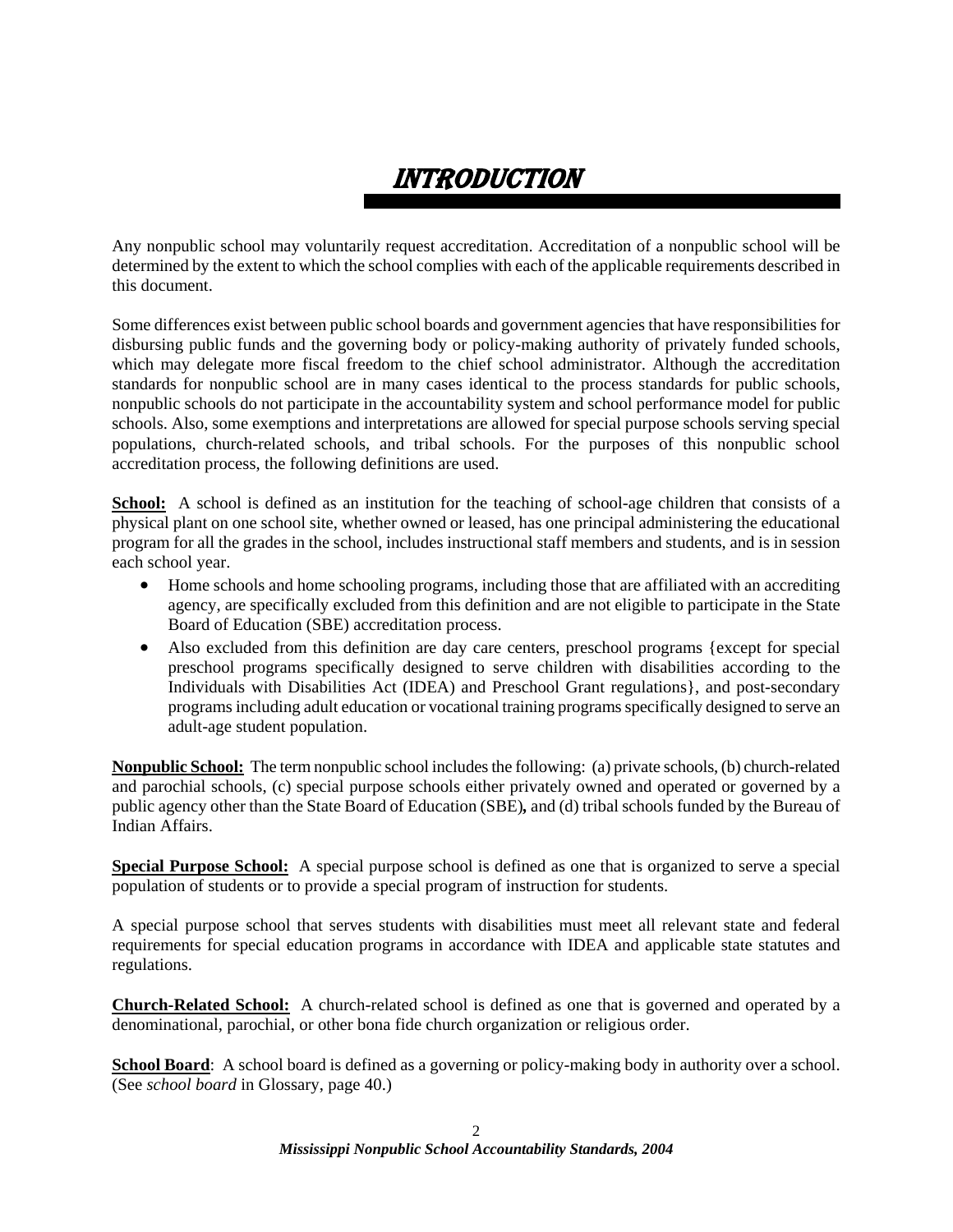# **POLICIES**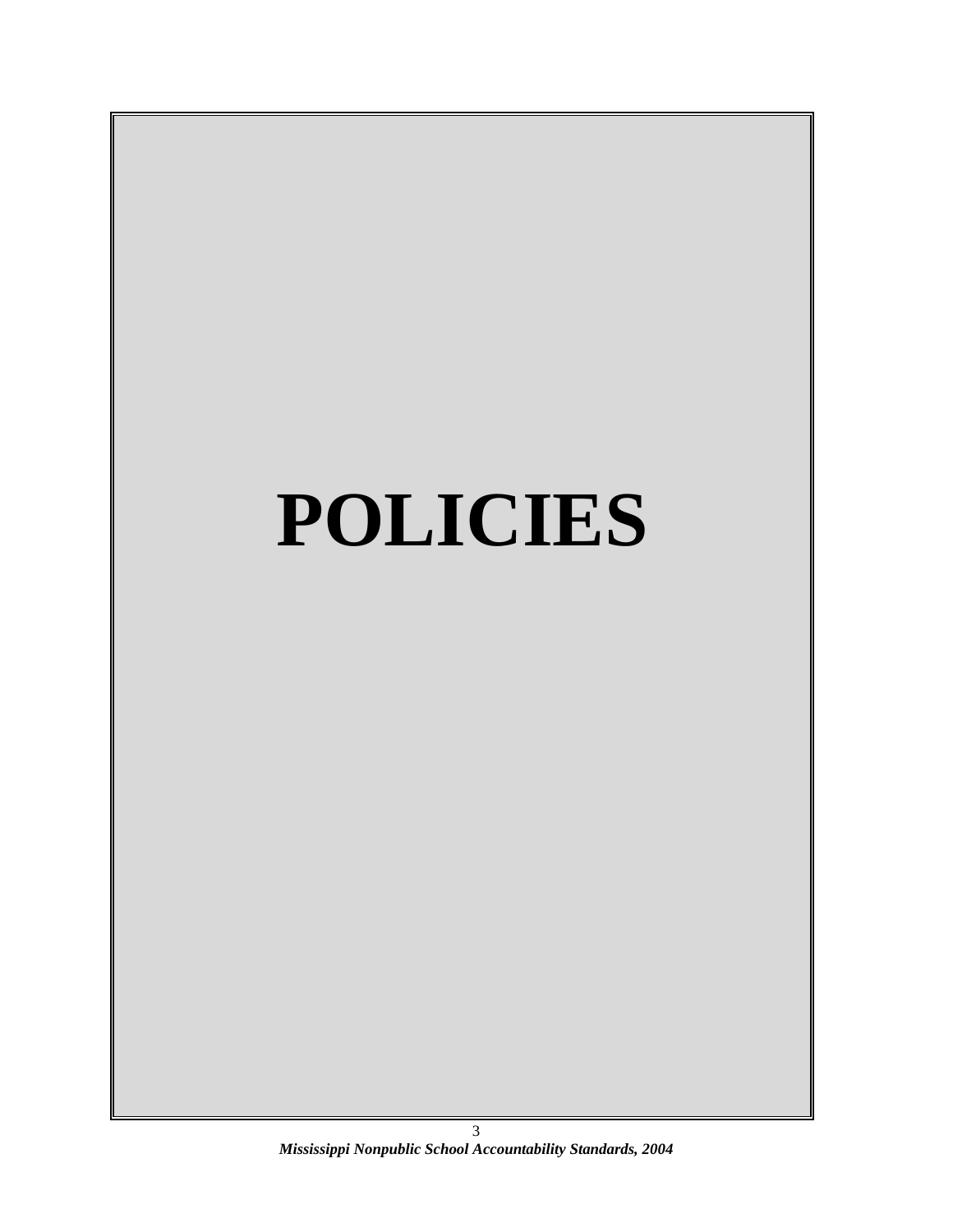# **NONPUBLIC SCHOOL ACCREDITATION POLICIES**

Accreditation of nonpublic schools will be determined by the extent to which the school complies with each of the applicable requirements contained in this document. Information concerning each school's compliance with accreditation requirements and standards will be reported to the State Board of Education on an annual basis.

### **1.0 PARTICIPATION**

Any nonpublic school serving school age students may, through its governing body, request to be accredited by the State Board of Education. Accreditation shall be based on a process promulgated by the State Board of Education.

### **1.1 Definition of a Nonpublic School**

The term *nonpublic school* includes private schools, parochial and other church-related schools, special purpose schools either privately owned and operated or governed by a public agency other than the Mississippi Department of Education, and Indian schools funded by the Bureau of Indian Affairs. Nonpublic schools may be operated either as a for profit organization or as a nonprofit, taxexempt corporation.

### **1.2 Exclusions**

Home schools and home schooling programs, including those that are affiliated with an approved accrediting agency, are specifically excluded and are not eligible to participate in the State Board of Education accreditation process. Also excluded are day care centers serving children below the age of 6, preschool programs (except those serving children ages 3-5 with disabilities), and adult education programs specifically designed to serve an adult-age population.

### **1.3 Initial Accreditation**

Initial accreditation requires any newly applying school to be fully operational and to substantiate compliance with all accreditation requirements of the State Board of Education. Sufficient data necessary to substantiate compliance with all accreditation standards must be available at the time of the initial accreditation audit. Each nonpublic school voluntarily seeking initial accreditation must have conducted a program of educational services for a period of at least one calendar year prior to the date of proposed State Board of Education accreditation. This one-year requirement is not applicable to educational programs under the jurisdiction of state agencies currently operating accredited school programs.

### **2.0 ASSIGNMENT OF ACCREDITATION STATUSES**

Accreditation of a nonpublic school will be determined by the extent to which the school complies with each of the applicable requirements contained in this document. Information concerning the school's compliance with accreditation requirements and standards will be reported to the State Board of Education on an annual basis.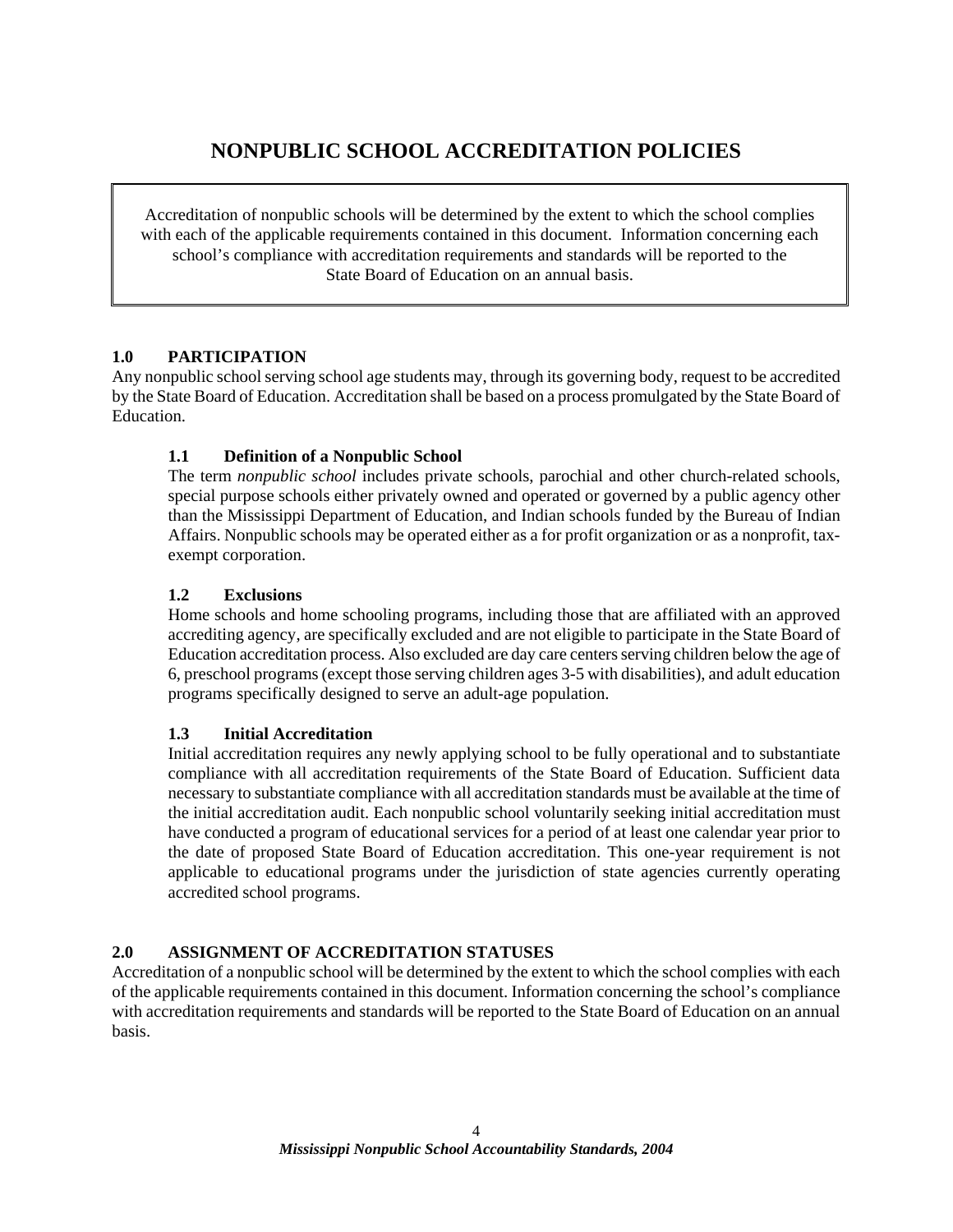### **2.1 Annual Assignment of Accreditation Statuses**

Annual accreditation statuses are assigned in December each school year and are determined by information verified during the previous school year. An assigned accreditation status remains in effect during that school year unless (a) the correction of deficiencies in meeting accreditation standards upgrades a status or (b) a verified report of noncompliance with accreditation requirements and/or standards is of such a nature that special State Board of Education action to downgrade a status is warranted.

### **2.2 Process Standards**

Process (input) standards address accepted educational principles and practices that are believed to promote educational quality. Any verified violation of a process standard is noted on the record of a school at the time of discovery within any school year, but does not affect the current accreditation status of the school. If a noted violation of a process standard has not been corrected by the following school year when accreditation statuses are assigned, the violation is reported to the State Board of Education for appropriate action. The State Board of Education reserves the right to suspend school compliance of any accreditation process standard that is not directly mandated by state or federal law.

### **2.3 Accreditation Statuses**

Accreditation statuses assigned by the State Board of Education are (a) Accredited, (b) Advised, (c) Probation, (d) Temporary, and (e) Withdrawn.

**Accredited.** A nonpublic school will be assigned an accredited status when the school is in compliance with each of the applicable accreditation requirements and standards as described in this document.

**Advised.** A nonpublic school will be assigned an Advised status the first year that the school fails to comply with all of the requirements as described in this document.

**Probation.** A nonpublic school will be assigned a Probation status if the school was assigned an Advised status the previous school year and the nonpublic school has not taken corrective actions or has not resolved the process standard deficiencies that resulted in the Advised status. The nonpublic school will be required to develop a corrective action plan to address the deficiencies. (See Accreditation Policy 3.2.)

**Temporary.** A special purpose school that serves students with disabilities may be assigned a Temporary status when (a) the special purpose school is in compliance with IDEA and relevant state regulations and (b) is accredited by the Southern Association of Colleges and Schools or by the Joint Commission on Accreditation of Healthcare Organizations (JCAHO). A Temporary status may also be assigned to a satellite school established by the governing body of an accredited nonpublic school currently on record with the State Board of Education.

A Temporary status will expire twelve months from the date that the Temporary status was assigned and is not renewable. During the twelve-month period, the school may apply to the State Board of Education for an accreditation status.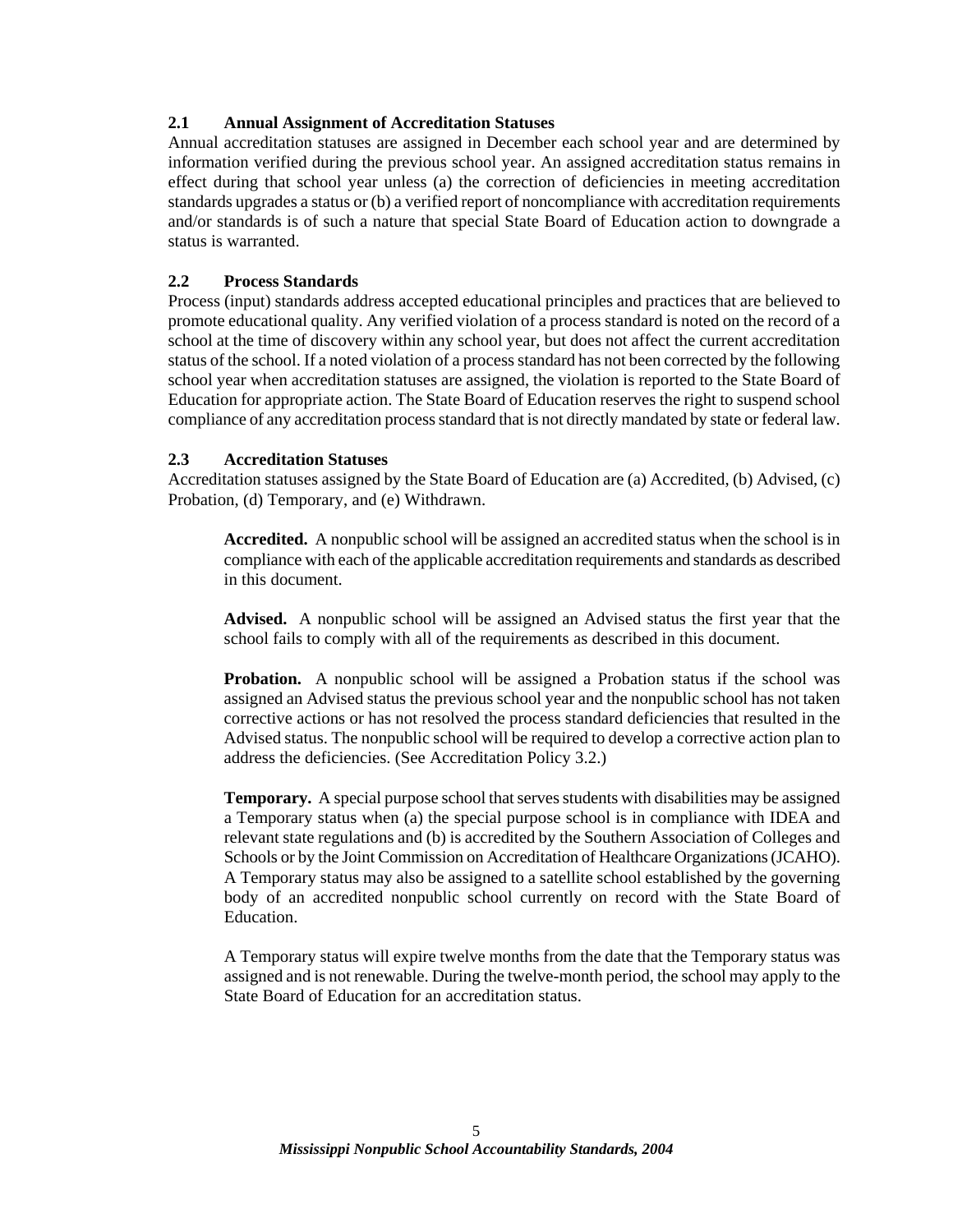**Withdrawn**. A nonpublic school will be assigned a Withdrawn status when the school has been previously assigned a status of Probation and the school fails to meet the goals and timelines for resolving identified deficiencies as stated in its approved corrective action plan.

### **3.0 DEFICIENCIES AND CORRECTIVE ACTION**

The chief school administrator is informed in writing when information on file in the Mississippi Department of Education indicates that the school may be in violation of accreditation requirements. The school is then given thirty days from the date of receipt of notification to respond in writing to any deficiency cited.

### **3.1 Correction of Deficiencies**

During the thirty-day period, school officials may schedule a conference with appropriate Mississippi Department of Education staff members in order to discuss the deficiencies cited. If the school's written response includes appropriate evidence needed to resolve the deficiencies, these corrections will be made on the records of the school. If insufficient evidence is submitted or if the school verifies that the cited deficiencies do exist, the school's records will be presented to the State Board of Education for appropriate action. A school found in violation of federal and state regulations regarding special education will be provided specific timeframes for correction of deficiencies. If timelines are not met, the school's records will be presented to the State Board of Education for appropriate action.

### **3.2 Corrective Action Plans**

When a school receives official notification that it has a status of Probation, the school is required to file a corrective action plan within sixty days. The plan must stipulate what will be done to resolve the deficiency and the timeline required. The plan must be approved by the school board (governing body or policy making authority) as documented by official minutes or resolutions. As an indication of mutual agreement, the plan must bear the signatures of the chairperson, president, or presiding officer of the governing body and the chief administrator of the school. The corrective action plan must be submitted to:

### **Office of Accreditation Mississippi Department of Education Post Office Box 771 Jackson, Mississippi 39205-0771**

The State Board of Education will designate Mississippi Department of Education staff to review the plan. After the plan is approved by the MDE, written notice is given to school officials. When corrective action has been implemented to resolve a citation, the school must submit documentary evidence confirming such. Assigned MDE staff may conduct follow-up visits as necessary to verify corrective action and compliance.

The school must provide a written account outlining the progress made toward eliminating each deficiency remaining on record prior to the next annual meeting of the State Board of Education to assign accreditation statuses. Based on the report, the State Board of Education will take appropriate action concerning the school's accreditation status. The final authority for judging the success of the corrective action plan is vested in the State Board of Education

### **4.0 REMOVAL OF ACCREDITATION STATUS**

Before acting to remove a school's accreditation status, the school will be notified in writing of the option to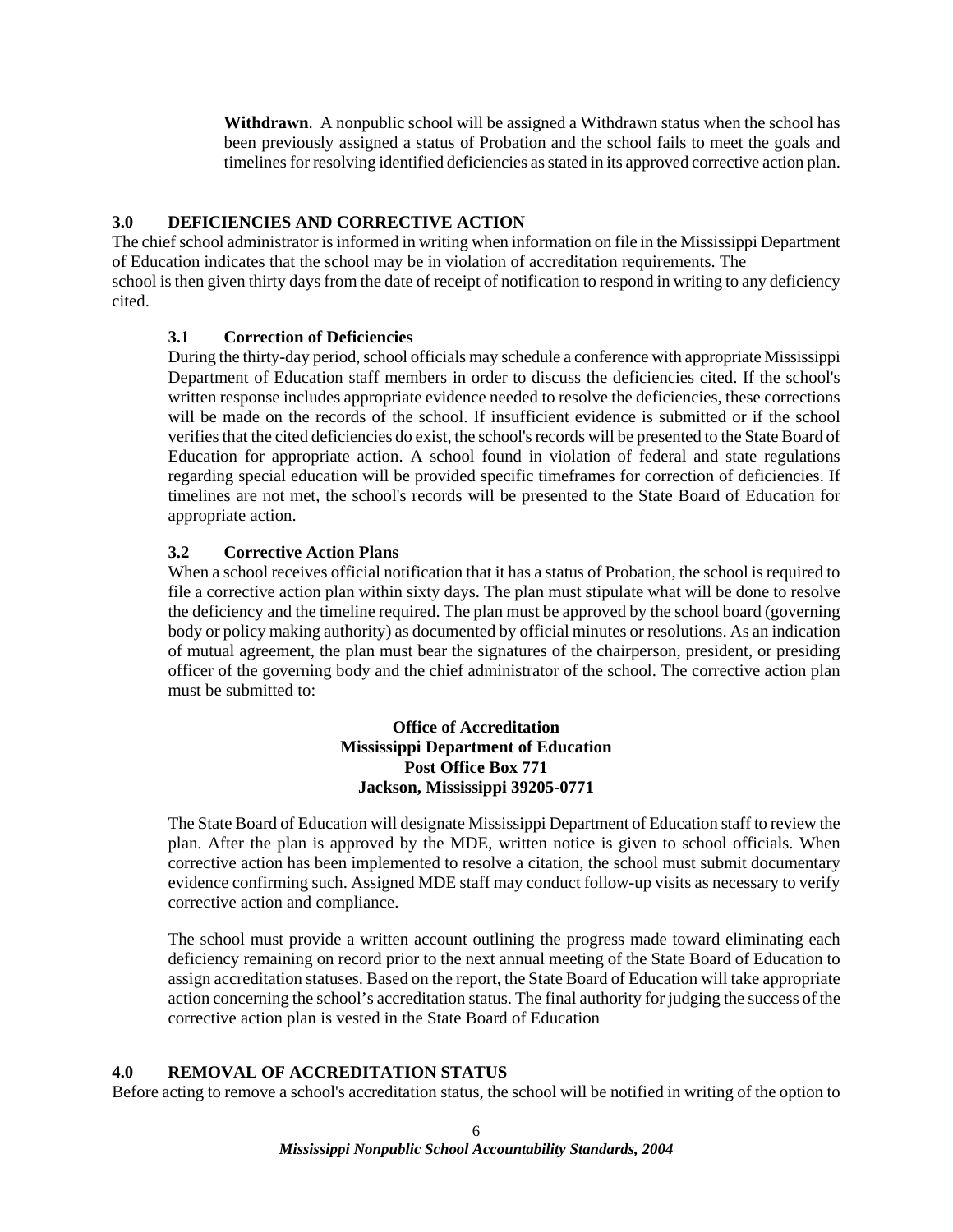voluntarily withdraw from the accreditation process without prejudice. **(See Nonpublic School Accreditation Policy 5.0.)** If school officials choose the option not to withdraw, the appeal procedures in Section 10.0 of this document will be followed. The State Board of Education will take action to remove a nonpublic school's accreditation status only when (a) the school fails to submit a corrective action plan as required, (b) the school fails to meet the goals and timelines for resolving identified deficiencies as stated in its corrective action plan, (c) accumulated violations are of such a serious nature that special State Board of Education action is warranted, or (d) an intentional act of reporting false information is confirmed. When the State Board of Education takes action to remove the accreditation status of a nonpublic school, the accredited status will be noted as **Withdrawn.** When the accreditation status of a nonpublic school is removed for any of the reasons described in this section, the school may not be reconsidered for accreditation until one full school year has passed. Prior to being reconsidered as an accredited nonpublic school, the school will be evaluated by a committee designated by the State Board of Education. If the committee confirms that the school is in compliance with all accreditation requirements and standards, then the reinstatement status of the school will be **Probation** for one school year.

### **5.0 VOLUNTARILY WITHDRAWING FROM ACCREDITATION PROCESS**

A nonpublic school may voluntarily withdraw from the accreditation process at any time without prejudice by submitting a written request signed by the school board chairperson or presiding officer of the governing body or policy-making authority and the chief school administrator. When a nonpublic school voluntarily withdraws from the accreditation process, all school records are moved to the inactive files and remain on file with the Mississippi Department of Education as a previously State Board of Education accredited nonpublic school.

### **6.0 REINSTATEMENT PROCESS**

A previously State Board of Education accredited nonpublic school whose school records are noted as **Inactive** may request to be reinstated using the same procedures and criteria for initial accreditation. (**See Nonpublic School Accreditation Policy 8.2.2**.)

### **7.0 ANNUAL REPORTING PROCEDURES**

Each nonpublic school voluntarily seeking accreditation from the State Board of Education accreditation is required to submit certain information annually. The four required annual reports are (1) Annual Application Form, (2) Annual Compliance Report, (3) Annual Personnel Data Report, and (4) Summer School/Extended Year Report. All data reported to the State Board of Education must be true and accurate. All required data must be submitted within established timelines. Failure to submit required data within established timelines may affect the accreditation status of the school. The chief administrator of the nonpublic school is responsible for ensuring the accuracy and integrity of all data reported to the State Board of Education.

### **7.1 Annual Application Process**

A nonpublic school voluntarily seeking Accreditation from the State Board of Education must request annual accreditation by direct application. The official request for State Board of Education accreditation must be signed by the chief school administrator and the chairperson of the governing board. Completed applications **must** be received no later than **October 1** of each school year. Any changes or revisions of data on the application form should be reported immediately to the Office of Accreditation. The application form includes the areas listed below.

### **7.1.1 Identifying Information**

- Name, mailing address, and telephone number(s) of the school;
- Name of the chief school administrator; and
- Name, address, and phone number of the chairperson of the governing board.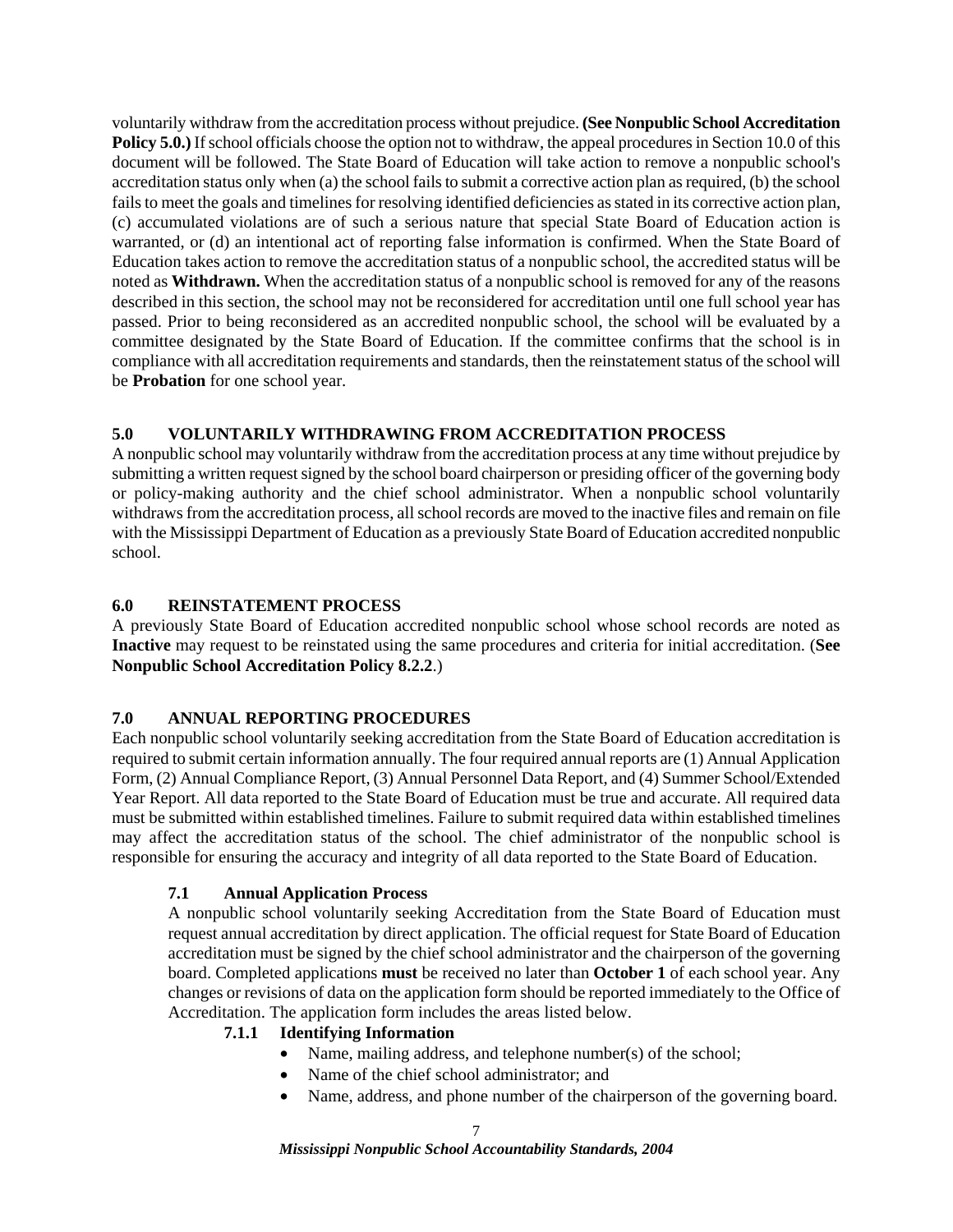### **7.1.2 Enrollment Data and Staffing**

- Number of students currently enrolled by grade, race, and gender; and
- Number of instructional staff members by grade level and total.
- **7.1.3 Annual Calendar of School**
- **7.1.4 Participation in Federal/State Funded Programs**
- **7.1.5 Graduation Data**
- **7.1.6 Preliminary List of School Staff**

### **7.2 Annual Compliance Report**

Each nonpublic school voluntarily seeking accreditation must complete the Annual Compliance Report. The Annual Compliance Report includes a questionnaire, a report of noncompliance with accreditation standards, and a statement of assurances signed by the chief school administrator. The compliance report must be completed and submitted by **October 1** with the application form.

### **7.3 Annual Personnel Data Report**

Each accredited nonpublic school is required to complete and submit the personnel data report for each school employee. The personnel data report must be submitted each school year within the timelines established by the Office of Management Information Systems. Specific reporting requirements are outlined in the current edition of the *Mississippi Personnel/Accreditation Data Report Reference Manual*.

### **7.4 Summer School/Extended Year Report**

Each accredited nonpublic school providing a Summer School and/or Extended Year Program must report those programs to the Mississippi Department of Education. This report is not required for special purpose schools providing twelve-month continuous educational programs.

### **8.0 ACCREDITATION MONITORING PROCEDURES**

Staff in the Office of Accreditation will continuously monitor nonpublic schools to evaluate and validate compliance with accreditation requirements. Evaluation and monitoring include analysis of data reported, annual compliance reports, and field audits. Documentation that confirms data reported must be on file and available for review if requested. Failure to provide requested documentation necessary to validate data reported may result in the assignment of a Probation status. Reporting false information is a violation of the requirements set forth by the State Board of Education and may result in the withdrawal of a school's accreditation status. All nonpublic schools voluntarily seeking accreditation are required to provide access to reports, correspondence, records, and any other documents necessary to validate compliance with accreditation requirements and standards. The State Board of Education will review all available accreditation information to determine the school's compliance with accreditation requirements and then assign the appropriate accreditation status to the school according to Accreditation Policies 2.0 and 2.1.

### **8.1 Annual Analysis and Validation of Data**

The State Board of Education will designate Department of Education staff to review annual reports and direct audit teams, as needed, to validate the information. Upon review of the compliance report and application requesting accreditation, the staff will compare the information with any other data on file within the Mississippi Department of Education, notify the school of any inconsistency in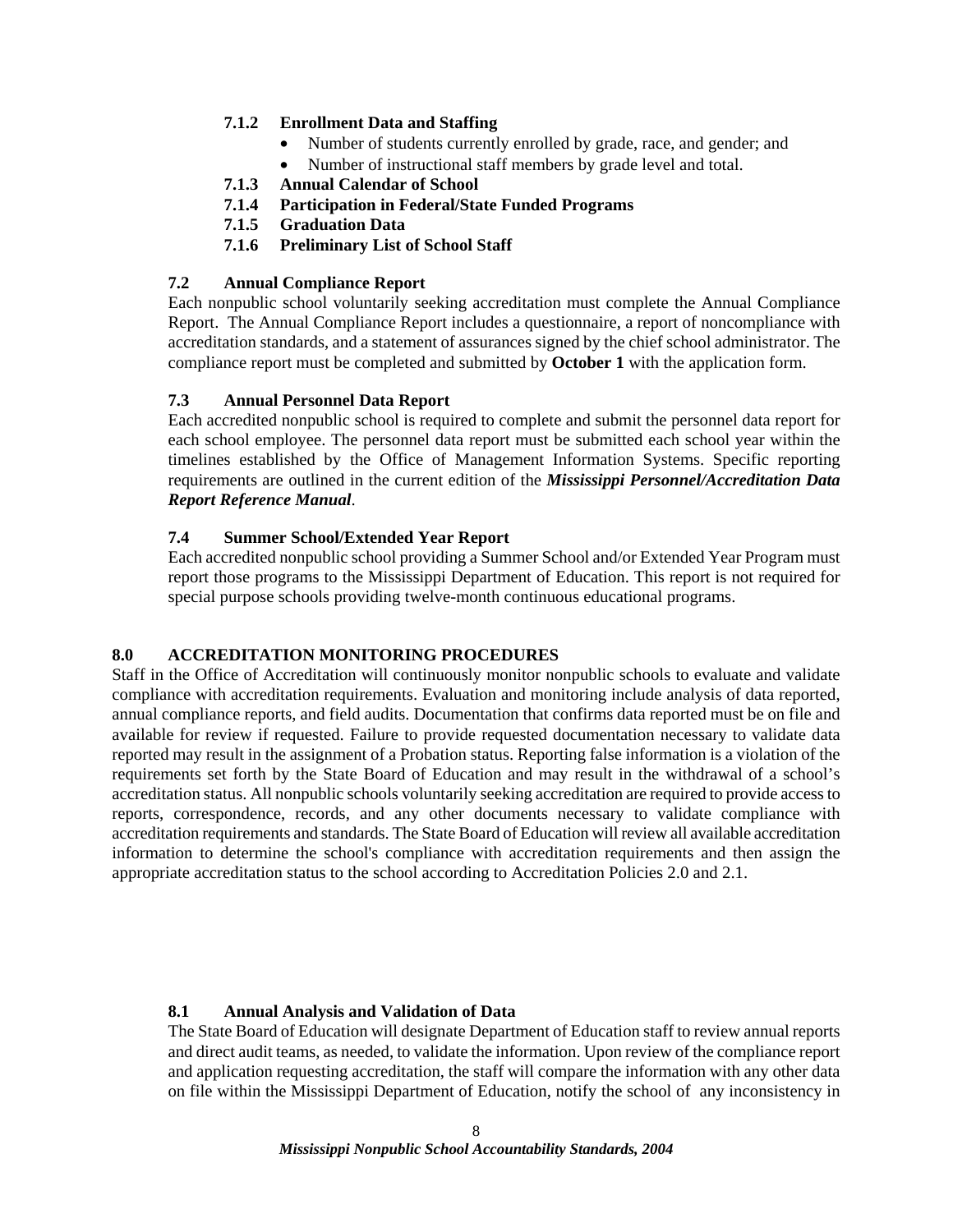reporting or any apparent deficiency in meeting accreditation requirements, and work with the school to clarify or eliminate said inconsistency or deficiency.

Information submitted by each school will be validated by auditors through in-house procedures and on-site audits. Based upon information received and reviewed, the staff will submit to the State Board of Education in writing the recommended accreditation status for each nonpublic school. The State Board of Education will review the staff recommendations and act on accreditation records, advising each chief school administrator and chairperson of the governing board in writing of the accreditation status assigned the school.

### **8.2 Field Audits**

The State Board of Education will designate staff in the Mississippi Department of Education to conduct field audits of nonpublic schools to determine compliance with accreditation requirements and standards. The results of all on-site audits will be compiled in a report and noted in each school's current accreditation records.

### **8.2.1 Scheduled Site Visits**

On-site accreditation audits of nonpublic schools will be scheduled on a five-year cycle and will be conducted by a team of trained evaluators under the supervision of a Mississippi Department of Education auditor or other designated staff. The scheduled site visit will be conducted at the expense of the nonpublic school. The nonpublic school will provide travel expenses (meals, mileage, and overnight accommodations) for assigned evaluators. Staff from the Office of Special Education will determine compliance with state and federal special education regulations at no cost to the nonpublic school.

Schools that are accredited by the Southern Association of Colleges and Schools (SACS) will not be required to incur the cost of an additional on-site evaluation conducted by a team of trained peer evaluators. The report of the school's most recent SACS on-site evaluation and the current School Improvement Plan will be utilized in determining compliance with the applicable accreditation standards contained in this document.

### **8.2.2 Initial Accreditation**

The initial accreditation audit of a nonpublic school not previously on record with the Mississippi Department of Education must be conducted by a designated committee before an accreditation status is assigned. The purpose of the initial on-site visit is two-fold: (a) to confirm the information reported on the accreditation request application and (b) to verify compliance with all accreditation requirements and standards specified in this document.

A newly applying nonpublic school not previously on record with the State Board of Education must be fully operational at the time of the site visit. Each nonpublic school voluntarily seeking initial accreditation must have conducted a program of educational services for a period of at least one calendar year prior to the date of proposed State Board of Education accreditation. (**See exemption for state agency schools in Nonpublic School Accreditation Policy 1.3**.) Sufficient data necessary to substantiate compliance with all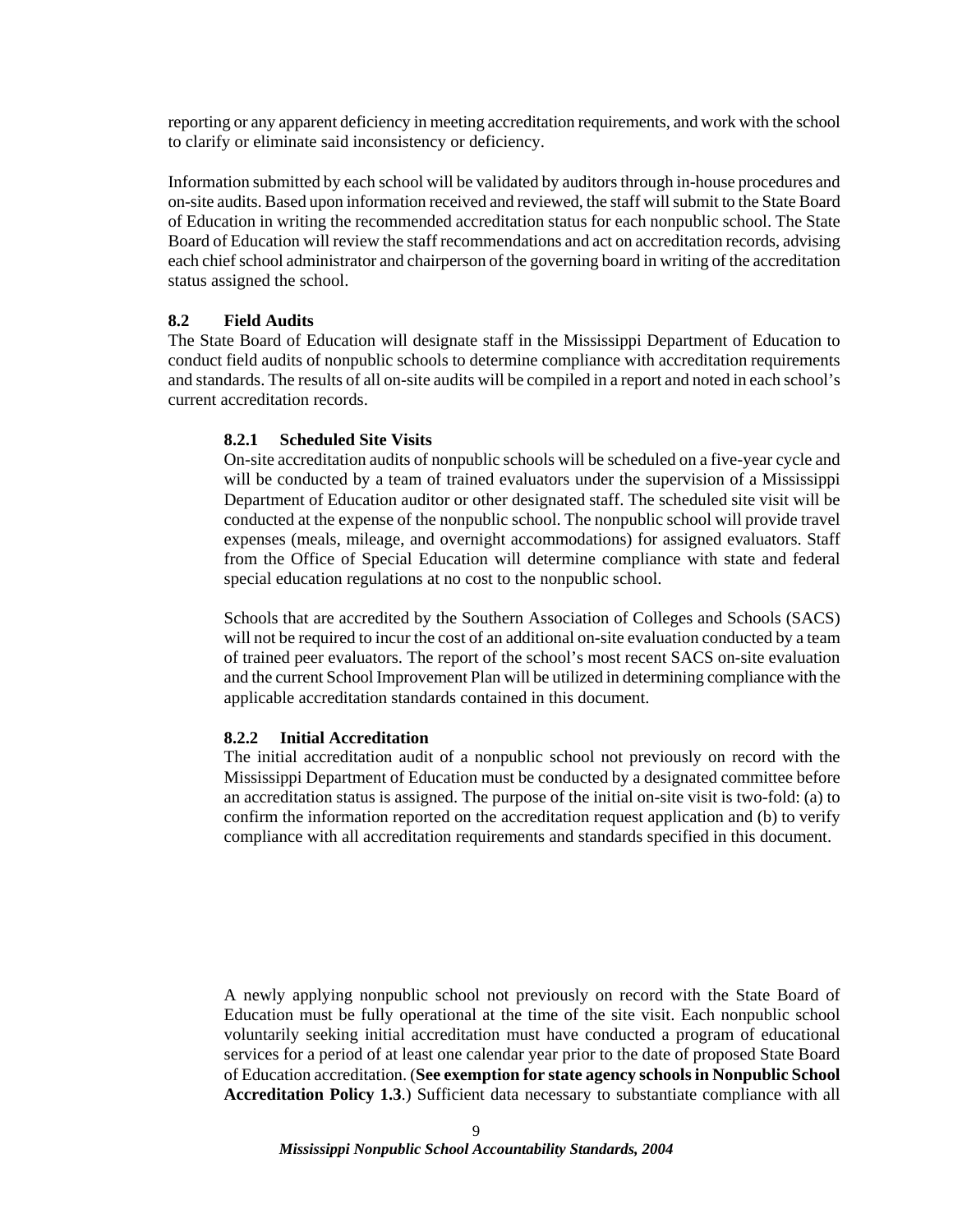accreditation requirements and standards must be available.

### **8.2.3 Summer School/Extended Year Audits**

A percentage of schools providing summer school and extended year programs may be audited annually to verify information contained in the annual Summer School/Extended Year Report.

### **8.2.4 Investigative Audit**

An investigative evaluation is conducted in response to a formal complaint. All formal complaints made against a school must be submitted to the Office of Accreditation in writing and bear the signature of the individual(s) filing the complaint. When a written complaint is received that contains allegations of noncompliance with accreditation requirements, MDE staff will contact the school officials and provide assistance to resolve the compliant. If the compliant is not resolved, the school administrator will be notified in writing of the nature of the complaint and informed that the school is subject to an unannounced audit to investigate the allegations. Upon completion of the investigative audit, a written report is sent to the complainant, school administrator, and chairperson, president, or presiding officer of the governing body or policy-making authority.

### **8.3 Trained Evaluators**

Evaluators must complete an initial training program conducted under the supervision of the Mississippi Department of Education and demonstrate competence in the areas of training. Trained evaluators must also complete designated continuing education programs.

### **9.0 COMPLAINTS**

All formal complaints made against a nonpublic school must be submitted in writing and must bear the signature of the individual(s) registering the complaint. The written complaint must include sufficient details concerning the school's alleged violation of accreditation requirements and standards. If the complaint addresses an area over which the State Board of Education has no authority, the individual filing the complaint will be informed in writing. Procedures for conducting an investigative audit are addressed in Accreditation Policy 8.2.4.

### **10.0 HEARING AND APPEAL PROCEDURES**

The governing authority of a nonpublic school may request a hearing by filing a written notice for such with the Office of Accreditation within ten (10) calendar days of receipt of the decision of the State Board of Education.

### **10.1 SBE Representative**

Upon receipt of such written request for hearing, the chairperson of the State Board of Education will assign, in writing, a duly authorized representative previously appointed by the State Board of Education to hear such controversy.

### **10.2 Notification of Hearing**

The authorized representative will set the time, place, and date for a hearing and will notify all parties of the time, place, and date of the hearing by registered or certified mail, return receipt requested.

### **10.3 Hearing Procedures**

All parties will be afforded an opportunity at the hearing to present matters relevant to the issue or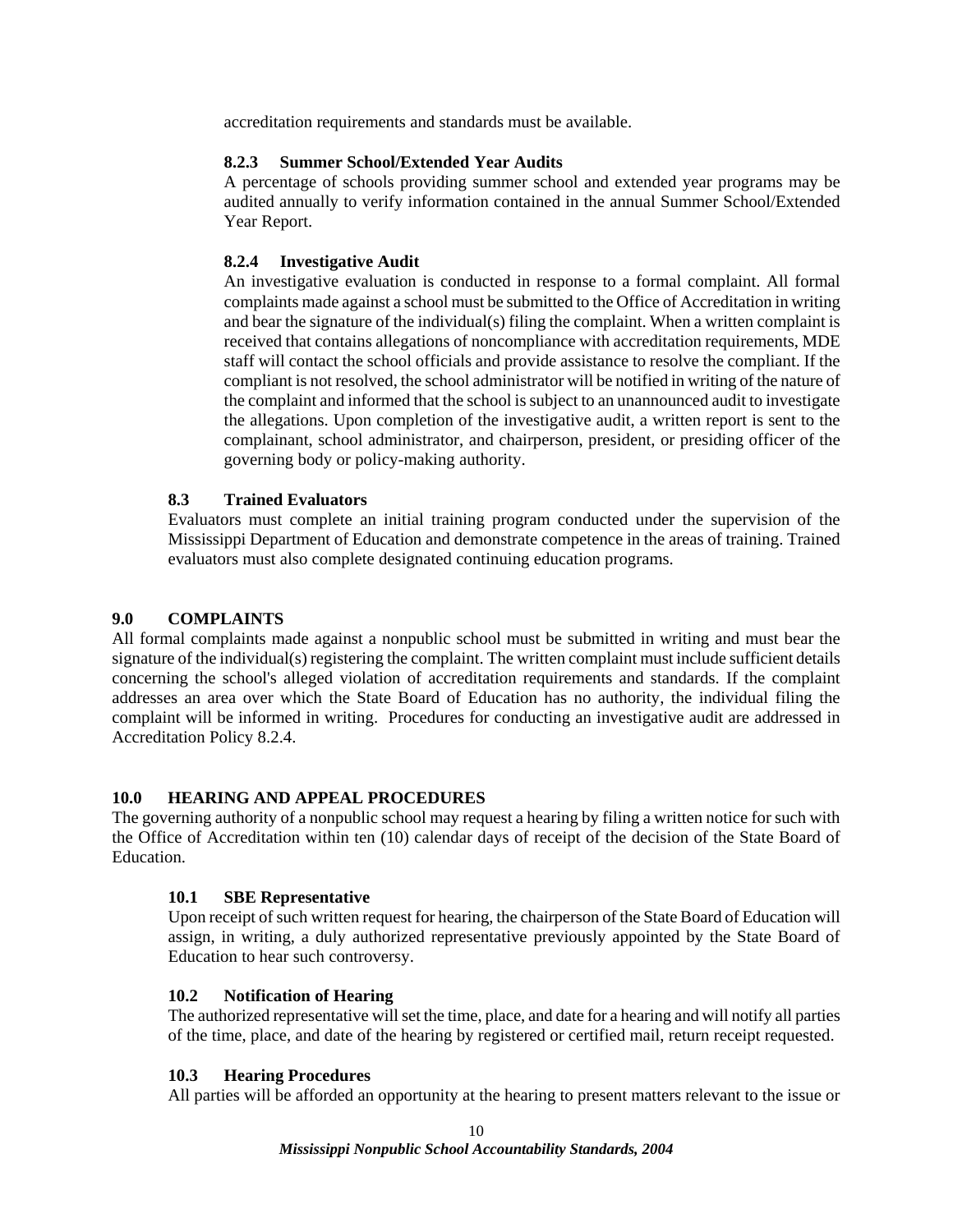issues involved, and all parties may be represented by counsel at the expense of the party. The hearing will be conducted in such a manner as to afford all parties a fair and reasonable opportunity to present witnesses and other evidence pertinent to the issues and to cross-examine witnesses presented by the opposing party. The authorized representative may permit any portion of the evidence to be submitted in the form of depositions or affidavits; and in case affidavits are received, an opportunity to present counter-affidavits will be provided.

 **10.3.1** It will be the responsibility of each party to the hearing to secure the attendance of such witness or witnesses as the party deems necessary or appropriate, and any expense connected with the attendance of such witnesses will be borne by the party responsible for the attendance of the witness.

 **10.3.2** In conducting the hearing, the authorized representative will not be bound by common law or statutory rules of evidence or by technical or formal rules of procedure, provided however, hearsay evidence, if admitted, will not be the sole basis for the determination of facts by the authorized representative.

 **10.3.3** The party filing the written notice of hearing will have the burden of going forward with the evidence when the hearing begins and at the conclusion of the hearing may present evidence in rebuttal of that adduced by the opposing party. At the conclusion of the hearing, the authorized representative will grant any party the opportunity to present a statement in such party's own behalf, either in person or by such party's attorney.

 **10.3.4** All hearings held before the authorized representative will be recorded and transcribed by a court reporter whose fees and costs of transcription will be paid by the school involved within forty-five days after having been notified of such costs and fees.

### **10.4 Recommendation to Resolve the Controversy**

Within thirty calendar days of the conclusion of the hearing, the authorized representative will file a written recommendation to the State Board of Education as to the resolution of the controversies.

### **10.5 SBE Decision**

Within thirty calendar days of receipt of the transcribed record and the recommendation of its representatives, the State Board of Education will make its decision and notify all parties in writing by certified or registered mail, return receipt requested, of the State Board's decision. The decision of the State Board of Education will be final.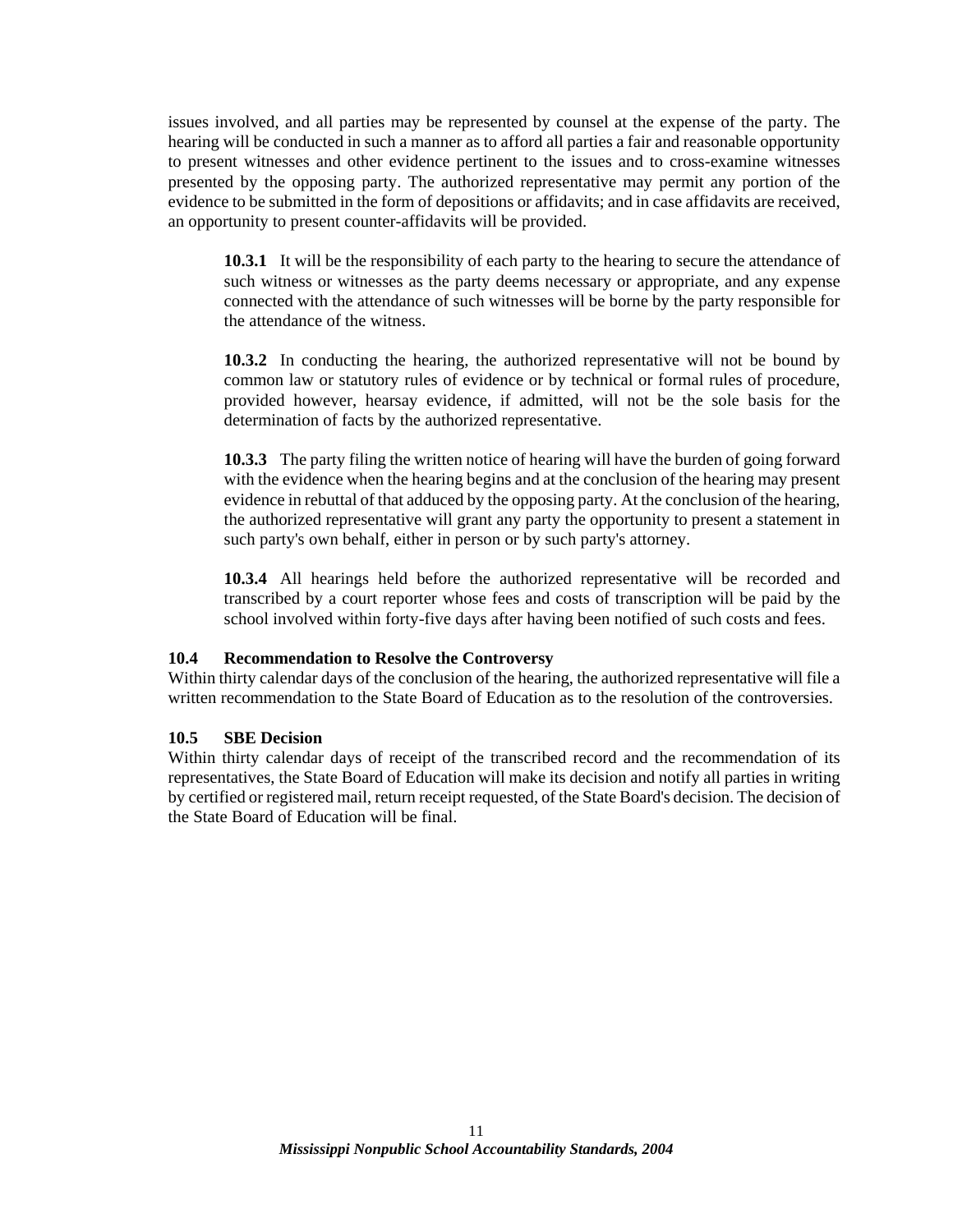# **STANDARDS**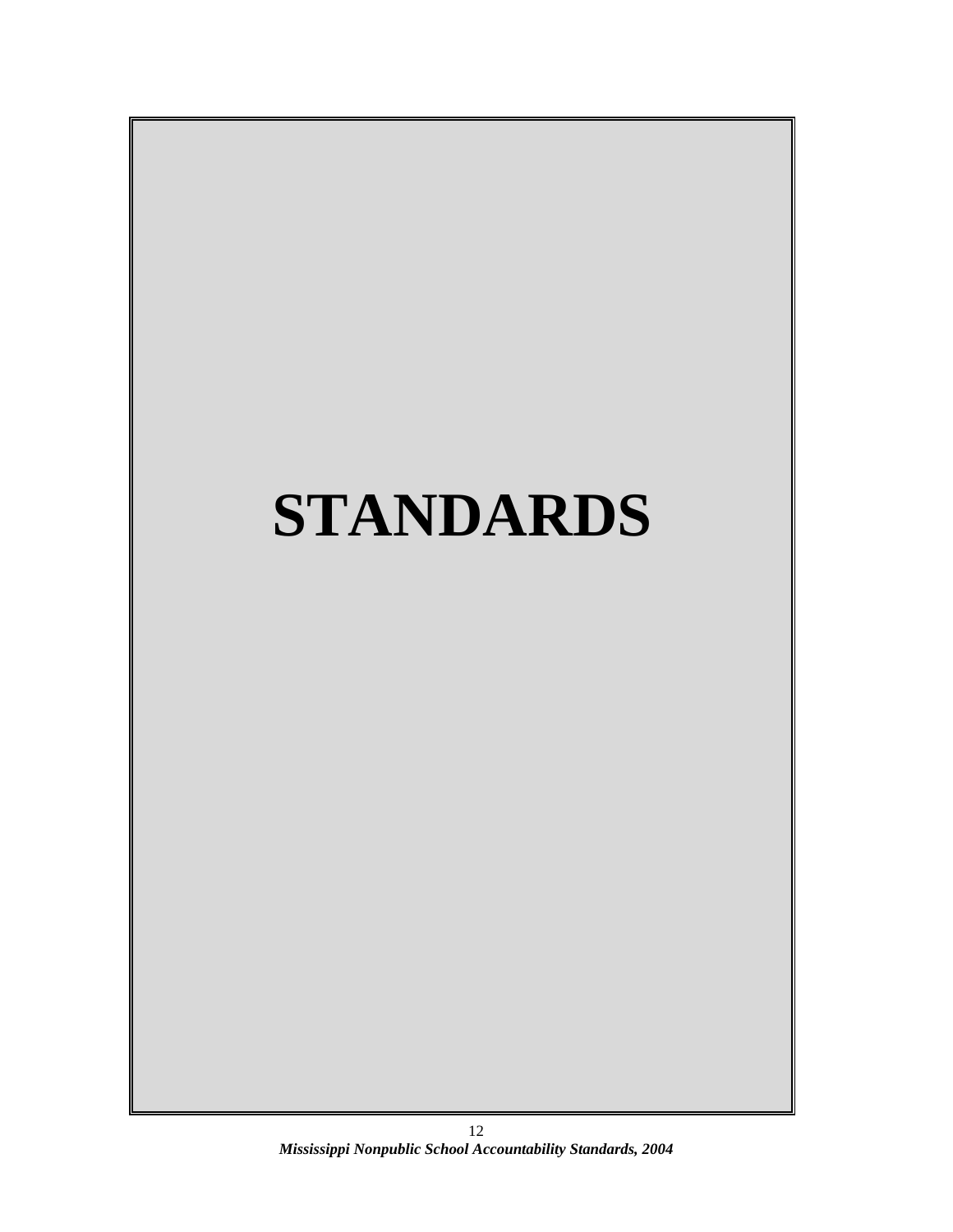# **NONPUBLIC SCHOOL ACCREDITATION STANDARDS**

**Accreditation will be determined annually based on compliance with each of the applicable accreditation standards described in this document. Some exemptions of certain standards are allowed for special purpose schools, church-related schools, and tribal schools. Refer to the specific notes for clarification of each standard.**

### **Mission Statement and Strategic Planning**

- 1. The school has a mission statement that is in writing and based on the needs of the target population (students, clients, etc.) to be served.
- 2. The school engages in annual strategic planning to review the educational status of the school and to address specific actions to improve the quality of its educational programs. (**See Appendix H**.)

**Note: The current School Improvement Plan developed by schools that are accredited by the Southern Association of Colleges and Schools (SACS) will meet the requirements of this standard.** 

### **School Governance and Policies**

3. The school is governed through official policies approved by the governing body or policy-making authority under which the school operates.

**Note: Some differences exist between public boards and state agencies that have responsibilities for disbursing public funds and the privately funded school board, which may delegate more fiscal freedom to the chief administrator of the school. Advisory councils or boards of parochial and church-related schools must meet requirements of the church as established by the churches' religious leaders. For Catholic schools, the Bishop may veto any board action or, in extreme cases, may dissolve the board. The Choctaw Tribal Schools are governed by policies of the Tribal Council in accordance with the Constitution and Bylaws of the Mississippi Band of Choctaw Indians.**

3.1 The governing body or policy-making authority maintains records of all official actions in minutes dated and signed or approved by the chairperson and secretary of the school board or by the presiding officer and secretary of the governing body or by the chief executive officer (CEO) of the policy-making authority.

 **Note: The governing body or policy-making authority may be able to fulfill its leadership and policy roles with less than monthly meetings.** 

- 3.2 The official policies of the governing body or policy-making authority are in writing, on file in the school's administrative office, and ensure that rules and regulations are established under which the school is administered.
- 3.3 School board policy establishes written procedures for placement of students in the program and procedures for students to exit the program.
- 3.4 School board policy addresses the development of guidelines for school-wide student disciplinary practices.
- 3.5 Employment and dismissal of all personnel follow written procedures and regulations established by the governing body or policy-making authority.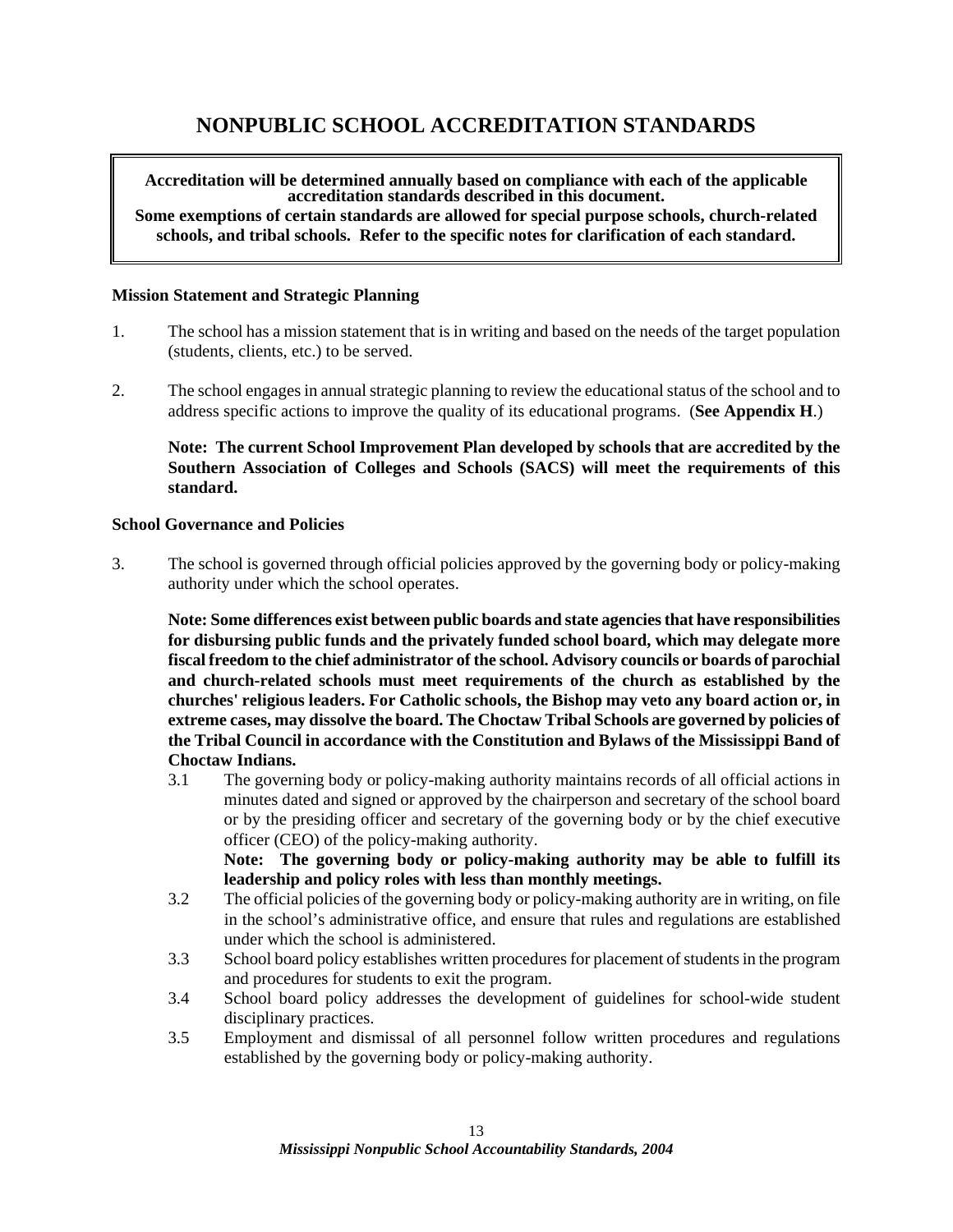- 4. School board policies prohibit discriminatory practices in the operation of the school.
	- 4.1 Written policies are based on the unique mission of the school and are applied consistently.
	- 4.2 Written employment policies are applied consistently and ensure that the school is an equal opportunity employer.

### **Administration, Organization, and Coordination**

5. Each school is administered by a full-time, appropriately licensed, administrator (principal, superintendent, director, or headmaster) who is located at the school site and operates the school in accordance with established policies and procedures.

### **Special Purpose School Exemption: The school administrator may be employed half time in a special purpose school if the total number of instructional staff members, including teachers, counselors, librarians, paraprofessionals, support staff, etc., is less than six staff members.**

- 6. The school implements a formal personnel appraisal system for licensed staff that includes an assessment of employees' on-the-job performance. {MS Code 37-3-46(b)}
- 7. The school implements a professional development program that complies with the Mississippi Professional Development Model and its guiding Principles of Excellence.
- 8. The school is in compliance with all state and/or federal requirements for the following programs if they are part of the education program:
	- 8.1 Early Childhood Programs (Refer to the *Guidelines for Kindergarten Programs*) (SB Policy IDAC and FDD-4)
	- 8.2 Vocational-Technical Education {MS Code 37-31-1 et. seq.} (SB Policies CT, DCK, DFBC, ECK, FJ, GBEA, IDAA, IL, JHF, and Federal Code)
	- 8.3 Special Education {MS Code 37-23-1 through 9} (SB Policies IDDF and Federal Code) [See *Mississippi Policies and Procedures regarding Children with Disabilities under the Individuals with Disabilities Education Act Amendments of 1997 (IDEA-97)* and the Mattie T. Consent Decree.]
	- 8.4 Child Nutrition {MS Code 37-11-7} (SB Policies EE and EEH and Federal Code)
	- 8.5 *No Child Left Behind Act of 2001*: Titles I, II, IV, and VI (IDDBB 2, 3, and Federal Code)
	- 8.6 Technology in the Classroom {MS Code 37-151-19 (3)} (SB Policy IM)
	- 8.7 Driver Education {MS Code 37-25-1 et seq.} (SB Policy IDDE)
	- 8*.*8 Pre-Kindergarten (Refer to the *Mississippi Pre-Kindergarten Curriculum*.)
	- 8.9 Other State or Federally Funded Programs
- 9. The school is in compliance with state law and State Board of Education policies for state adopted textbooks. {MS Code 37-43-1, 37-43-51, 37-9-14(2)(b), and 37-7-301(ff)} (Refer to the current edition of *Textbook Administration Handbook Rules and Regulations.)*
	- 9.1 The school provides each student with current or otherwise appropriate textbooks that are in good condition. {MS Code 37-43-1, 37-9-14(2)(b), and 37-7-301(ff)}
	- 9.2 Each school district shall keep an active and surplus inventory for each school in the district to be completed by June 15 of each year. The school shall report the inventory in the Textbook Inventory Management System. {MS Code 37-43-51} (Refer to page A-7 in the Textbook Administration Handbook Rules and Regulations.)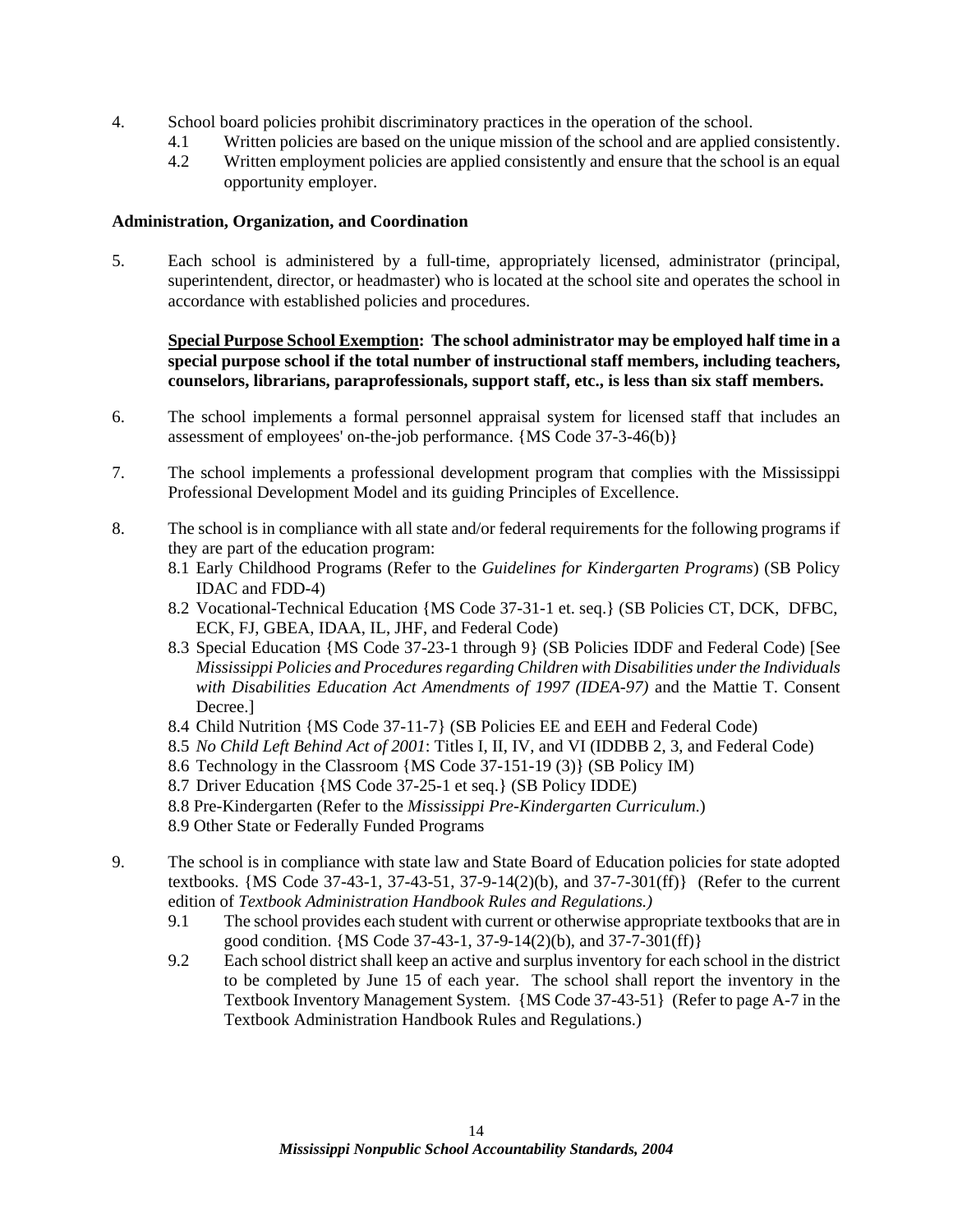- 10. The academic year provides a minimum of 180 teaching days in which both teachers and pupils are in regular attendance for scheduled instruction. {MS Code 37-3-49, 37-13-61 through 69, 37-151-5(j), and  $37-151-7(3)(d)$ 
	- 10.1 The opening day of the school year for students is scheduled no earlier than August 1 and the closing date no later than June 15. {MS Code 37-13-61}(SB Policy AEA)
	- 10.2 The teaching day must provide at least 330 minutes of instruction per day or 27.5 hours per five-day week.
	- 10.3 The school must ensure that during the academic school year a minimum of 140 hours of instruction is provided for each Carnegie unit of credit offered and 70 hours for each ½ unit offered except for accelerated learning programs and remedial instructional programs that are proficiency based. A traditional 7-period day schedule must provide at least 48 minutes per period, and A/B and 4x4 block schedule must provide at least 94 minutes.
	- 10.4 No more than two of the 180 days may be 60% days, unless the school is utilizing an Early Release schedule that provides at least 27.5 hours per five-day week provided that there are at least 198 minutes of actual instruction or testing and the remainder of each 60% day is used for professional development or other activities related to instruction. {MS Code 37-  $151-5(i)$
	- 10.5 The school schedules preparation for graduation ceremonies in such manner that graduating seniors are absent from classes for no more than three days prior to the end of the school year (177) days.
	- 10.6 The summer school/extended year program meets all applicable requirements of the regular school program.
		- Students from other schools enrolled in summer programs provide written approval from the principal of their home schools.
		- Students enrolled in an extended year program complete all remaining course/subject requirements/objectives before credit for the course/subject is issued.
		- Students enrolled in a traditional summer school program are limited to earning one Carnegie unit of credit during the summer school session.
		- An extended school year for students with disabilities will be provided in accordance with state and federal regulations.
- 11. Each student enrolled in kindergarten and first grade in the school must have reached the age of five or six, respectively, on or before September 1.

### **Exemption: Any child who transfers from an out-of-state school whose state law provides for a first grade enrollment date subsequent to September 1 may be enrolled.**

- 12. All school professional positions requiring licensed staff are filled by staff that are properly licensed and endorsed. {MS Code 37-9-7} **Exceptions:** 
	- 12.1 The professional staff in each school is comprised of no more than 5% Full Time Equivalent (FTE) units working outside the area or areas of endorsement. An appropriate license is required for principals and school guidance counselors. (Refer to process standards 5, 8.5, and 27.3.)
	- 12.2 Secondary teachers endorsed in an academic subject area may teach in their academic subject area in departmentalized elementary grades 5 and 6. (SB Policy DFB-1)

 12.3 Assistant principals and administrative interns who are not properly endorsed may be included in the 5% FTE working outside their area of endorsement, provided that they do not act in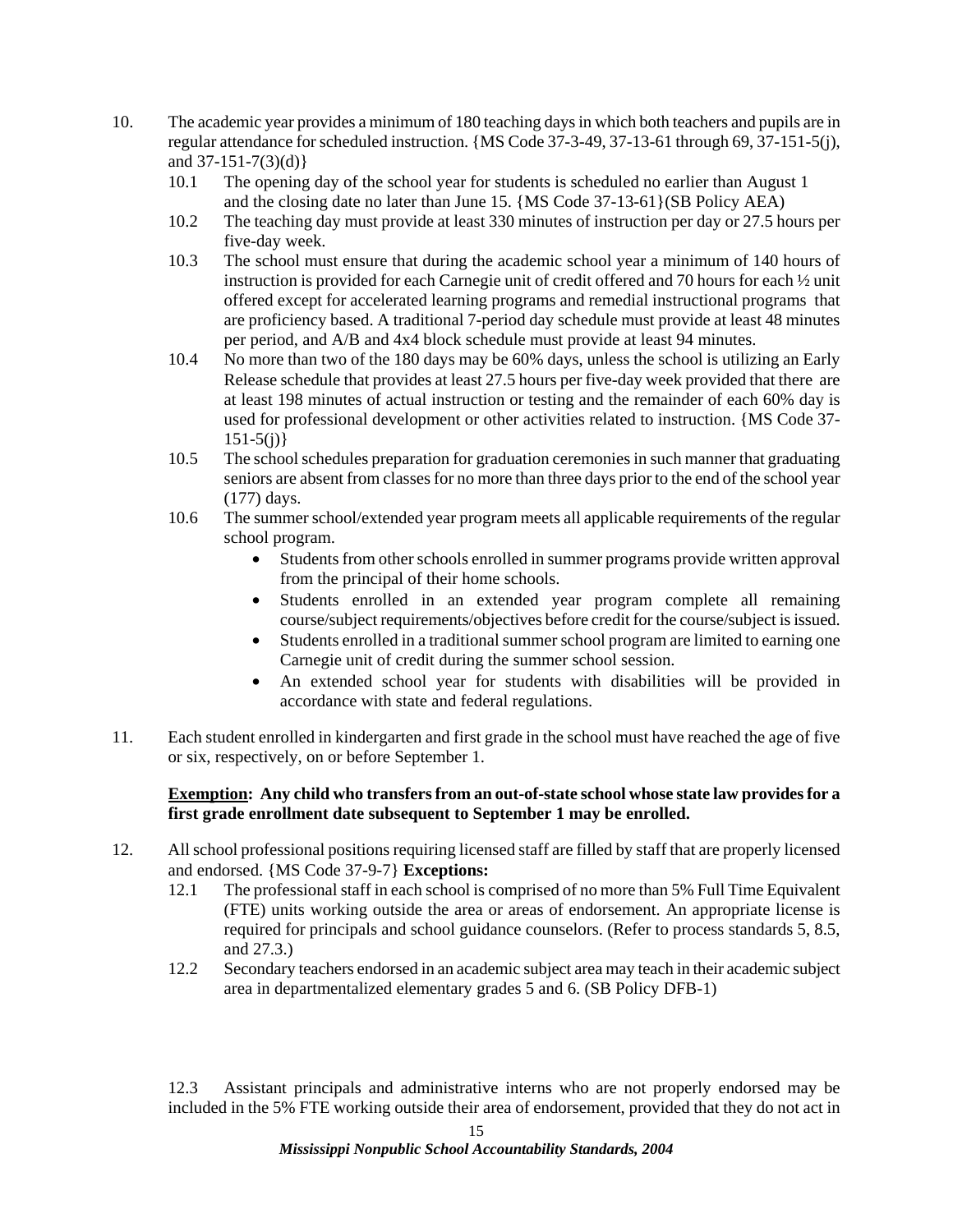the place of the principal.

**Exemption: Religious instruction provided by a religious order and its ordained members and cultural instruction provided by a tribal organization are not a matter of concern to the State, thus certification by the Office of Educator Licensure is not required to teach such religious and cultural courses.** 

- 13. Each classroom teacher has an unencumbered period of time during the teaching day to be used for individual or departmental planning.
	- 13.1 If the school utilizes a traditional six-period or seven-period day schedule, the instructional planning time for secondary teachers is a minimum of 225 minutes per week, exclusive of the lunch period. If the school utilizes any form of a modular/block schedule, the instructional planning time provided is a minimum of either 225 minutes per week or an average of 225 minutes per week per instructional cycle, exclusive of the lunch period.
	- 3.2 Instructional planning time for the elementary school teacher is no less than 150 minutes per week, exclusive of lunch period.

### **Special Purpose School Exemption: Due to the individualized needs of students placed in special purpose school programs, planning time may be before and/or after the teaching day.**

### **Fiscal Management**

- 14. The school is operated under an annual budget or revision approved by the school board (governing body or policy-making authority).
- 15. The school has adequate written procedures describing its administrative and accounting controls, which ensure the following:
	- 15.1 An accurate, current, and complete disclosure of the financial results of the school's operation.
	- 15.2 An adequate identification of the source and the application of funds provided for the school.
	- 15.3 The effective control of and accountability for cash property and other assets.
	- 15.4 Records showing that expenditures are allowable, supported by source documentation, and consistent with the budget.

 **Note: The Mississippi Department of Education reserves the right to review all accounting records and/or request an independent audit of such records. Each new applicant seeking initial accreditation must demonstrate a fiscally sound basis of operation.**

16. In addition to basic textbooks and equipment, a minimum of \$20.00 per student enrolled is budgeted and expended annually through the regular business office of the school for instructional and library supplies and materials.

### **Student Records and Compulsory Attendance**

17. Permanent and cumulative records for individual students contain academic achievement and other required data and are collected, maintained, and disseminated in compliance with Mississippi Codes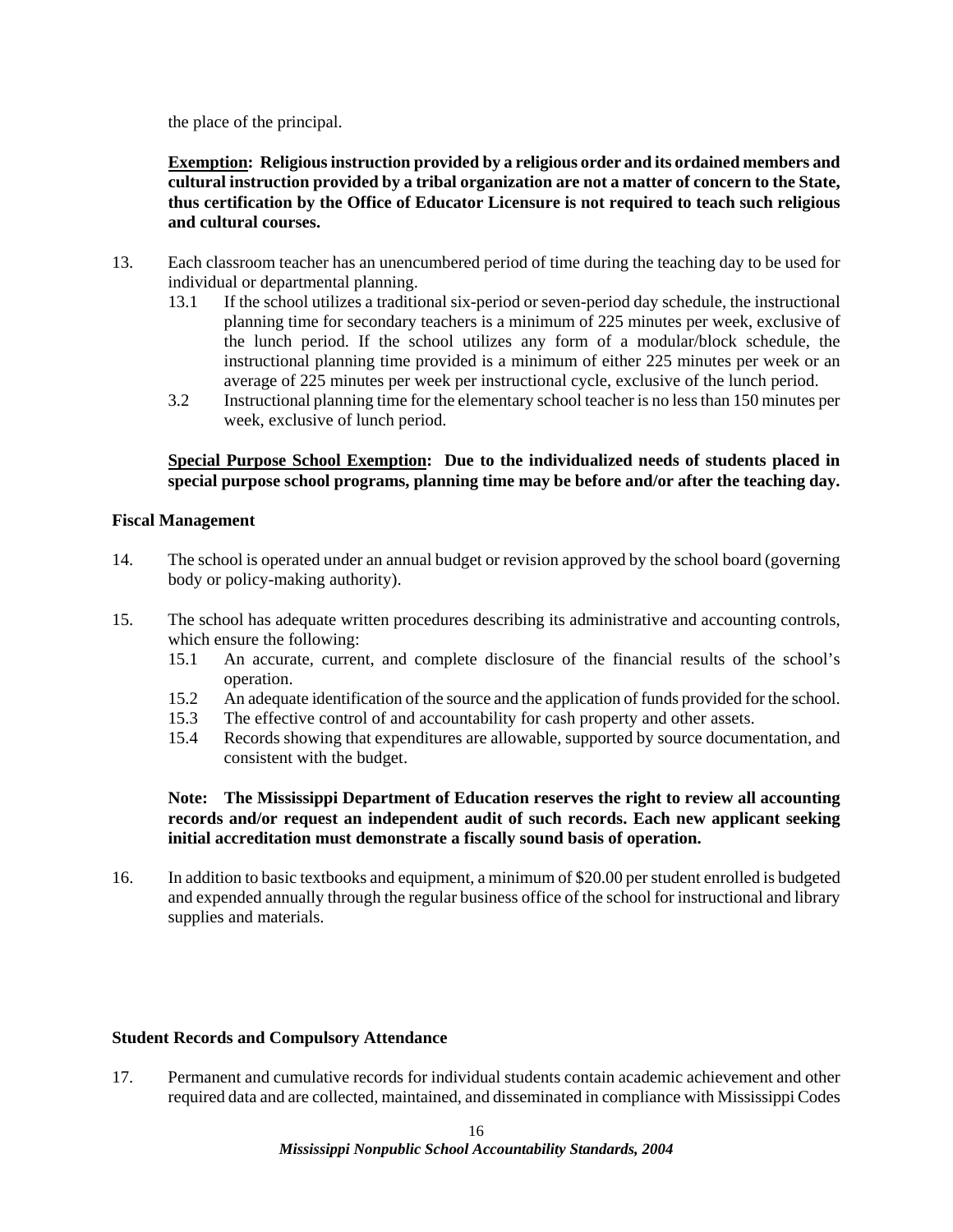37-3-49, 37-15-1 through 37-15-3, and the Family Educational Rights and Privacy Act. Confidentiality requirements in accordance with IDEA must be met. (See Appendix F and the current edition of the *Mississippi Cumulative Folders and Permanent Records Manual of Directions*.)

- 17.1 Cumulative folders of transfer students are mailed promptly upon request of the receiving school and will not be held for any reason when requested by the receiving school. In the event that a cumulative folder is lost or destroyed, it is the duty of the principal of the school where the student last attended to initiate a new record.
- 17.2 A transfer student from out-of-state shall not be permanently enrolled until a copy of the student's birth certificate (or other legal document that verifies date of birth) has been presented. Out-of-state procedures for students with disabilities as outlined in the *Special Education Policies Handbook* should be followed. {Mississippi Code 37-15-1 through 37- 15-3}

**Note: Transfer of the original cumulative folder may not be required for students who are placed in a short-term tutorial programs (including hospitals and other residential treatment programs) that are coordinated with the student's home school or a temporary court-ordered placement that is expected to last less than a full academic school year. In such cases, a copy of the cumulative folder must be provided to the school providing the short term or temporary educational services.** 

18. The school implements procedures for monitoring student absences as specified in the Mississippi Compulsory Attendance Law or the Choctaw Tribal Code for schools on the Mississippi Choctaw Reservation.

### **Design for Learning and Curriculum**

- 19. The school curriculum is in conformity with the mission statement and is in keeping with the needs, aptitudes, and potential of the students enrolled.
	- 19.1 The school has a written instructional management plan developed jointly by teachers and administrators and approved by the school board (governing body or policy making authority) or an Individualized Educational Plan (IEP) that has been developed for each student.
	- 19.2 A set of teaching strategies and resources is available to teachers for their selection and use.

### **Note: Students with disabilities must have a current IEP that has been developed in accordance with IDEA and all state and federal regulations for students with disabilities.**

20. The elementary (K-8) curriculum includes the basic academic areas of reading/language arts, mathematics, social studies, science, physical education*,* and the arts, which may be taught by a regular classroom teacher.

### **Note**: **If the basic academic areas are deemed inappropriate for students with disabilities, a suitable curriculum meeting individual needs of students must be developed and implemented**.

- 21. The curriculum of each diploma-granting secondary school (grades 9-12) consists of approved courses from *Approved Courses for the Secondary Schools of Mississippi* necessary to meet graduation requirements as specified in Appendix A and college entrance requirements as listed in Appendix C. **(See Appendix B.)**
- 22. Individual teachers in grades 9-12 teaching regular education courses are limited to three course preparations per scheduling cycle or five in the same subject/content area.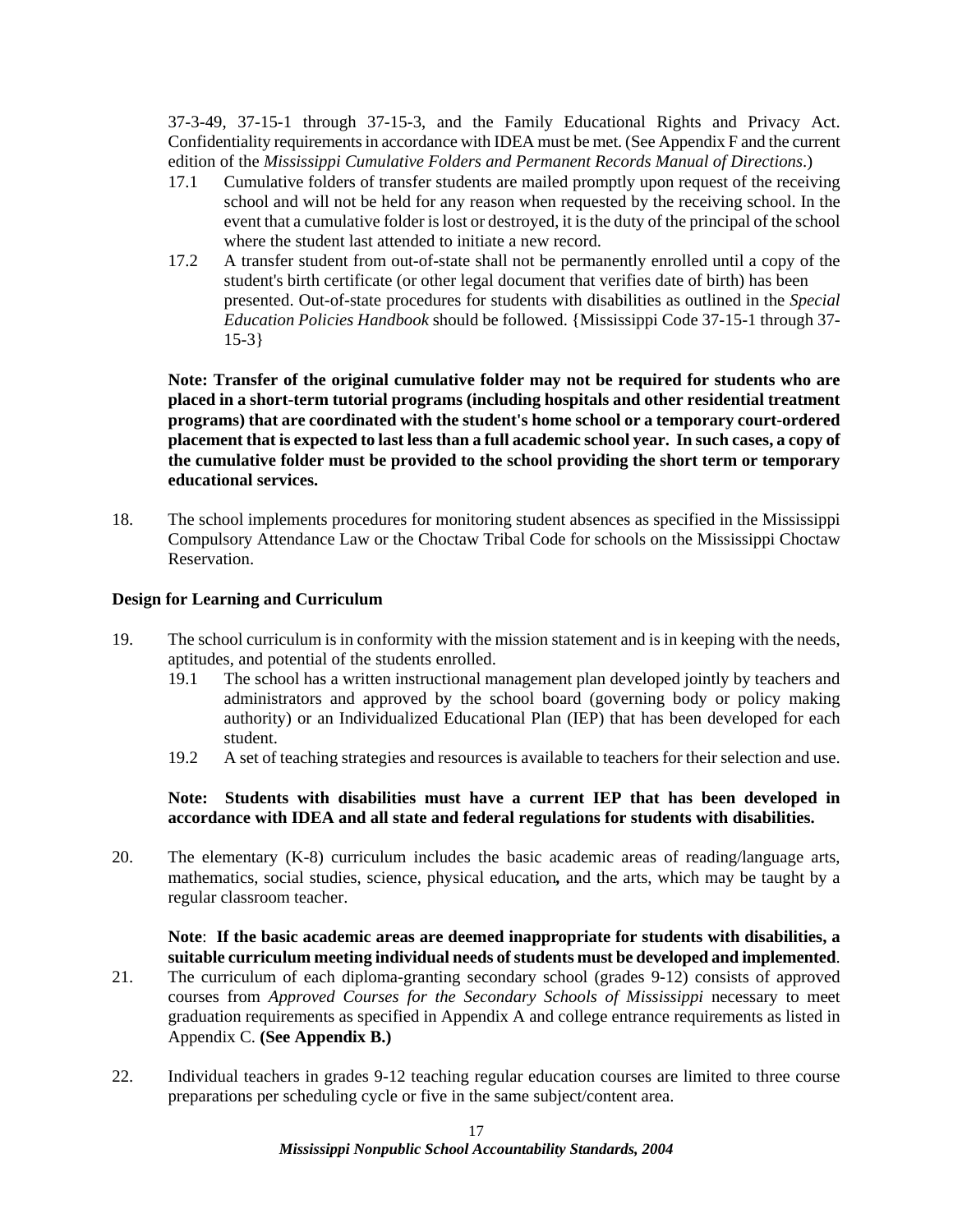### **Note: Any assignment of more than five course preparations must be submitted to the to the State Board of Education for review and action***.*

23. The school follows an established policy that defines criteria for the academic promotion, progression, and retention of students from one grade or level to the next. Such criteria prohibit the retention of students for extracurricular activities.

### **Graduation Requirements (Applicable to Diploma-Granting Secondary Schools)**

- 24. The school requires each student, in order to receive a high school diploma, to have met the requirements established by its local board or governing authority and by the State Board of Education. {MS Code 37-16-7 and 11}
	- 24.1 Each student receiving a standard diploma has earned the minimum number of Carnegie units as specified in Appendix A. (SB Policy ICFA-1)
	- 24.2 Each student who has completed the secondary curriculum for special education may be issued a special diploma or certificate of completion, which states, "This student has successfully completed an Individualized Education Program." {MS Code 37-16-11(1)}
	- 24.3 Each student with disabilities receiving a Mississippi Occupational Diploma has successfully completed all minimum requirements established by the State Board of Education. {MS Code 37-16-11(2)} (See Appendix D.)
	- 24.4 The student who fails to meet the graduation requirements is not permitted to participate in the graduation exercises.

### **Note: Carnegie units will be awarded in the eighth grade for the following courses: Algebra I, Computer Discovery, Pre-Algebra and Transition to Algebra. (See Appendix A.)**

### **Assessment and Evaluation**

25. Each regular-graded elementary school and diploma-granting secondary school annually administers a nationally standardized achievement test in three selected grades appropriate to the grade level configuration of the school. All students enrolled in the selected grades must participate in the testing program.

### **Note: The IEP process includes schedules for evaluation and annual review/revision requirements for students with disabilities placed in special purpose school programs.**

26. Any transfer student from a school or program (correspondence, tutorial, or home study) not accredited regionally or by a state board of education (or its designee[s]) is given either a standardized achievement test(s) or teacher-made special subject test(s) to determine the appropriate classification of the student within 30 days after filing for transfer. Notice of the administering of such test(s) shall be given to the applicant not less than five days prior to the date of the administration of such test. {MS Code 37-15-33}

### **Student Support Services**

27. Each school will design and implement student support services appropriate to its particular situation and students. Student support personnel may include school guidance counselors and/or other appropriately licensed student support staff, including nurses, social workers, psychometrists, psychologists, etc. Student support personnel may only provide those services and activities in the area(s) that each individual is specifically qualified to provide.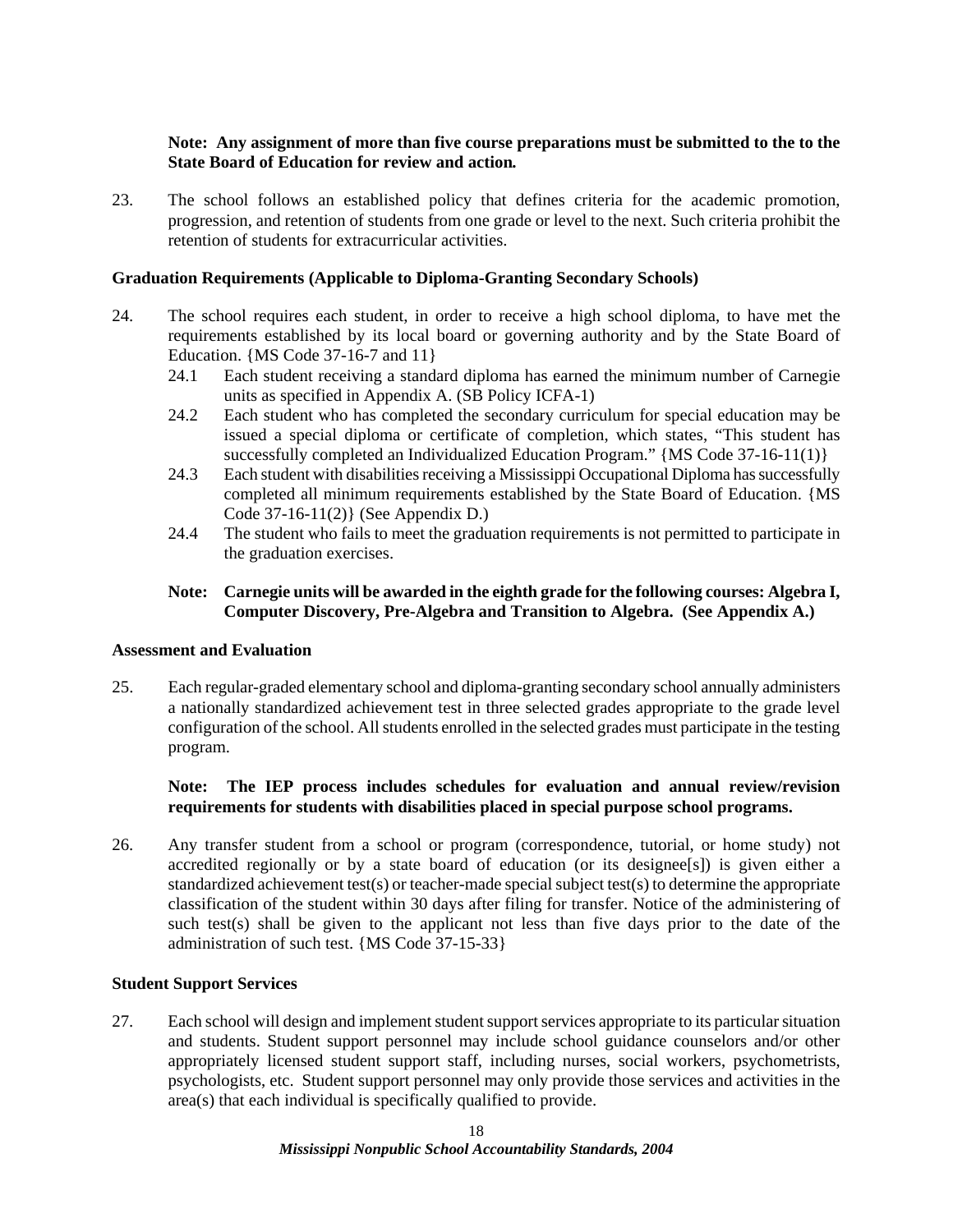- 27.1 Non-graded and special elementary schools may provide services, including a structured referral program, through full or part-time qualified student support personnel.
- 27.2 At the non-graded and special secondary school, student support services, including student appraisal, academic advisement, educational or occupational planning, and referral, are provided by full or part-time qualified student support personnel.
- 27.3 At the diploma-granting secondary school, student support services are provided by at least a half-time appropriately licensed guidance counselor and include student appraisal, academic advisement, educational or occupational planning, and referral.
- 27.4 The school implements programs designed to keep students in school and to lower student dropout rates. {MS Code 37-3-46(c) and 37-21-9} *(No Child Left Behind, 2001)*

### **Pupil-Teacher Ratios**

- 28. Pupil-teacher ratios do not exceed the following: {MS Code 37-151-77) (SB Policy IEC)
	- 28.1 In kindergarten the pupil-teacher ratio does not exceed 22 to 1 or 27 to 1 if a full-time teacher assistant is provided. {MS Code 37-151-77) (SB Policy IEC)
	- 28.2 In grades 1-4 the pupil-teacher ratio does not exceed 27 to 1 unless approved by the State Board of Education.
	- 28.3 In self-contained classes serving grades 5 through 8, the pupil-teacher ratio does not exceed 30 to 1.
	- 28.4 In departmentalized academic core classes serving grades 5 through 12, the pupil-teacher ratio does not exceed 33 to 1.
	- 28.5 The total number of students that may be taught by an individual teacher in academic core subjects at any time during the school year does not exceed 150.

### **Note: The caseload of each teacher in a special purpose school will be based on the needs of the student population and the mission of the school.**

29. The caseload of each special education teacher serving students with disabilities does not exceed the following maximum numbers:

| Program                        | <b>Maximum</b> |
|--------------------------------|----------------|
| Resource                       | 18             |
| Self-Contained                 | 14             |
| Language/Speech                | 60             |
| Severely Handicapped           | 10             |
| Home-Based                     | 16             |
| Community-Based                | 16             |
| School-Based Half and Full Day | 14             |
|                                |                |

### **Note: See State Board Policy IDDF-15 for exemption procedures.**

### **Library-Media Services**

- 30. The school meets the following requirements for library-media services.
	- 30.1 Each school has a library-media center with an organized collection of materials and equipment that represents a broad range of current learning media, including instructional technology.
	- 30.2 Each library-media center is staffed by either a licensed library media specialist or paraprofessional under the leadership of a licensed library media specialist. A school with a student enrollment of 499 or less may have a half-time position.
	- 30.3 The library staff offers an organized program of service to students and staff by providing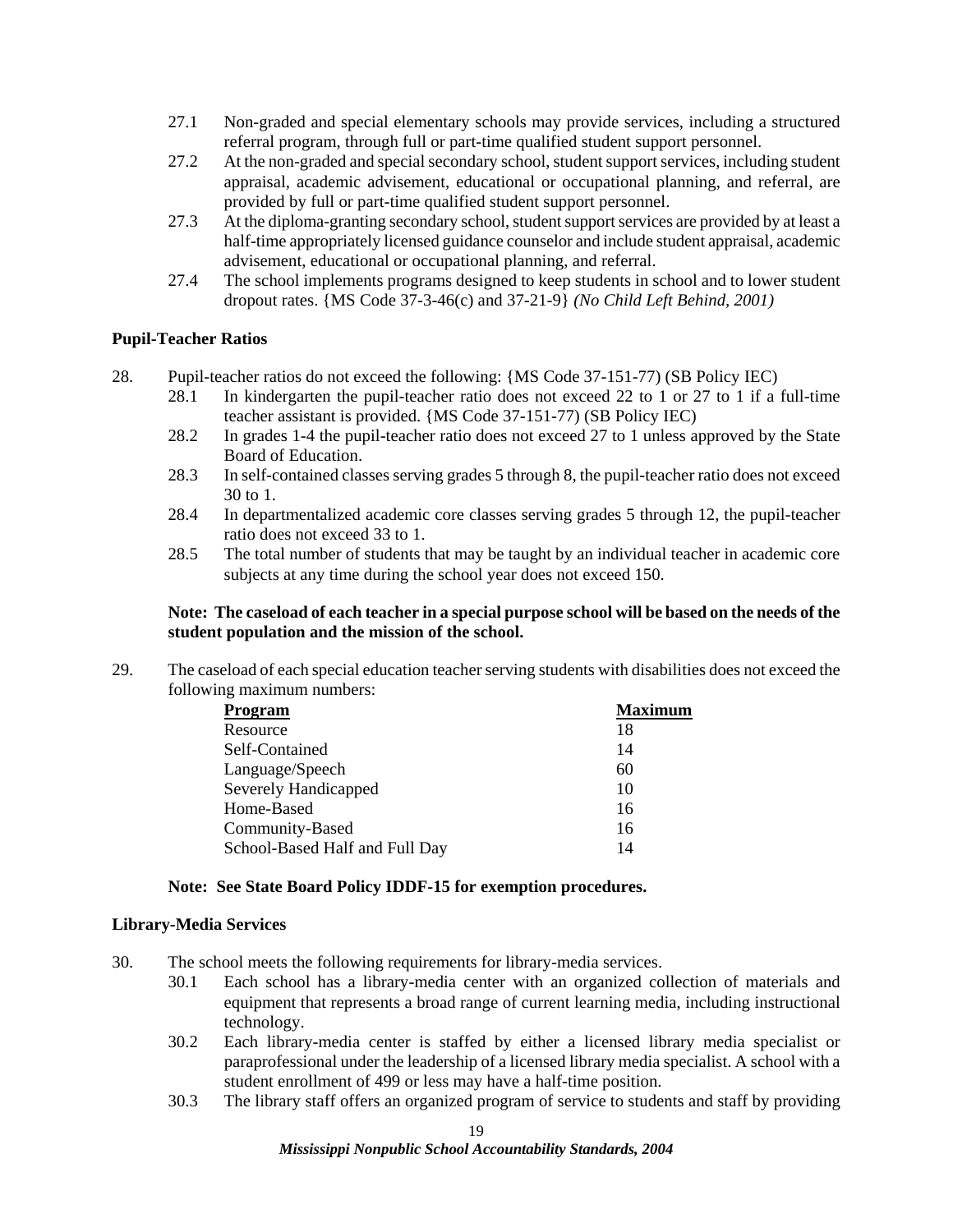access to the materials and equipment, by providing training/instruction in the use of materials/equipment, and by working with teachers and other staff members to design/provide learning activities for the students.

**Special Purpose School Exemption: Each special purpose school provides either a resource center or a library/media center that contains up-to-date materials appropriate for the ages and functional levels of the students enrolled and in conformity with the mission and curriculum of the school. Library-media services are provided as indicated on each student's individualized education plan (IEP).** 

### **School Plant and Facilities**

- 31. The school provides facilities that are clean, safe, and operational as indicated below.
	- 31.1 A regular schedule of inspection and maintenance is followed to ensure that the buildings and grounds are clean, safe, orderly, and in good repair.
	- 31.2 The physical plant has adequate facilities and operational equipment, including lighting, heating, ventilation, water supply, toilets, and school furniture appropriate for the size and age of the students.
	- 31.3 Adequate custodial personnel and the methods and frequency of housekeeping (including the adaptation and arrangement of rooms) ensure a clean, sanitary, safe, pleasant, and stimulating school environment.
- 32. The physical plant is designed to facilitate the offering of an educational program adequate to fulfill the purpose/mission of the school and meet the educational needs of the students. Areas provided include but are not limited to the following: (1) administrative office(s), (2) classrooms*,* (3) clinic, (4) teachers' lounge/workroom, (5) conference room, (6) library-media or learning resource center, (7) recreational/physical education areas, (8) guidance/counseling rooms, and (9) therapy rooms. 32.1 Adequate classroom/instructional space is provided for the number of students enrolled.

### **Note: Classroom space must be large enough to accommodate all of the instructional activities necessary to implement the educational program and objectives listed on each student's IEP.**

 32.2 Each classroom has equipment and supplies necessary to implement the instructional/education program.

### **Note: Classroom space includes all instructional areas necessary to implement the educational program and includes all services specified in the IEP for each student enrolled in a special purpose school program.**

33. The school provides each student access to appropriate equipment and laboratory experiences to meet the instructional requirements of the science program. (See *Mississippi Science Framework, 2001*.)

### **Health and Safety**

34. The facility has been inspected and approved by the local fire marshal/fire department within the last twelve months.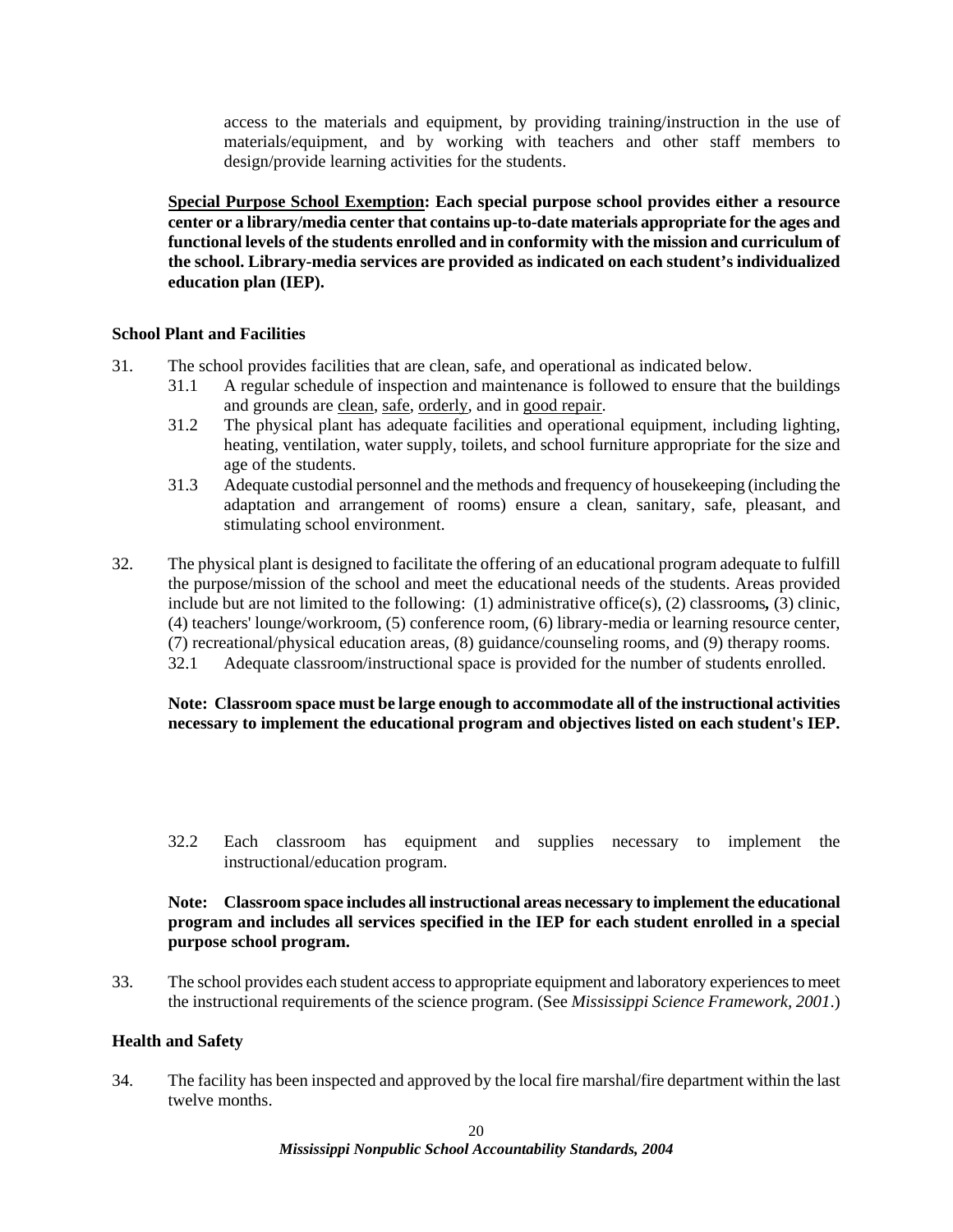- 34.1 Documentation on file validates that the school complies with state laws regarding fire drills and safety procedures.
- 34.2 Fully charged, recently inspected fire extinguishers are readily available in the school building.
- 35. All chemicals are clearly labeled to indicate their contents and possible hazards and stored according to the manufacturer's label directions.
- 36. Each school has a School Safety Plan on file that has been approved by the governing body or policy making authority and includes a current disaster plan with regularly scheduled drills for natural and man-made disasters.
- 37. The school cafeteria meets the standards of the State Board of Health. A license to operate the cafeteria and/or to serve food is current and posted.
- 38. All students enrolled in the school comply with immunization requirements (MS Codes 37-7-301 and 41-23-37).

### **Transportation Safety**

- 39. When transportation services are provided, the school ensures the safety of students as follows:
	- 39.1 Each vehicle used to transport students has a valid inspection sticker.<br>39.2 Each driver has a valid driver's license or a commercial driver's license
	- Each driver has a valid driver's license or a commercial driver's license to operate a bus and operates the bus according to all specified safety procedures.
	- 39.3 The school has on file a yearly motor vehicle report on each driver. The school has on file evidence that each driver has received two hours of in-service training per semester.
	- 39.4 Emergency bus evacuation drills are conducted at least two times a year.

### **ADDITIONAL STANDARDS FOR RESIDENTIAL FACILITIES**

### **Boarding Schools and Residential Programs with Dormitory Facilities**

- 40. Dormitory facilities meet the following criteria:
	- 40.1 All state and local fire and safety codes/standards are enforced.
	- 40.2 Facilities are clean, comfortable, and adequately furnished for the personal and academic needs of the students.
	- 40.3 Continuous and responsible adult supervision is provided.

### **State Licensed Facility**

- 41. A special purpose school operated in conjunction with a residential facility must meet minimum state requirements to operate a state licensed facility as verified by an appropriate and current license or certificate as follows:
	- 41.1 Intermediate care facility for the mentally retarded (ICF/MR);

### *Mississippi Nonpublic School Accountability Standards, 2004*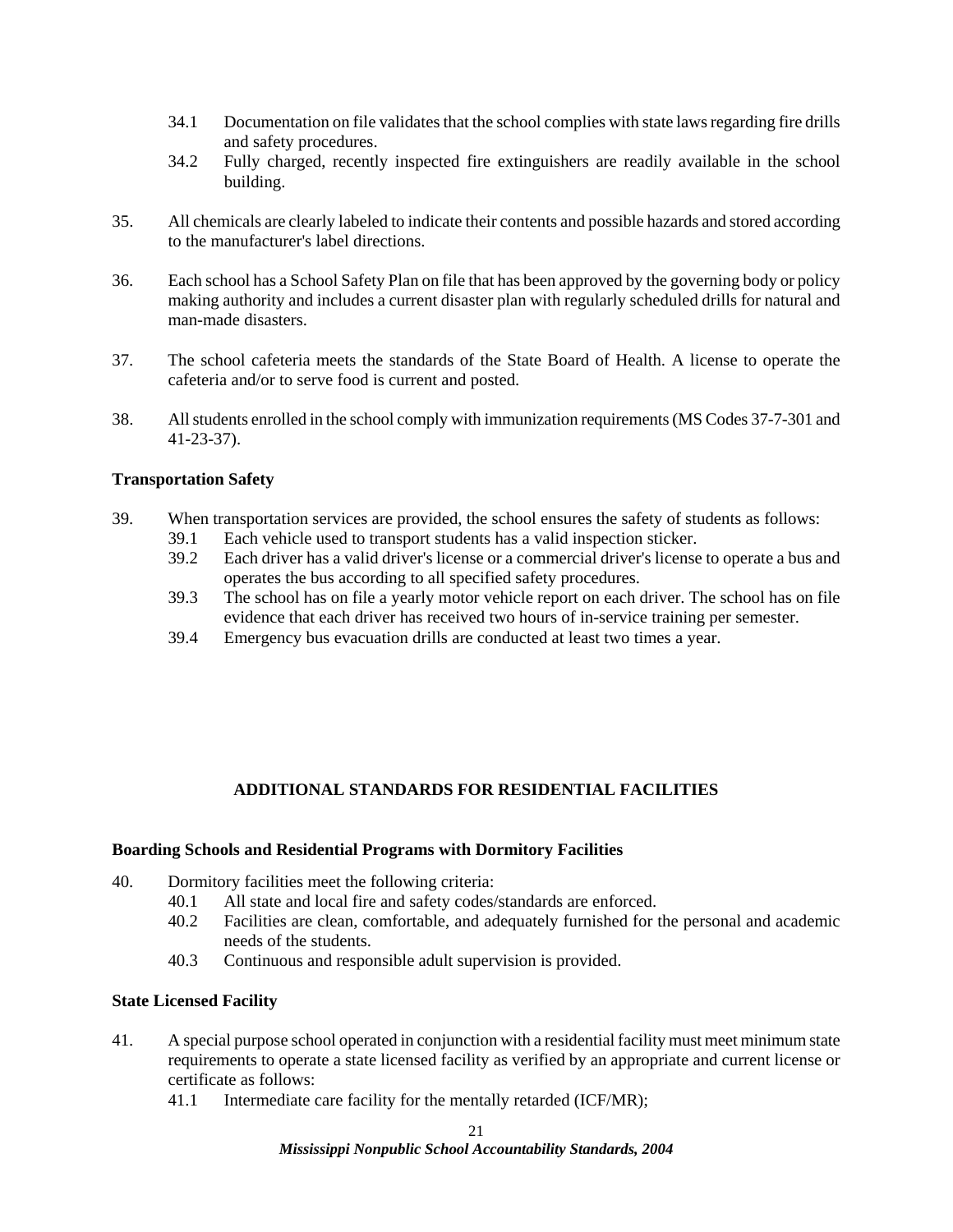- 41.2 Skilled nursing facility;
- 41.3 Residential psychiatric treatment facility/nursing facility (RPTF); or
- 41.4 Other required state license or certificate.

**Note: When a special purpose school operated in conjunction with a residential facility is also designed to provide day treatment services as a specific program option, a license to operate a Therapeutic Day Treatment Facility is required. The requirement for a Therapeutic Day Treatment Facility license does not apply to the school when students placed in residential treatment facility are in the process of being transitioned from a residential treatment facility to an out patient treatment program.**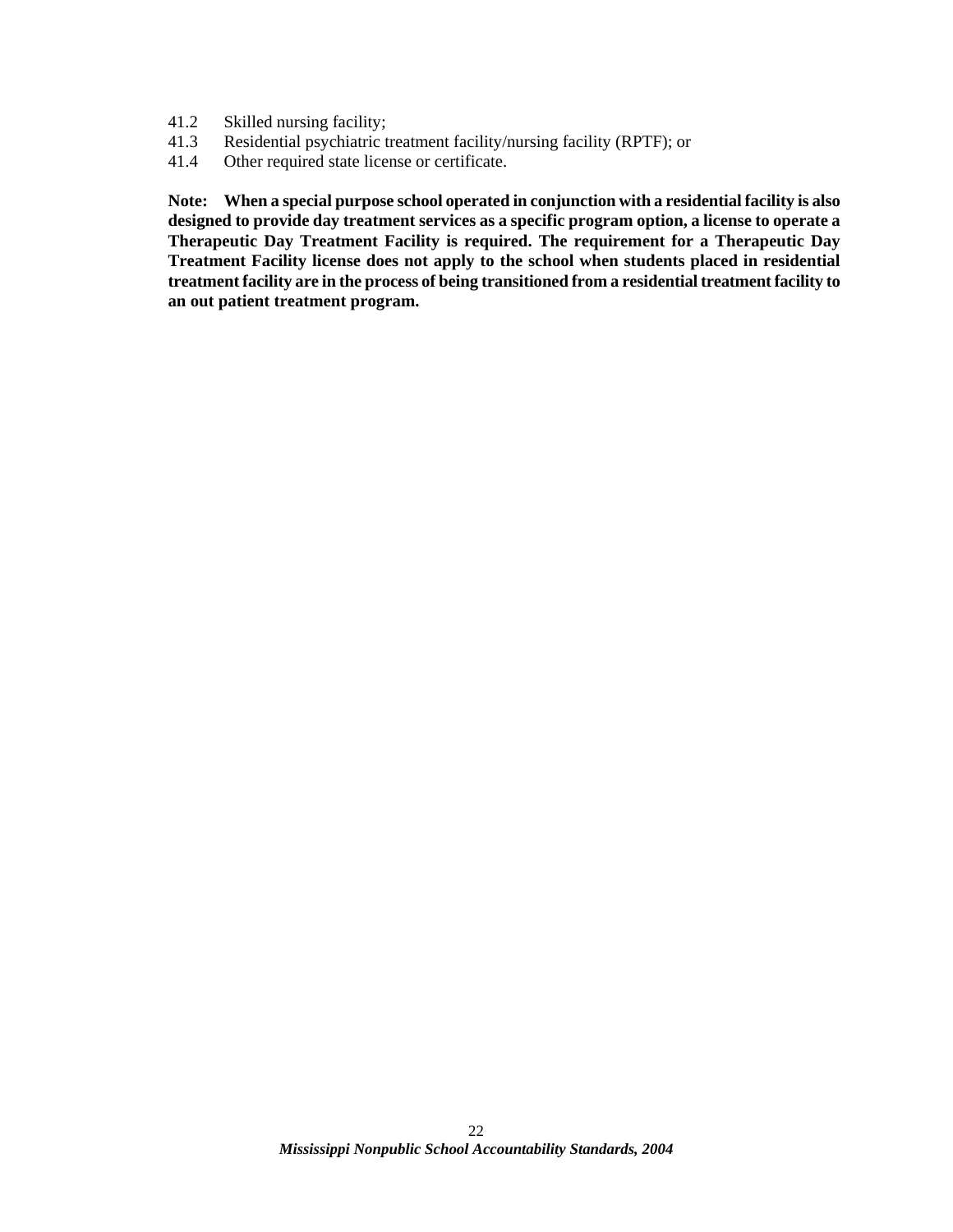# **APPENDICES**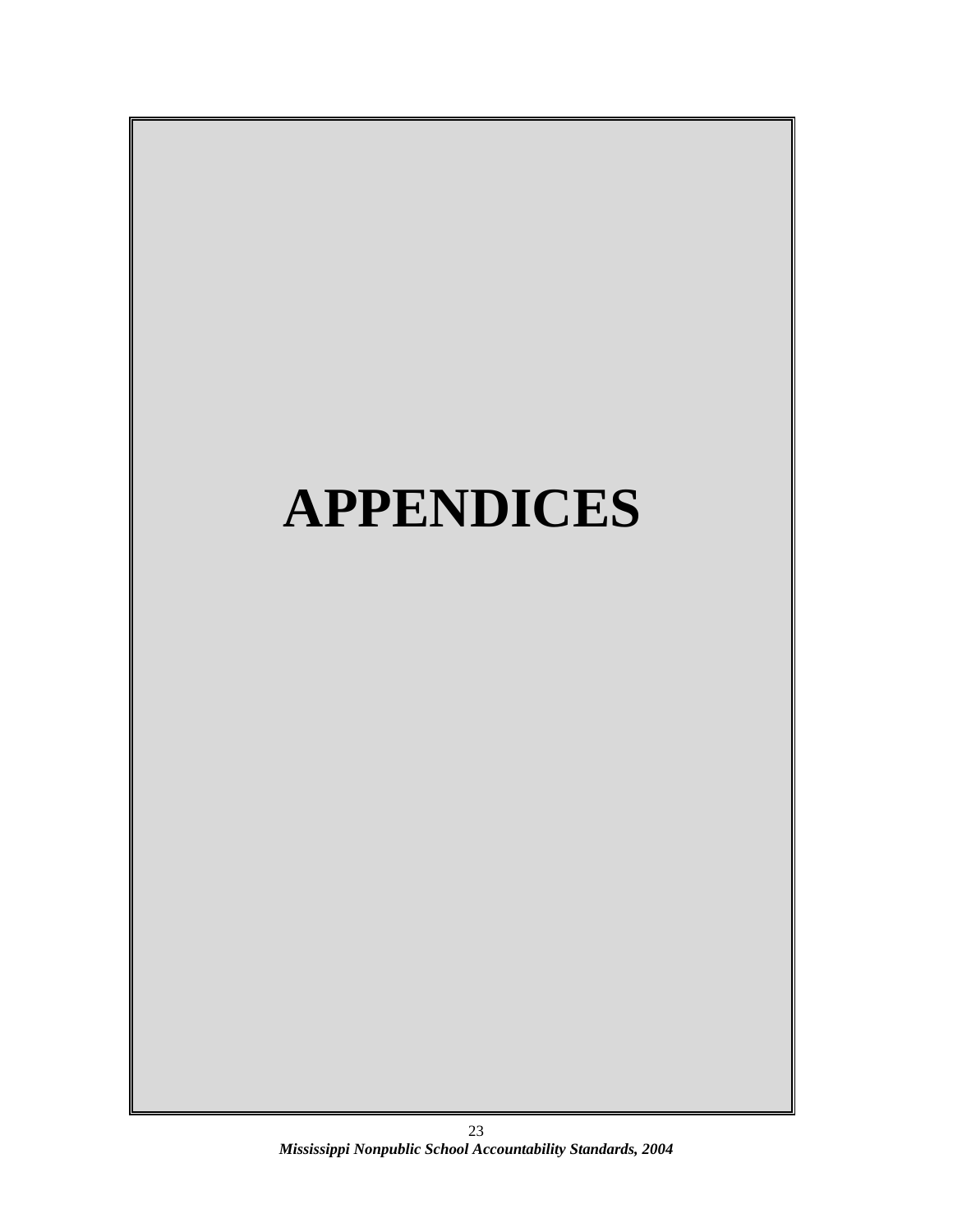### **APPENDIX A GRADUATION REQUIREMENTS Standard 24**

Each student graduating from a secondary school in an accredited school will have earned the required Carnegie units as specified in the following table. Contents of each required and elective course must include the core objectives identified in the *Mississippi Curriculum Frameworks*. Course titles and identification numbers must appear in the current edition of *Approved Courses for the Secondary Schools of Mississippi* (See SB Policy ICFA-1). See Appendix E for additional courses approved for nonpublic schools. Enrollment in on-line and correspondence courses listed in this book must have prior approval granted by the principal. No more than one  $(1)$  of the minimum required number of units may be earned through completion of an approved correspondence course.

### **SENIORS OF SCHOOL YEAR 2004-2005, 2005-2006, 2006-2007, and 2007-2008 AND LATER (Entering ninth graders in 2001-2002, 2002-2003, 2003-2004, 2004-2005, and thereafter)**

| <b>CURRICULUM AREA</b>           | <b>CARNEGIE</b><br><b>UNITS</b> | <b>REQUIRED SUBJECTS</b>                                                                                             |
|----------------------------------|---------------------------------|----------------------------------------------------------------------------------------------------------------------|
| <b>ENGLISH</b>                   | 4 <sup>1</sup>                  |                                                                                                                      |
| <b>MATHEMATICS</b>               | 3 <sup>2</sup>                  | Algebra I                                                                                                            |
| <b>SCIENCE</b>                   | $3^3$                           | Biology I                                                                                                            |
| <b>SOCIAL STUDIES</b>            | 3                               | 1 World History<br>1 U.S. History<br>$\frac{1}{2}$ U.S. Government<br>$\frac{1}{2}$ Mississippi Studies <sup>4</sup> |
| <b>HEALTH</b>                    | $\frac{1}{2}$                   | Comprehensive Health or<br>Family and Individual Health                                                              |
| <b>BUSINESS &amp; TECHNOLOGY</b> | 1 <sup>5</sup>                  | $\frac{1}{2}$ Keyboarding<br>1/2 Computer Applications                                                               |
| <b>THE ARTS</b>                  |                                 |                                                                                                                      |
| <b>ELECTIVES</b>                 | $4\frac{1}{2}$ <sup>6</sup>     |                                                                                                                      |
| <b>TOTAL UNITS REQUIRED</b>      | 20                              |                                                                                                                      |

<sup>1</sup> Compensatory Reading and Compensatory Writing may not be included in the four required English courses.<br><sup>2</sup> Compensatory Mathematics may not be included in the three required Mathematics courses. At least one of the t mathematics units must be earned in a course higher than Algebra I.<br><sup>3</sup>One unit may be in Technology Applications or Introduction to Agrics.

One unit may be in Technology Applications or Introduction to Agriscience or Agriscience I or Concepts of Agriscience or Allied Health or Aquaculture.

The credit earned for a State/Local Government course in any other state by an out-of-state transfer student who enters after the sophomore year can stand in lieu of Mississippi Studies or Mississippi State and Local Government.

One unit in Computer Discovery is accepted in lieu of the two-½ unit courses. Evidence of proficiency in Keyboarding and Computer Applications is accepted in lieu of the required courses if the student earns one unit in any of the courses listed in the *Business and Technology Framework* (academic and vocational). <sup>6</sup> Elective units in physical education include participation in interscholastic athletic activities that meet the instructional

requirements specified in the *Fitness Through Physical Education Framework* and that are sanctioned by the Mississippi High School Activities Association.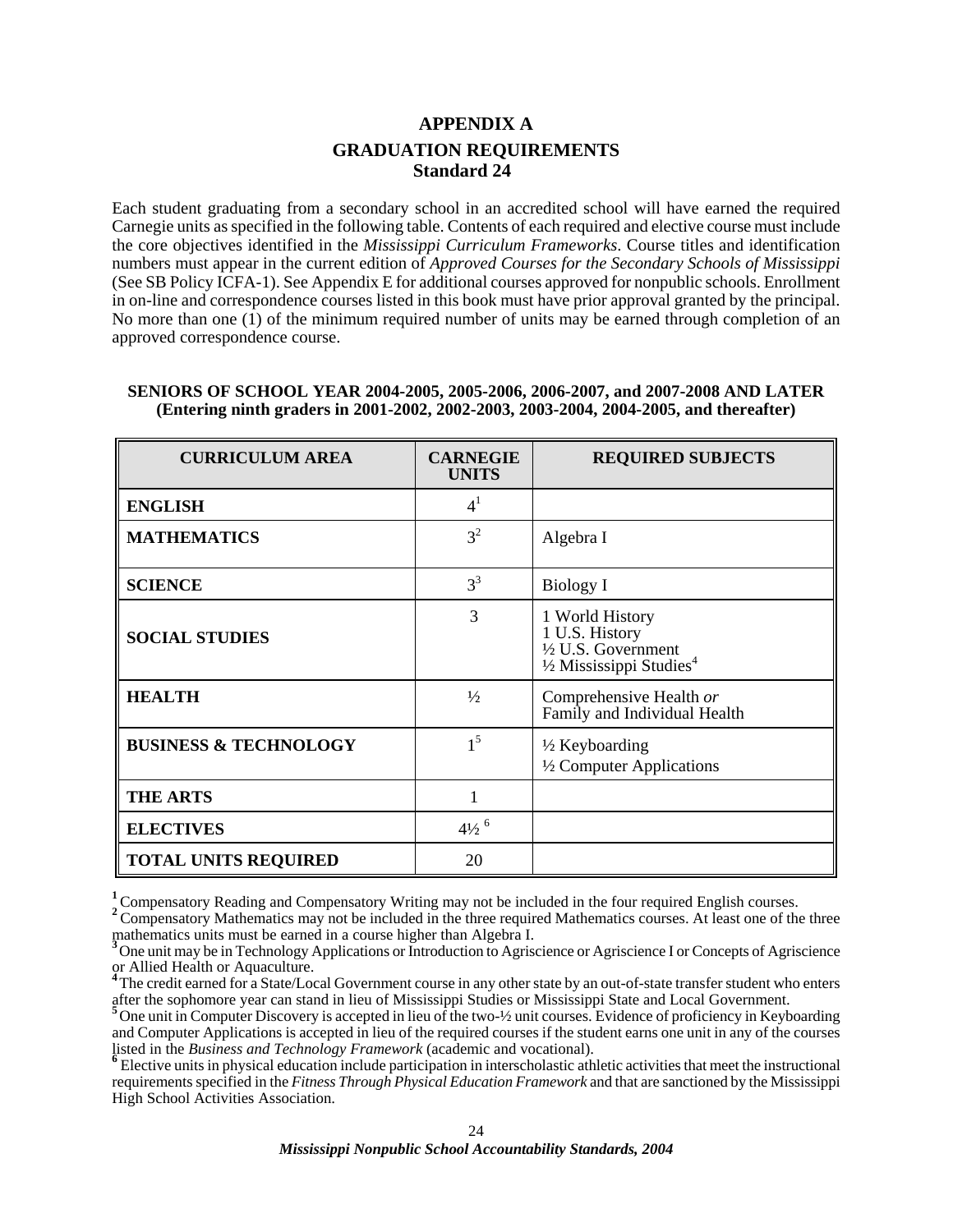### **APPENDIX A GRADUATION REQUIREMENTS Standard 24**

### **SENIORS OF SCHOOL YEAR 2008-2009 AND LATER (Entering ninth graders in 2005-2006 and thereafter)**

| <b>CURRICULUM AREA</b>           | <b>CARNEGIE</b><br><b>UNITS</b> | <b>REQUIRED SUBJECTS</b>                                                                                             |
|----------------------------------|---------------------------------|----------------------------------------------------------------------------------------------------------------------|
| <b>ENGLISH</b>                   | 4 <sup>1</sup>                  |                                                                                                                      |
| <b>MATHEMATICS</b>               | $4^2$                           | Algebra I                                                                                                            |
| <b>SCIENCE</b>                   | $3^3$                           | <b>Biology I</b>                                                                                                     |
| <b>SOCIAL STUDIES</b>            | 3                               | 1 World History<br>1 U.S. History<br>$\frac{1}{2}$ U.S. Government<br>$\frac{1}{2}$ Mississippi Studies <sup>4</sup> |
| <b>HEALTH</b>                    | $\frac{1}{2}$                   | Comprehensive Health or<br>Family and Individual Health                                                              |
| <b>BUSINESS &amp; TECHNOLOGY</b> | 1 <sup>5</sup>                  | $\frac{1}{2}$ Keyboarding<br>1/2 Computer Applications                                                               |
| <b>THE ARTS</b>                  | 1                               |                                                                                                                      |
| <b>ELECTIVES</b>                 | $4\frac{1}{2}$ <sup>6</sup>     |                                                                                                                      |
| <b>TOTAL UNITS REQUIRED</b>      | 21                              |                                                                                                                      |

<sup>1</sup> Compensatory Reading and Compensatory Writing may not be included in the four required English courses.

<sup>2</sup> Beginning with entering eighth graders of school year 2004-2005, Pre-Algebra and Transition to Algebra, as well as Algebra I, may be taken in the eighth grade for Carnegie unit credit. Compensatory Mathematics may not be included in the four required Mathematics courses. At least one of the four required mathematics units must be earned in a course higher than Algebra I.

<sup>3</sup> One unit may be in Technology Applications or Introduction to Agriscience or Agriscience I or Concepts of Agriscience or Allied Health or Aquaculture.

<sup>4</sup>The credit earned for a State/Local Government course in any other state by an out-of-state transfer student who enters after the sophomore year can stand in lieu of Mississippi Studies or Mississippi State and Local Government.

<sup>5</sup> One unit in Computer Discovery is accepted in lieu of the two-½ unit courses. Evidence of proficiency in Keyboarding and Computer Applications is accepted in lieu of the required courses if the student earns one unit in any of the courses listed in the *Business and Technology Framework* (academic and vocational).

**<sup>6</sup>** Elective units in physical education include participation in interscholastic athletic activities that meet the instructional requirements specified in the *Fitness Through Physical Education Framework* and that are sanctioned by the Mississippi High School Activities Association.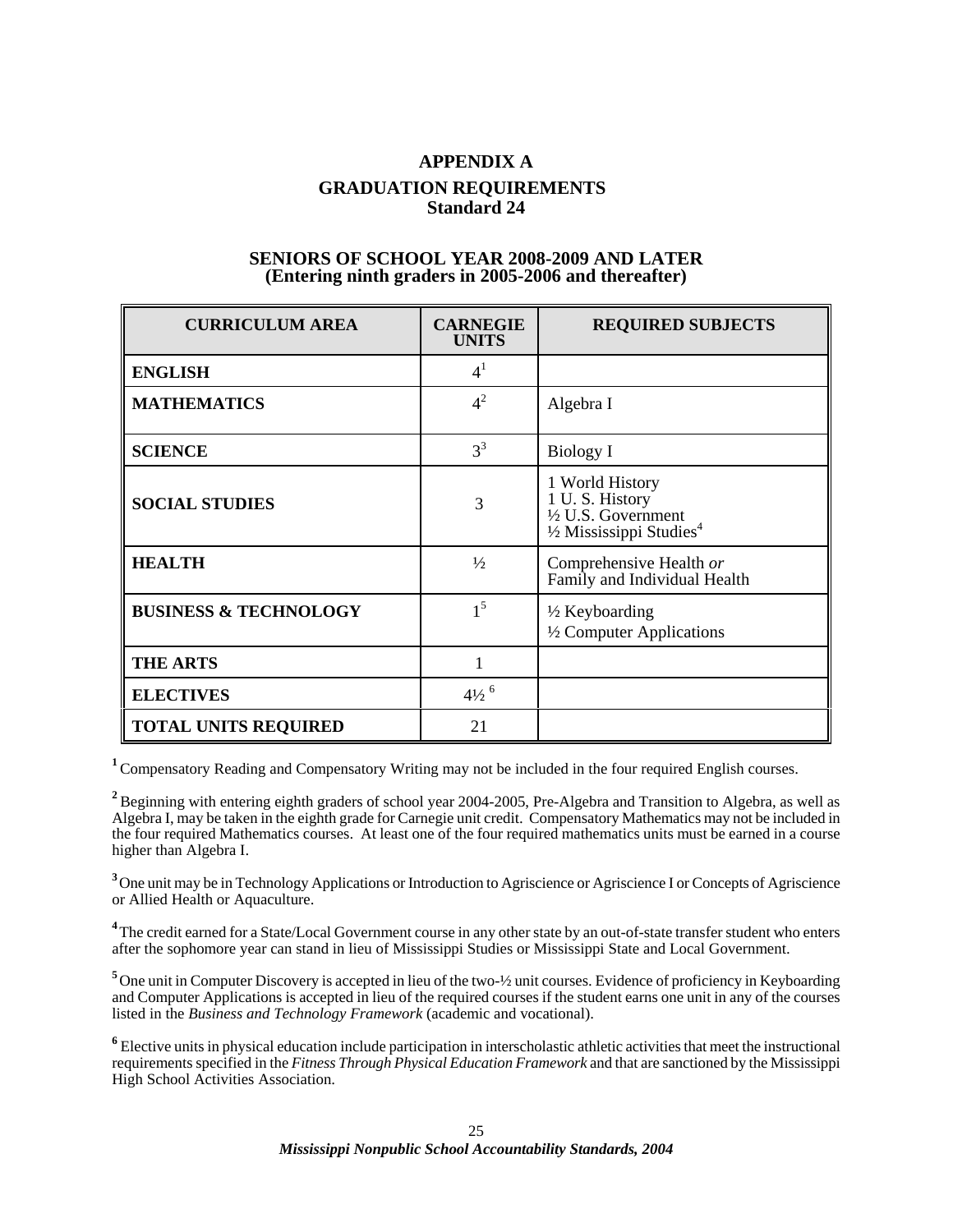### **APPENDIX B**

### **REQUIRED COURSES IN THE CURRICULUM OF EACH SECONDARY SCHOOL**

### **Standard 21**

| <b>CURRICULUM AREA</b>                   | <b>COURSES</b>                                                                                                                                  | <b>CARNEGIE</b><br><b>UNITS</b>                                      | <b>TOTAL</b><br><b>UNITS</b> |
|------------------------------------------|-------------------------------------------------------------------------------------------------------------------------------------------------|----------------------------------------------------------------------|------------------------------|
| <b>ENGLISH</b>                           | English I<br>English II<br>English III<br>English <sub>IV</sub>                                                                                 | 1<br>1<br>1<br>1                                                     | 4                            |
| <b>MATHEMATICS</b>                       | Algebra I<br>Algebra II<br>Geometry<br><b>Elective Mathematics Courses</b>                                                                      | $\mathbf{1}$<br>$\mathbf{1}$<br>1                                    | 4                            |
| <b>SCIENCE</b>                           | <b>Biology</b><br>Chemistry<br>Physics or any other science<br>course with comparable content<br>and rigor                                      | 1<br>$\mathbf{1}$<br>1                                               | 3                            |
| <b>SOCIAL STUDIES</b>                    | U.S. History<br>U.S. Government<br>Mississippi Studies<br>World History<br>Economics or<br>Introduction to Geography                            | $\mathbf{1}$<br>$\frac{1}{2}$<br>$\frac{1}{2}$<br>1<br>$\frac{1}{2}$ | $3\frac{1}{2}$               |
| <b>BUSINESS AND</b><br><b>TECHNOLOGY</b> | Computer Applications <sup>1</sup><br>Keyboarding <sup>1</sup>                                                                                  | $\frac{1}{2}$<br>$\frac{1}{2}$                                       | $\mathbf{1}$                 |
| <b>HEALTH</b>                            | Comprehensive Health <sup>2</sup>                                                                                                               | $\frac{1}{2}$                                                        | $\frac{1}{2}$                |
| <b>THE ARTS</b>                          | Any approved 500.000<br>course for grades 9-12                                                                                                  | $\mathbf{1}$                                                         | $\mathbf{1}$                 |
| <b>ADVANCED ELECTIVES</b>                | Foreign Language (IHL) or<br>Advanced World Geography<br>(HIL)<br>4 <sup>th</sup> Year Lab-Based Science or<br>4 <sup>th</sup> Year Mathematics | 1<br>1                                                               | $\overline{2}$               |
| <b>ELECTIVES</b>                         | Any Additional Approved Courses                                                                                                                 | 3                                                                    | 3                            |
| <b>TOTAL UNITS REQUIRED</b>              |                                                                                                                                                 |                                                                      | 22                           |

<sup>1</sup> Or one unit in Computer Discovery.

 $2^2$  Family and Individual Health may be offered in lieu of Comprehensive Health.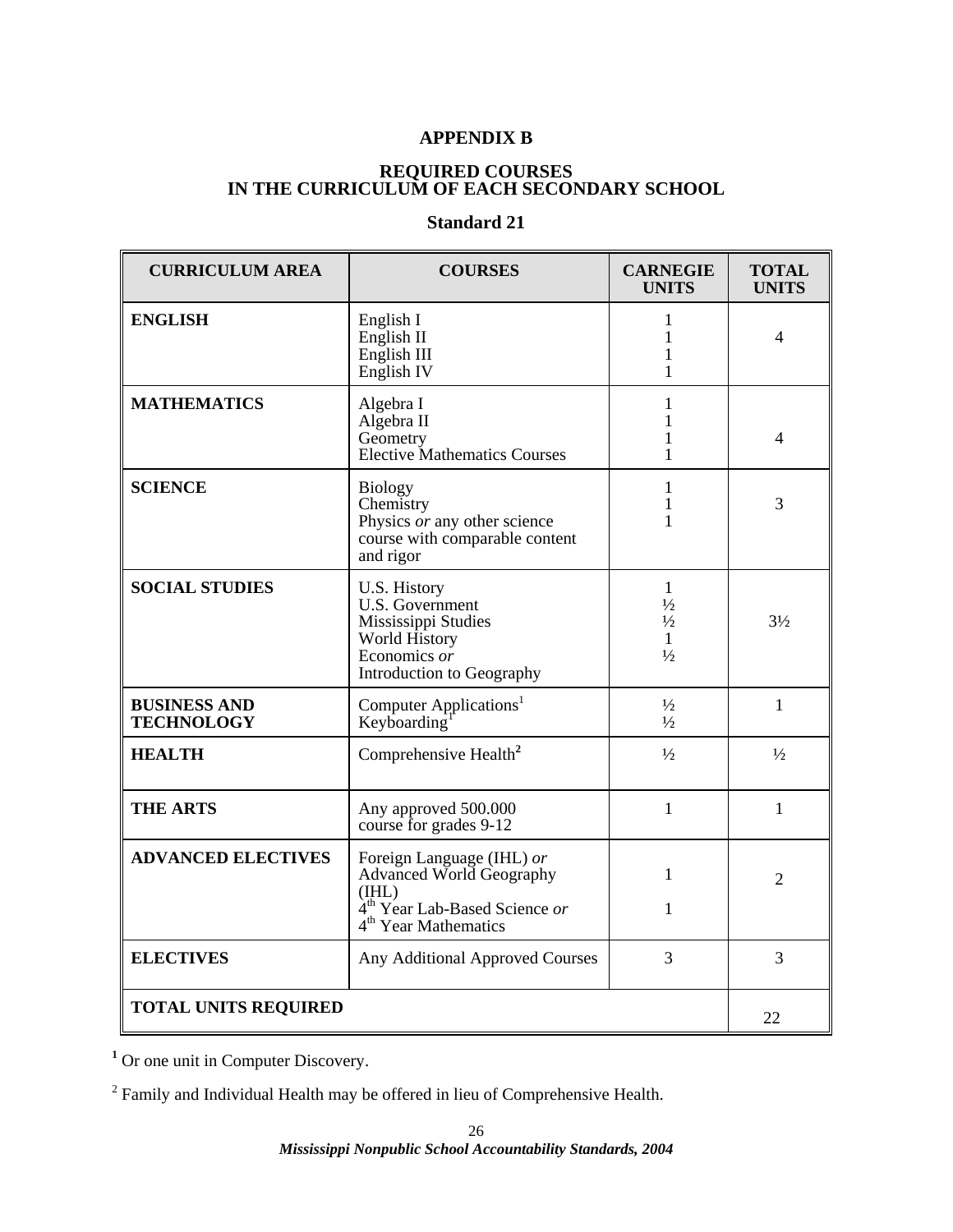### **APPENDIX C**

### **REQUIREMENTS FOR ADMISSION TO PUBLIC UNIVERSITIES IN MISSISSIPPI (IHL)**

| <b>CURRICULUM AREA</b>      | <b>COURSES</b>                         | <b>UNITS</b>    |
|-----------------------------|----------------------------------------|-----------------|
| <b>ENGLISH</b>              |                                        | 4 <sup>1</sup>  |
|                             |                                        |                 |
| <b>MATHEMATICS</b>          | Algebra $I^2$                          |                 |
|                             | Geometry                               | 3               |
|                             | Algebra II or any higher               |                 |
|                             | mathematics course                     |                 |
| <b>SCIENCE</b>              | <b>SELECT 3 UNITS FROM THE</b>         |                 |
|                             | <b>FOLLOWING LIST:</b>                 |                 |
|                             | Physical Science                       |                 |
|                             | <b>Biology</b>                         | 3               |
|                             | <b>Advanced Biology</b>                | (2 lab-based)   |
|                             | Chemistry                              |                 |
|                             | <b>Advanced Chemistry</b>              |                 |
|                             | Physics                                |                 |
|                             | <b>Advanced Physics</b>                |                 |
|                             | or any other science course with       |                 |
|                             | comparable content and rigor           |                 |
| <b>SOCIAL STUDIES</b>       | U.S. History                           |                 |
|                             | World History                          |                 |
|                             | U.S. Government $(\frac{1}{2})$        | 3               |
|                             | Economics $(\frac{1}{2})$ or           |                 |
|                             | Geography $(\frac{1}{2})$              |                 |
| <b>COMPUTER EDUCATION</b>   | Computer Applications <sup>3</sup>     | $\frac{1}{2}$   |
|                             |                                        |                 |
| <b>ADVANCED ELECTIVES</b>   | SELECT 2 UNITS <sup>4</sup> FROM THE   | $\overline{2}$  |
|                             | <b>FOLLOWING LIST:</b>                 |                 |
|                             | Foreign Language <sup>2</sup>          |                 |
|                             | World Geography                        |                 |
|                             | 4 <sup>th</sup> year lab-based Science |                 |
|                             | 4 <sup>th</sup> year Mathematics       |                 |
|                             |                                        | $15\frac{1}{2}$ |
| <b>TOTAL UNITS REQUIRED</b> |                                        |                 |

### **Standard 21**

**<sup>1</sup>**Courses must require substantial communication skills.

<sup>2</sup> Algebra I or first year Foreign Language taken in the eighth grade will be accepted for admission, provided course content is the same as the high school course.

<sup>3</sup> Computer competency requirement may be met through coursework requiring computer as a tool, not keyboarding, or through a statement of competency from the high school.

**<sup>4</sup>** One of the two units must be in Foreign Language or World Geography.

<sup>5</sup>Limited exceptions to high school unit requirements may be available. For more information contact the Office of Admissions. Admission requirements are subject to change without notice at the direction of the Board of Trustees of the Mississippi Institutions of Higher Learning.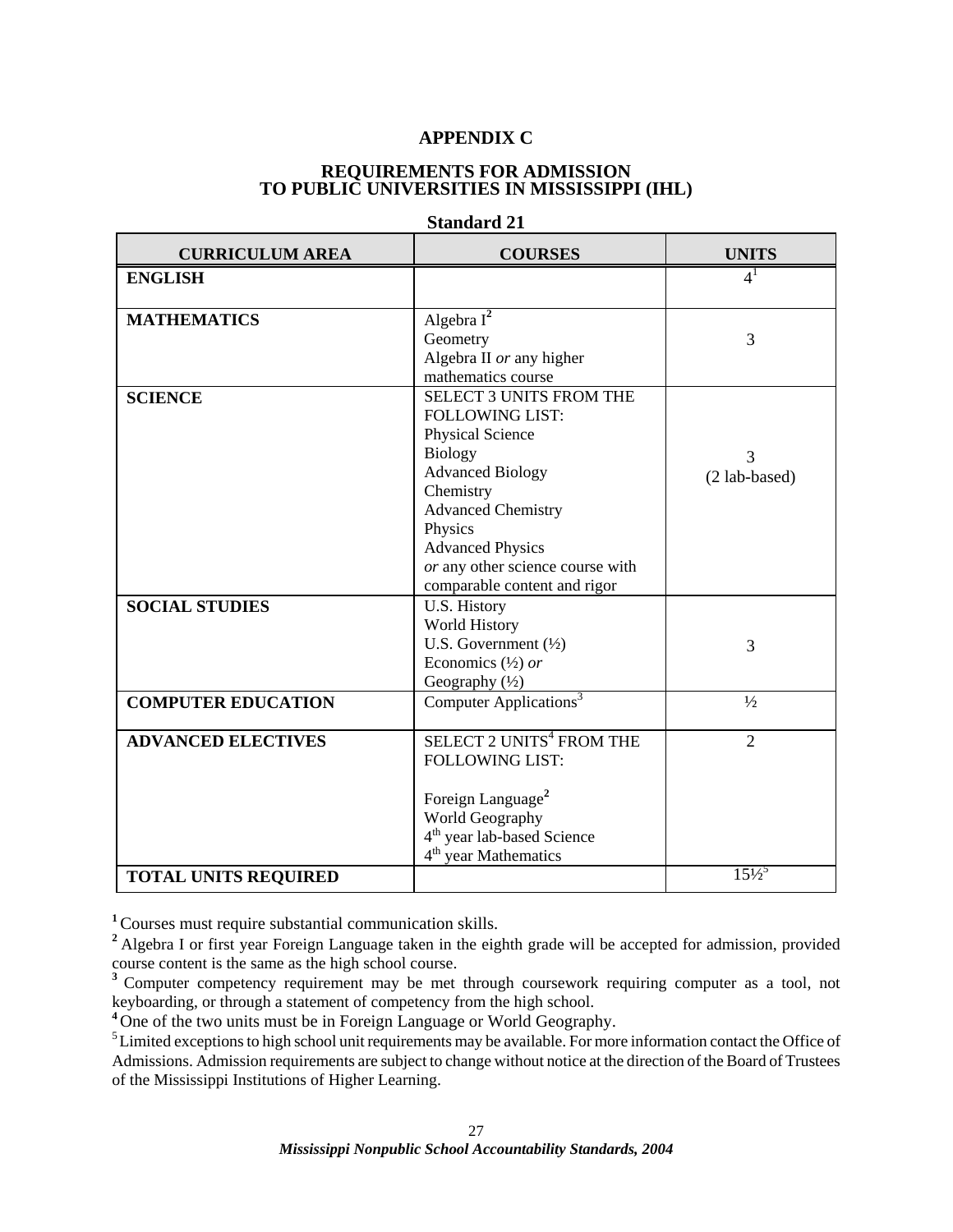### **APPENDIX D MISSISSIPPI OCCUPATIONAL DIPLOMA REQUIREMENTS STANDARD 24.3**

### **SENIORS OF SCHOOL YEAR 2004-2005, 2005-2006, 2006-2007, and 2007-2008 (Entering ninth graders in 2001-2002, 2002-2003, 2003-2004, and 2004-2005)**

| <b>CURRICULUM</b><br><b>AREA</b>                            | <b>COURSE OPTIONS</b> <sup>1</sup>                                                                                                                                                               | TOTAL<br><b>CREDITS</b> |
|-------------------------------------------------------------|--------------------------------------------------------------------------------------------------------------------------------------------------------------------------------------------------|-------------------------|
| <b>ENGLISH/</b><br>LANGUAGE ARTS <sup>1</sup>               | Employment English I, II, III and<br>Applied Employment English IV (On The Job) <sup>2</sup>                                                                                                     | 4 <sup>1</sup>          |
| MATHEMATICS <sup>1</sup>                                    | On The Job Math I, II, III and<br>Applied Job Skills Math IV (On The Job) <sup>2</sup>                                                                                                           | 4 <sup>1</sup>          |
| SCIENCE <sup>1</sup>                                        | Life Skills Science I, II, III, and<br>Applied Life Skills Science IV (On The Job) <sup>2</sup>                                                                                                  | 4 <sup>1</sup>          |
| <b>SOCIAL STUDIES</b> <sup>1</sup>                          | Career Preparation I, II, III and<br>Applied Career Preparation IV (On The Job) <sup>2</sup>                                                                                                     | 4 <sup>1</sup>          |
| <b>SOCIAL STUDIES</b> <sup>1</sup>                          | Career Preparation I, II, III and<br>Applied Career Preparation IV (On The Job) <sup>2</sup>                                                                                                     | 4 <sup>1</sup>          |
| <b>CAREER</b><br><b>TECHNICAL</b><br>EDUCATION <sup>2</sup> | Special Education Career/Technical Education Grade 10<br>and<br>Special Education Career/Technical Education Grade 11<br>or<br>Completion of a two-year Career/Technical (Vocational)<br>Program | $2^2$                   |
| ELECTIVES <sup>1</sup>                                      | Special Education courses or<br>General Education courses or<br><b>Vocational-Technical Education courses</b>                                                                                    | 2 <sup>1</sup>          |
| <b>TOTAL</b> <sup>3</sup>                                   |                                                                                                                                                                                                  | $20^3$                  |

<sup>1</sup> Courses deemed appropriate for each student will be selected from the special education curriculum (special education course credits) and/or general education curriculum (Carnegie units) as determined by each student's Individual Education Plan (IEP) Committee.

 $2$  Students receiving a Mississippi Occupational Diploma must document evidence of 540 hours of successful paid employment OR successfully complete a two-year Career/Technical (Vocational) Program.

<sup>3</sup> Students receiving a Mississippi Occupational Diploma must document successful completion of minimum requirements in an Occupational Portfolio.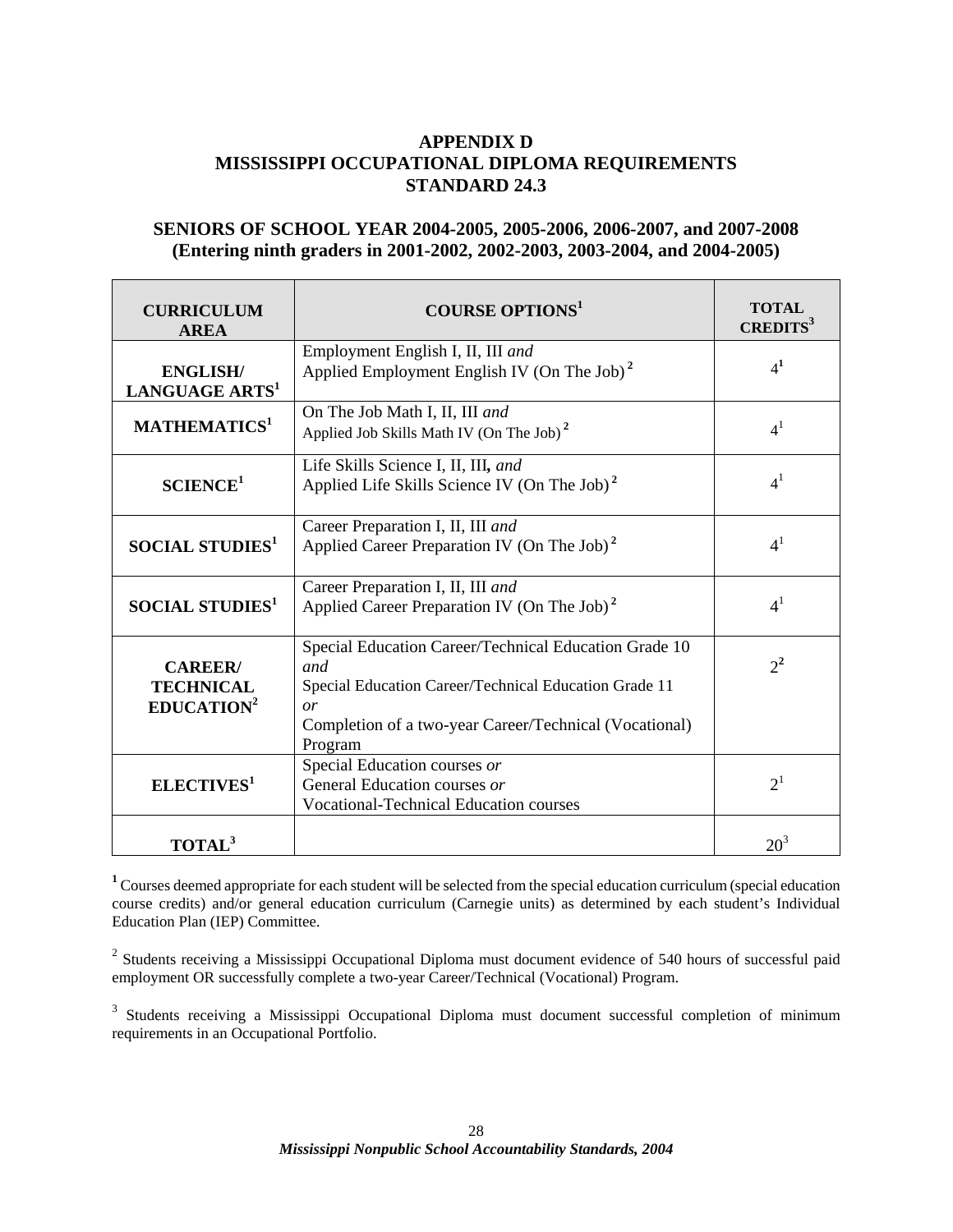### **APPENDIX D CONTINUED MISSISSIPPI OCCUPATIONAL DIPLOMA REQUIREMENTS STANDARD 24.3**

### **SENIORS OF SCHOOL YEAR 2008-2009 AND LATER (Entering ninth graders in 2005-2006 and thereafter)**

| <b>CURRICULUM</b><br><b>AREA</b>                             | <b>COURSE OPTIONS</b> <sup>1</sup>                                                                                                                                                            | TOTAL<br><b>CREDITS</b> |
|--------------------------------------------------------------|-----------------------------------------------------------------------------------------------------------------------------------------------------------------------------------------------|-------------------------|
| <b>ENGLISH/</b><br>LANGUAGE ARTS <sup>1</sup>                | Employment English I, II, III and<br>Applied Employment English IV (On The Job) <sup>2</sup>                                                                                                  | 4 <sup>1</sup>          |
| MATHEMATICS <sup>1</sup>                                     | On The Job Math I, II, III and<br>Applied Job Skills Math IV (On The Job) <sup>2</sup>                                                                                                        | $4^1$                   |
| SCIENCE <sup>1</sup>                                         | Life Skills Science I, II, III, and<br>Applied Life Skills Science IV (On The Job) <sup>2</sup>                                                                                               | 4 <sup>1</sup>          |
| <b>SOCIAL STUDIES</b> <sup>1</sup>                           | Career Preparation I, II, III and<br>Applied Career Preparation IV (On The Job) <sup>2</sup>                                                                                                  | 4 <sup>1</sup>          |
| <b>SOCIAL STUDIES</b> <sup>1</sup>                           | Career Preparation I, II, III and<br>Applied Career Preparation IV (On The Job) <sup>2</sup>                                                                                                  | 4 <sup>1</sup>          |
| <b>CAREER/</b><br><b>TECHNICAL</b><br>EDUCATION <sup>2</sup> | Special Education Career/Technical Education Grade 10 and<br>Special Education Career/Technical Education Grade 11<br>or<br>Completion of a two-year Career/Technical<br>(Vocational) Program | $2^2$                   |
| ELECTIVES <sup>1</sup>                                       | Special Education courses or<br>General Education courses or<br><b>Vocational-Technical Education courses</b>                                                                                 | 3 <sup>1</sup>          |
| TOTAL <sup>3</sup>                                           |                                                                                                                                                                                               | $21^3$                  |

 $1$  Courses deemed appropriate for each student will be selected from the special education curriculum (special education course credits) and/or general education curriculum (Carnegie units) as determined by each student's Individual Education Plan (IEP) Committee.

<sup>2</sup> Students receiving a Mississippi Occupational Diploma must document evidence of 540 hours of successful paid employment OR successfully complete a two-year Career/Technical (Vocational) Program.

<sup>3</sup> Students receiving a Mississippi Occupational Diploma must document successful completion of minimum requirements in an Occupational Portfolio.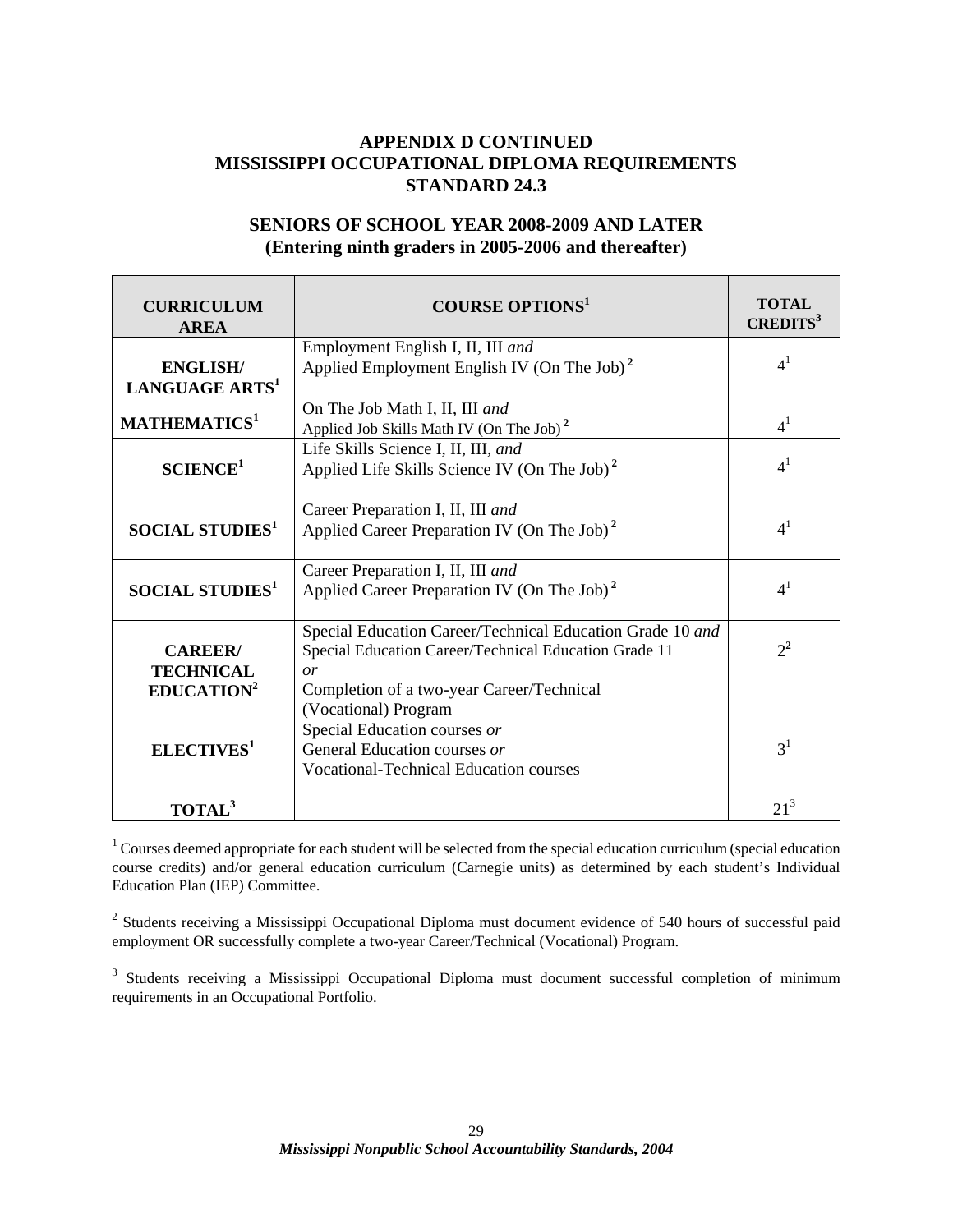### **APPENDIX E**

### **Approved Courses for the Secondary Schools of Mississippi**

- Refer to the current edition of *Approved Courses for the Secondary Schools of Mississippi*.
- For a complete listing of approved courses for all grade levels and other job code assignments, refer to the current edition of the *MSIS Reference Manual and User Guide*.

## **ADDITIONAL COURSES FOR ACCREDITED NONPUBLIC SCHOOLS**

| <b>Course Code</b>                        | <b>Course Title</b>            | <b>Endorsement</b> | <b>Carnegie Unit</b> |
|-------------------------------------------|--------------------------------|--------------------|----------------------|
| Language<br>Arts                          |                                |                    |                      |
| 050202                                    | Choctaw Language Literacy      | None*              | $\frac{1}{2}$        |
| <b>Social</b><br><b>Studies</b><br>450840 | Choctaw History                | 192                | $\frac{1}{2}$        |
| <b>Other</b><br>Nonpublic<br>380203       | U-Bible (Grades $K-12$ )       | None*              | 0,<br>$\frac{1}{2}$  |
| 380250                                    | U-Catholic Religion I          | None*              | 1                    |
| 380251                                    | U-Catholic Religion II         | None*              | 1                    |
| 380252                                    | <b>U-Catholic Religion III</b> | None*              | 1                    |
| 380253                                    | <b>U-Catholic Religion IV</b>  | None*              | 1                    |

**\*Religious instruction provided by a religious order and its ordained members and cultural instruction provided by a tribal organization are not a matter of concern to the State; thus, certification by the Office of Teacher and Administrator Licensure is not required to teach such religious and cultural courses.**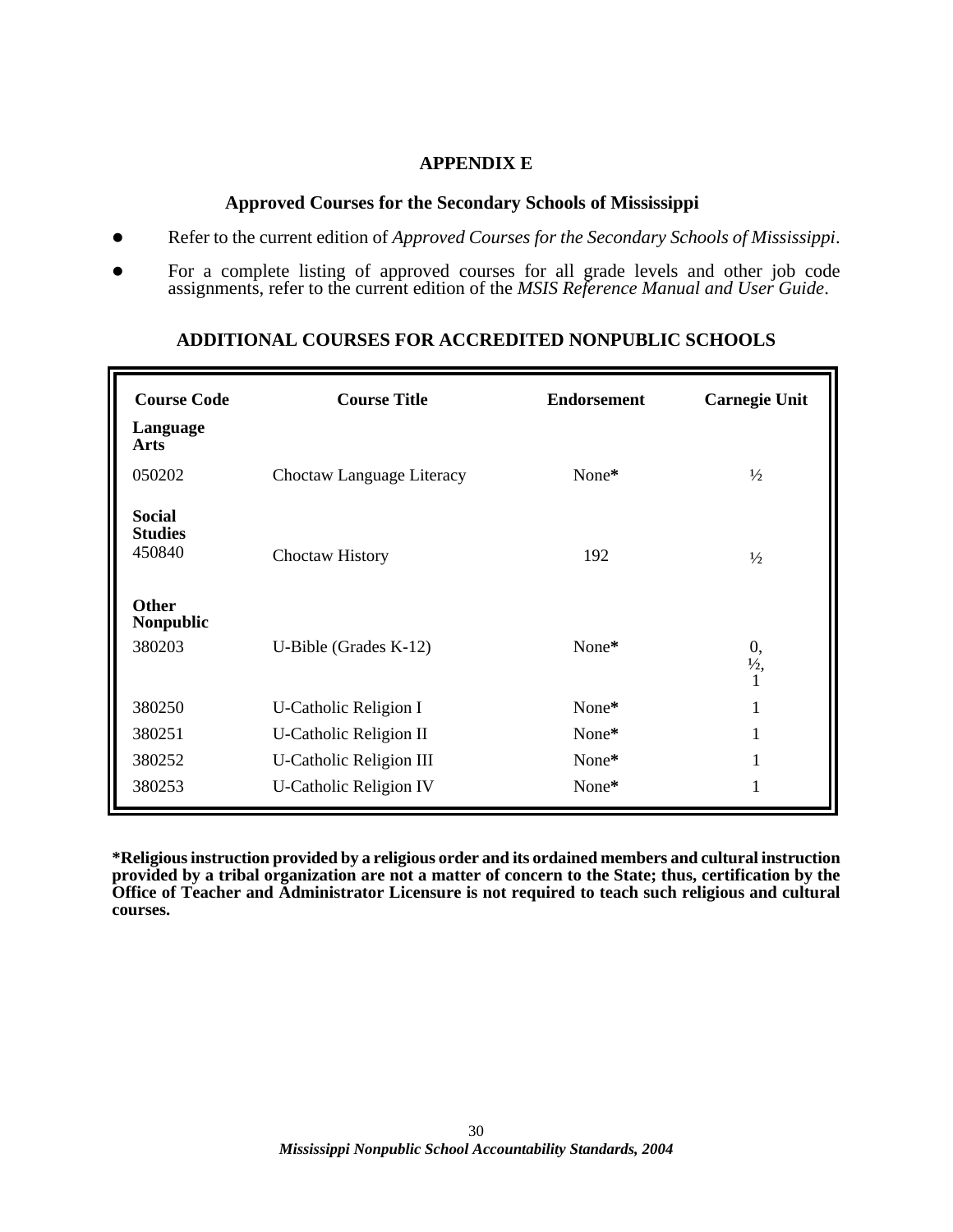### **APPENDIX F**

### **STUDENT RECORDS**

### **STANDARD 17**

- 1. Student records are collected, maintained, and disseminated as required by Sections 37-15-1 through 37-15-3, *Mississippi Code of 1972*, as amended, the Family Educational Rights and Privacy Act of 1974, as amended, 20 USC Section 1231, and the Confidentiality Section of the *Individuals with Disabilities Act, 1997 Amendments.*
- 2. Permanent records are kept in perpetuity for every person who has enrolled or is enrolled in a school.
- 3. The permanent record contains (a) legal name and address of the student, (b) date of birth as verified by birth certificate, (c) courses taken and grades or proficiency level earned, (d) immunization record, (e) date of withdrawal or graduation, (f) social security number {optional}, (g) record of performance on the required graduation tests, and (h) any other information determined by the State Board of Education.
- 4. Active permanent records are maintained in a secure and fire-resistant location in each school until the student withdraws or graduates, at which time the record may be transferred and/or placed on photographic film or microfilm and then stored in a central, fire-resistant depository.
- 5. Cumulative records are maintained for each student currently enrolled in a school.
- 6. The cumulative record (folder) contains the same information as the permanent record, as well as results of standardized tests and other information required by school board policies or prescribed by the State Board of Education.
- 7. Active cumulative records are maintained in a secure, fire-resistant location in each school.
- 8. Cumulative records of students who transfer or who are promoted to another school are to be sent to the head of the school to which the student transfers.
- 9. Cumulative records may be destroyed by order of the school board or governing body or policymaking authority of the school in not less than five years after the permanent record of the student has become inactive and has been transferred to the central depository of the school.
- 10. Permanent and active cumulative records of any school (public or nonpublic) that closes are transferred to the central depository of the school district wherein the closed school is located.

For further clarification or information, see the current edition of *Mississippi Cumulative Folders and Permanent Records Manual of Directions.*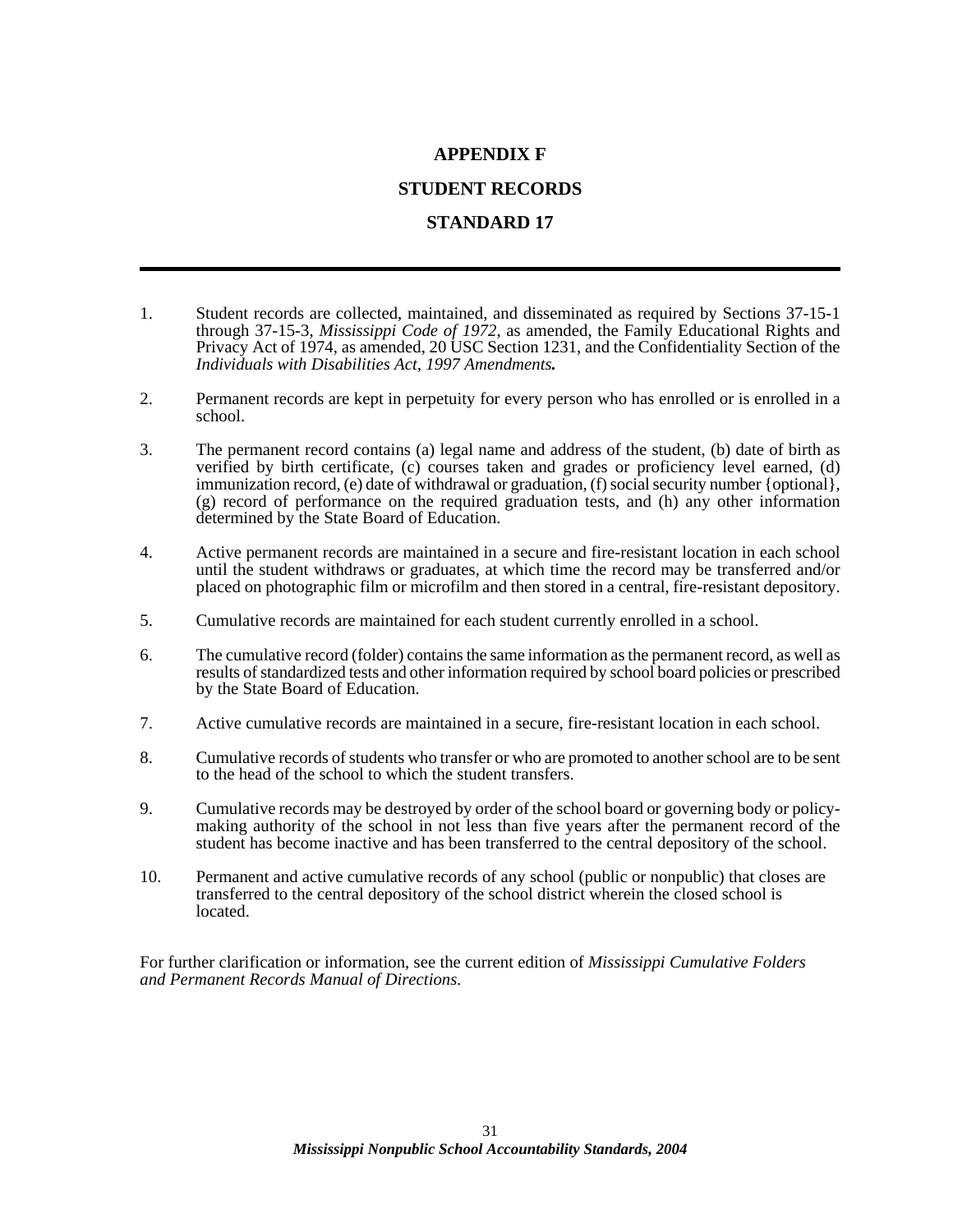### **APPENDIX G**

### **BASIC EQUIPMENT AND SUPPLIES RECOMMENDED FOR HIGH SCHOOL SCIENCE LABORATORIES**

### **STANDARD 33**

- 1. Sufficient laboratory tables to form a workstation for each student enrolled in the science course;
- 2. Work stations with access to gas, running water, and a sink;
- 3. Electrical outlets for each workstation;
- 4. One microscope for every four workstations;
- 5. One ventilated hood station with gas for physical science, physics, or chemistry courses;
- 6. Protective eye glasses for every student enrolled in elementary and secondary science courses while participating in chemical-physical laboratory activities {MS Code 37-11-49}; and
- 7. Basic supplies as listed in *Mississippi Science Framework, 2001*.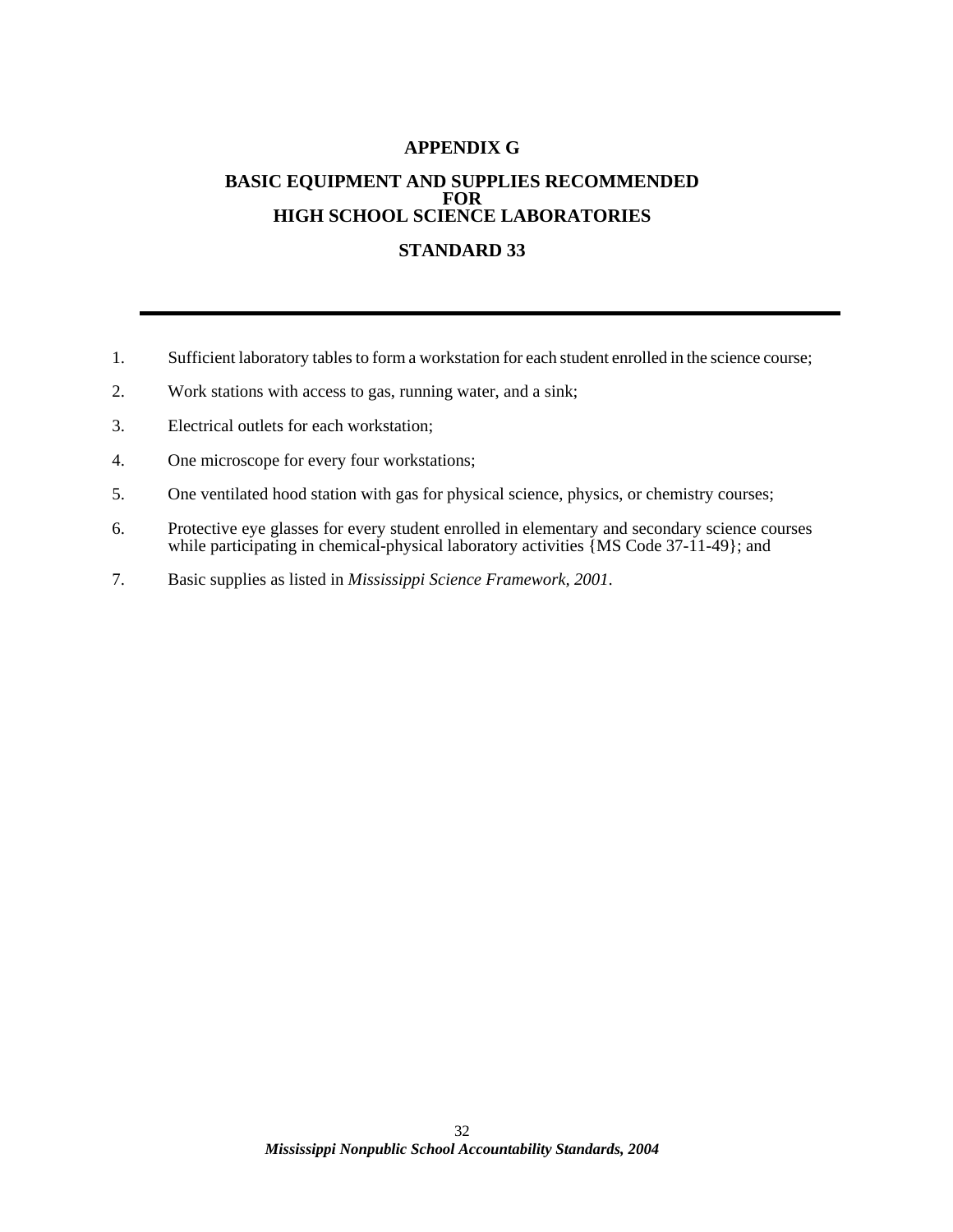### **APPENDIX H**

### **SUGGESTED CRITERIA FOR DEVELOPING A STRATEGIC PLAN**

### **STANDARD 2**

### **The School Improvement Planning process utilized by the Southern Association of Colleges and Schools (SACS) will meet the strategic planning requirements of standard 2.**

### **PURPOSE**

The purpose of a strategic plan is to identify a school's strengths, needs, and goals and then to outline strategies for implementing necessary changes and improvements.

### **PARTICIPANTS/SOURCES OF INPUT**

The plan is jointly developed by school personnel, the school community, and representation from the board. This participation is documented.

### **SOURCES OF INPUT**

Each school establishes structures that solicit regular input of community citizens, students, and staff regarding the policies, procedures, programs, and operation of the school. The board considers such input as the plan is developed.

### **DATA SOURCES**

The plan is based upon but not limited to the following:

- 1. A survey that reflects pupil, faculty, and community attitudes or opinions concerning the school's administration and programs;
- 2. An outline of the school's instructional management program that indicates how the curriculum is aligned from subject to subject and from grade to grade;
- 3. An analysis of student achievement data, with emphasis on the evaluation component of the instructional management program;
- 4. The school's improvement plan (where applicable) that is designed to address cited deficiencies in meeting SBE accreditation requirements;
- 5. Student, staff, and community demographic data; and
- A description of the school's strengths, needs, and goals.

### **CONTENTS**

The contents of the plan include identified goals, the means of achieving these goals, and the timelines required. The plan includes but is not limited to the following:

- 1. A written mission statement that reflects the purpose of the educational program and the ways the mission will effect school operations.
- 2. A description specifying how student achievement will be advanced in the school over the time of the plan.

**NOTE**: Supplementary documents (data sources) used to identify strengths, needs, and goals of the school are not required as a part of the plan but should be available for review.

### **ANNUAL ACCREDITATION**

The board evaluates, revises (if needed), and approves the plan on an annual basis.

### **CRITERIA FOR DISTRIBUTION**

The plan is made available for review upon request to patrons of the school, to media with coverage in the general area of the school, and to officials in the Mississippi Department of Education.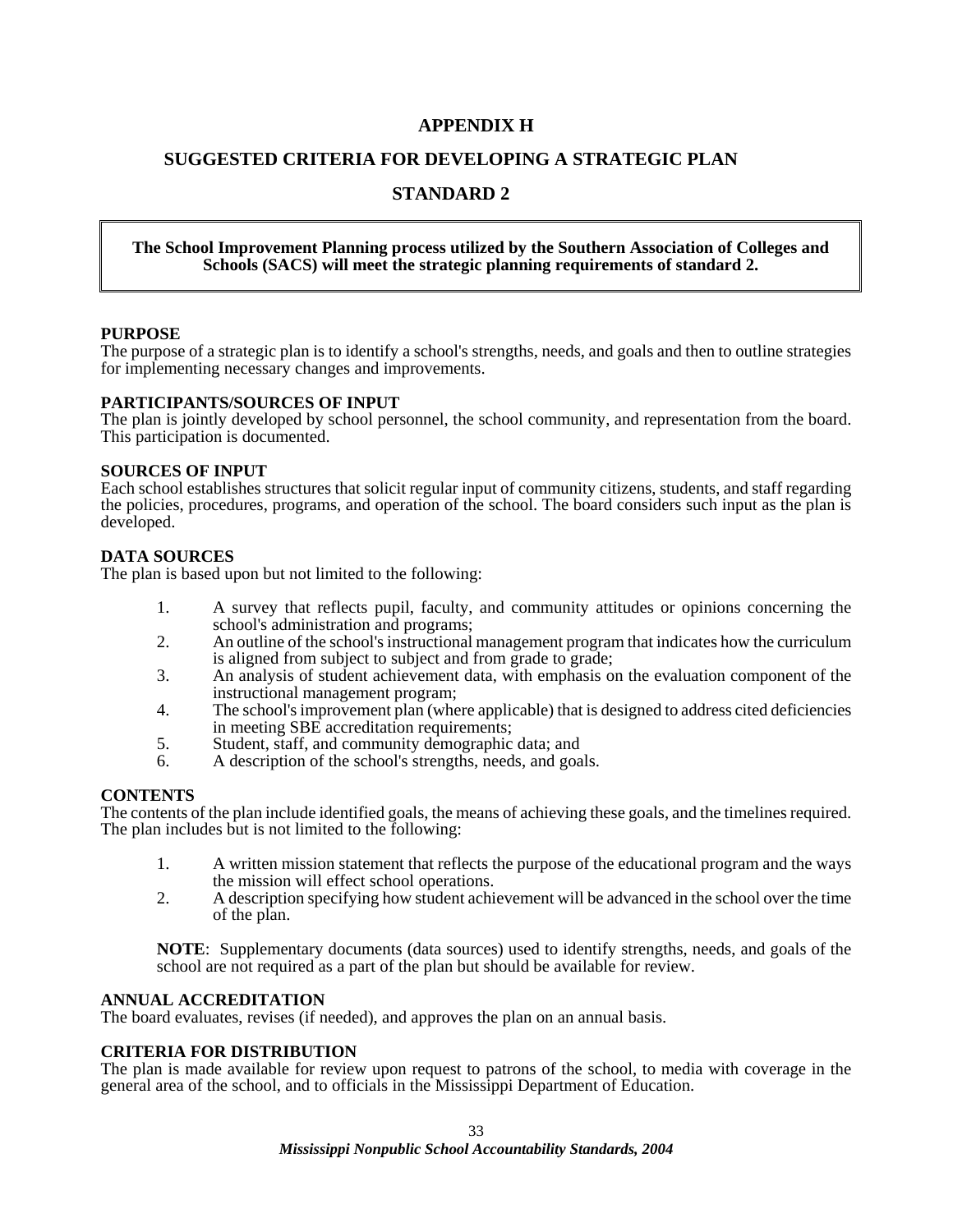# **GLOSSARY**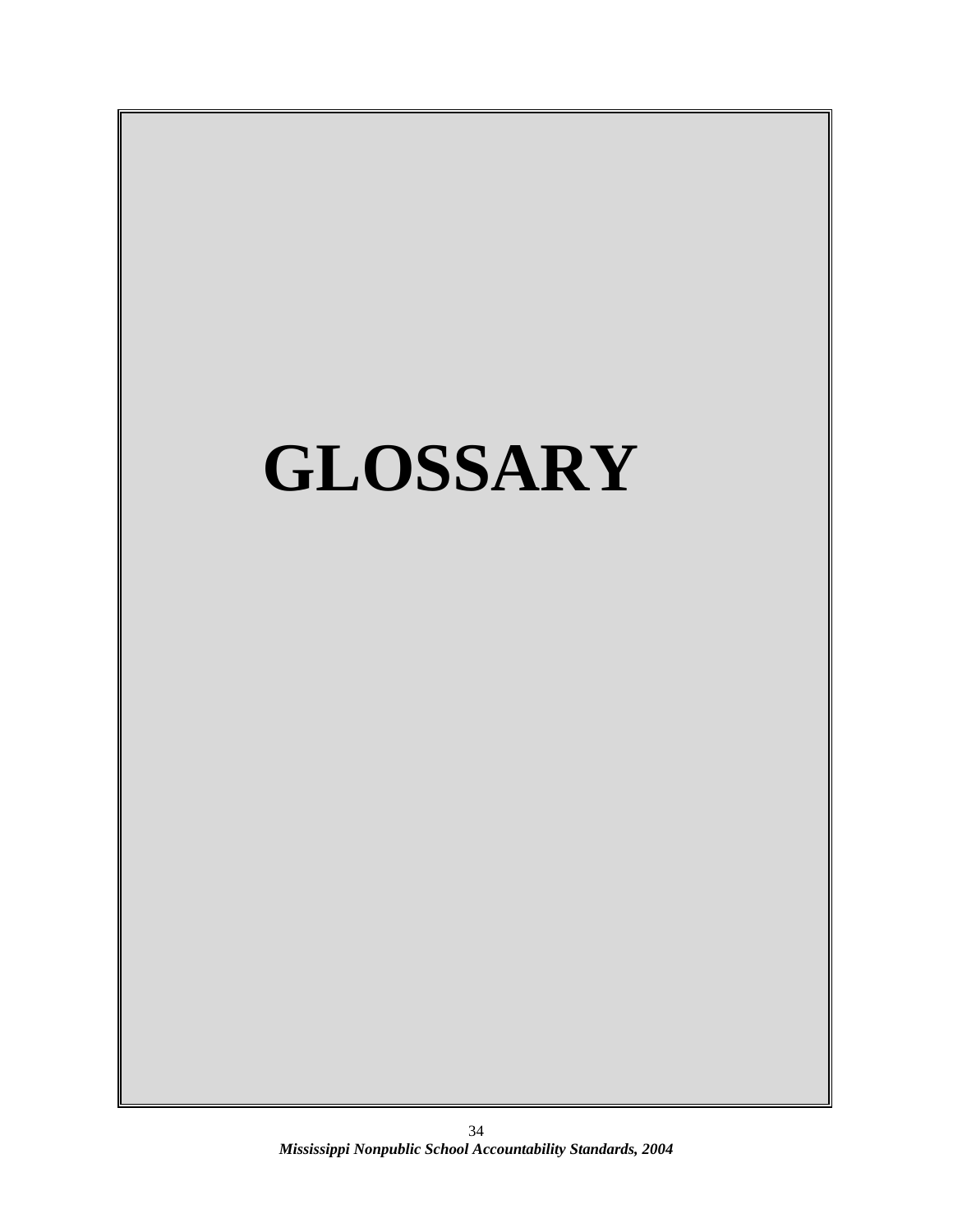# **GLOSSARY**

**The following definitions are established for the purpose of implementing the**  *Mississippi Accountability Standards for Nonpublic Schools* **as authorized under Section 37-17-7 of the** *Mississippi Code of 1972***, as amended.** 

### *ACADEMIC CORE*

Required course offerings in which specific skills contained in the *Mississippi Curriculum Frameworks* must be taught. Subjects in the academic core are English/language arts, mathematics, science, social studies, foreign languages, and arts.

### *ACADEMIC YEAR*

The amount of time that must be scheduled in the educational calendar and that consists of a minimum of 180 teaching days. (See teaching day.) No more than two of the 180 days may be 60% days, unless the school is utilizing an Early Release schedule that provides at least 27.5 hours per five-day week provided that there are at least 198 minutes of actual instruction or testing and the remainder of each 60% day is used for professional development or other activities related to instruction. (See Standard 10.4) {MS Code 37-151-5(j)}

### *ACCELERATED COURSES*

Courses designed for those students who can master the general curriculum and engage in more in-depth study of additional skills.

### *ACCREDITATION RECORD SUMMARY*

A continuous record maintained on each nonpublic school seeking State Board accreditation reflecting the extent to which accreditation requirements are met and used as the basis for assigning annual accreditation statuses. The Accreditation Record Summary is updated as citations of noncompliance with requirements are added or deleted, and school officials are notified in writing of such.

### *ACCREDITATION STANDARDS*

Process (input) standards that address accepted educational principles and practices believed to promote educational quality.

### *ACCREDITATION STATUS*

The annual status for a school approved by the State Board of Education based on compliance with process standards using verified accreditation data from the previous school year. The accreditation statuses are Accredited, Advised, Probation, and Withdrawn. (See Policy 2.0)

### *ACCREDITED STATUS*

An accreditation status assigned when the school is in compliance with each of the applicable accreditation requirements and standards as described in this document.

### *ADMINISTRATOR*

Any staff member employed by a school board or governing body or policy making authority who is assigned responsibility for coordinating, directing, supervising, or otherwise administering programs, services, and/or personnel under the auspices of the program or school.

### *ADVANCED PLACEMENT (AP)*

A program of college level courses and examinations for secondary school students administered by the College Board, 2970 Clairmont Road, Suite 250, Atlanta, Georgia 30329, telephone (404) 636-9465. High schools providing advanced placement courses must follow guidelines published by the College Board.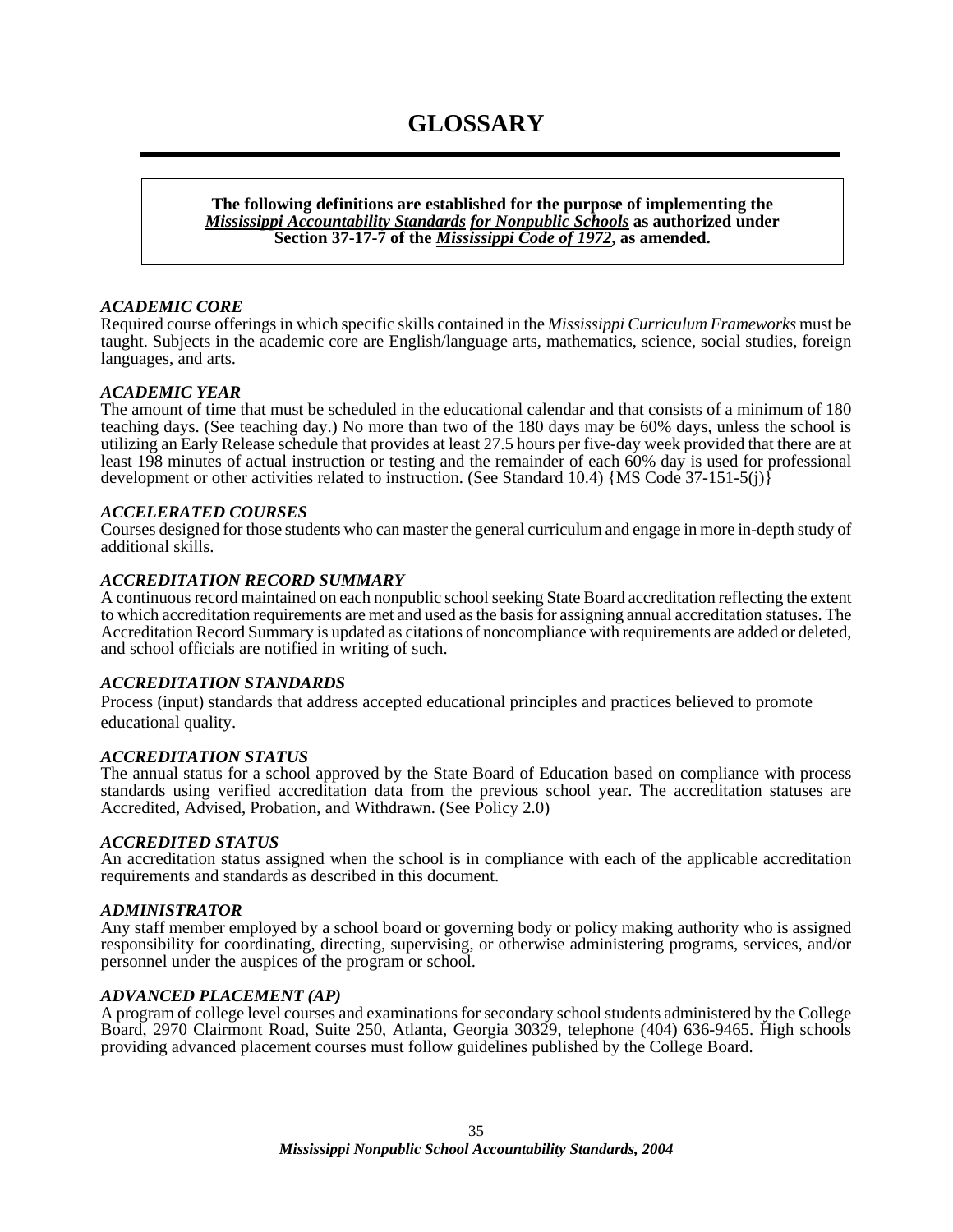### *ADVISED STATUS*

An accreditation status assigned to a school the first year that the school has a verified process standard deficiency on record from the previous school year.

### *ALLOCATED TIME*

A scheduled period of time that provides for the achievement of prescribed objectives. The schedule of allocated instructional time should be in written form showing time designated for activities during the school day, week, month, or year.

### *ASSISTANT TEACHER*

A school employee assigned to assist a licensed teacher and who works under the direct supervision of a licensed teacher.

### *BASIC SKILLS*

Specific learning objectives that represent the most fundamental knowledge in the areas of reading, language arts, and mathematics.

### *CARNEGIE UNIT*

A standard measure of high school work indicating the minimum amount of time that instruction in a subject has been provided. Awarding of one Carnegie unit indicates that a minimum of 140 hours of instruction has been provided in regular and laboratory classes over a school year; awarding of ½ Carnegie unit indicates that a minimum of 70 hours has been provided.

### *CHIEF SCHOOL ADMINISTRATOR*

The administrator of the school who is responsible for administering the daily operations and activities of the school. Other titles used may include superintendent, principal, director, and head master.

### *CHURCH-RELATED SCHOOL*

A church-related school is defined as one that is governed and operated by denominational, parochial, or other bona fide church organization or religious order.

### *CLASSROOM*

A schoolroom in which student instruction takes place.

### *CORRECTIVE ACTION PLAN*

A plan to correct the deficiencies on record is developed by the school when a school is assigned a PROBATION status.

### *CORRESPONDENCE COURSE*

Independent study carried on through lessons and exercises that are provided to non-resident students by approved university extensions. *(See Approved Courses for Secondary Schools in Mississippi.)* 

### *DAYS*

The number of days refers to calendar days unless otherwise specified.

### *DEPARTMENTALIZED CLASS*

A class in which an educator teaches one or more core academic subjects to more than one group of students.

### *DEFICIENCY*

The failure of a school to comply with accreditation requirements.

### *DIPLOMA*

See Standard Diploma.

### *DIRECT INSTRUCTION*

Act or process in which a teacher is actually guiding (instructing) students toward achieving specific learning objectives.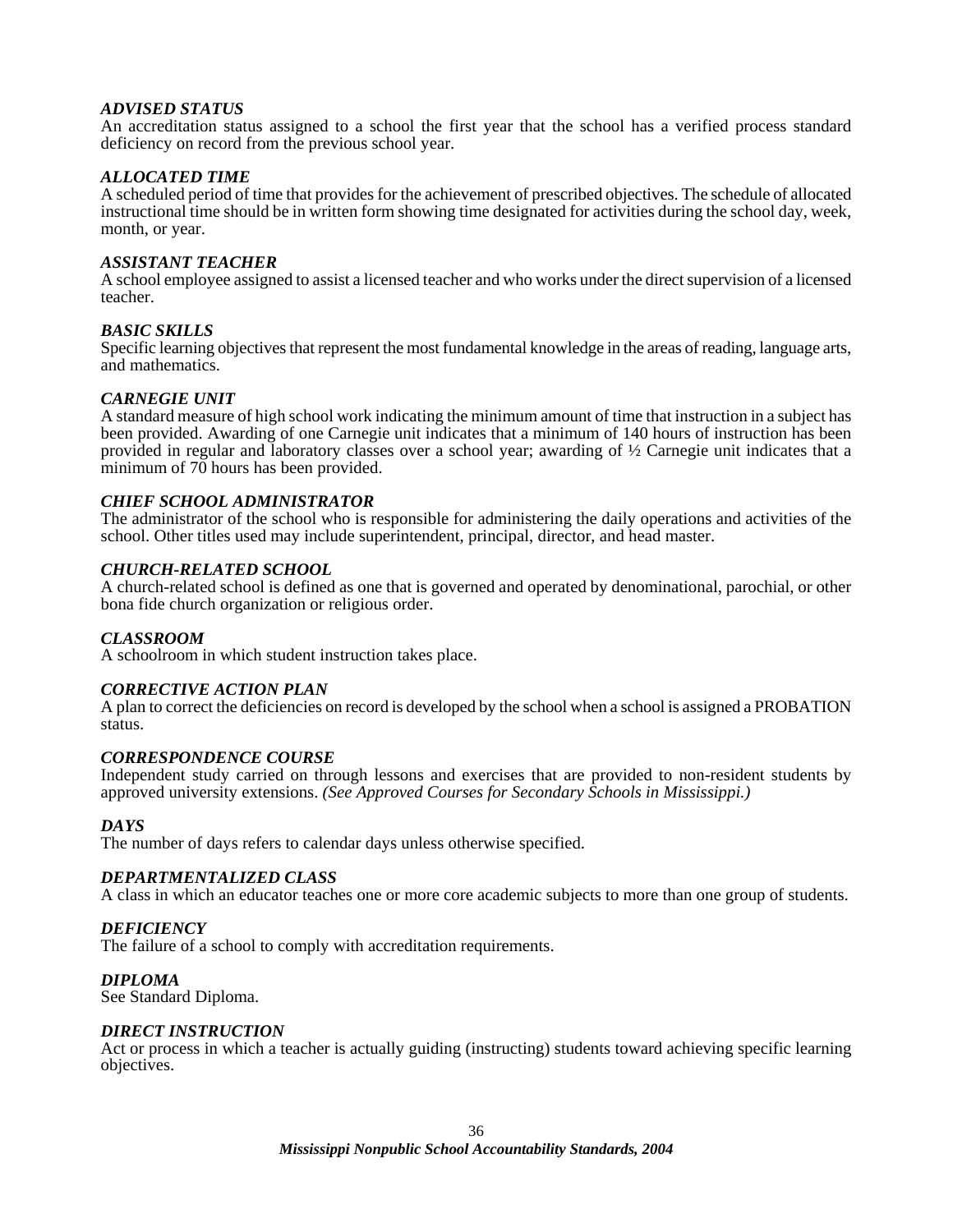### *DISCIPLINE*

Conduct or patterns of behavior prescribed to promote the growth of cooperative attitudes and behaviors in individuals and groups.

### *DISTANCE LEARNING COURSES*

Courses utilizing telecommunications technologies including satellites, telephones, and cable-television systems to broadcast instruction from a central site to other classrooms.

### *DROPOUT*

A student who leaves a school at any time and for any reason, except death, before graduation or completion of a program of studies and without transferring to another school.

### *EARLY CHILDHOOD EDUCATION PROGRAM*

Kindergarten and pre-kindergarten programs are defined in *Mississippi Kindergarten Guidelines* and the *Mississippi Pre-Kindergarten Curriculum.* (Also see kindergarten and pre-kindergarten.)

### *EFFECTIVE INSTRUCTION*

Practices and behaviors designed to establish and implement conditions that promote student learning.

### *ELEMENTARY SCHOOL*

Primary, elementary, and intermediate division of the educational system within the school comprising grades/levels K through 6 or K through 8 or any combination of such grades.

### *ENRICHMENT PROGRAM*

An academic course with defined objectives, evaluation criteria, and mastery requirements that expose students to material or instruction that would not otherwise be part of a student's curriculum during the normal sequence of his/her educational experiences.

### *EVALUATION*

Formal appraisal (assessment) of educational experiences, including the performance of schools, educational programs, personnel, and students. Evaluations are conducted to determine strengths and areas that need improvement and may involve the use of various measurements designed to appraise the effects of educational experiences.

### *EXTRACURRICULAR ACTIVITIES*

School sponsored student activities that require administrative supervision and student involvement outside the allocated time for instruction. Student participation in extracurricular activities may be noted on the student's transcript, but academic credit may not be awarded.

### *EXTENDED YEAR PROGRAM*

A program of instruction offered by the school that is designed for students who need extra time to complete course objectives/ requirements. Any on-line program such as *NovaNet* may be used to provide additional instruction in an extended day or extended year program.

### *FIRE SAFETY INSPECTOR*

A person who is trained to evaluate an educational institution for hazardous conditions that may cause fires and who is responsible for communicating these findings to the appropriate administrator.

### *GUIDANCE COUNSELOR*

See School Guidance Counselor.

### *HALF-TIME EMPLOYEE*

Any staff person who devotes 50% of the instructional schedule to the assigned duties.

### *HIGH SCHOOL*

The secondary division of a school, comprising grades 9-12 or any combination of such grades.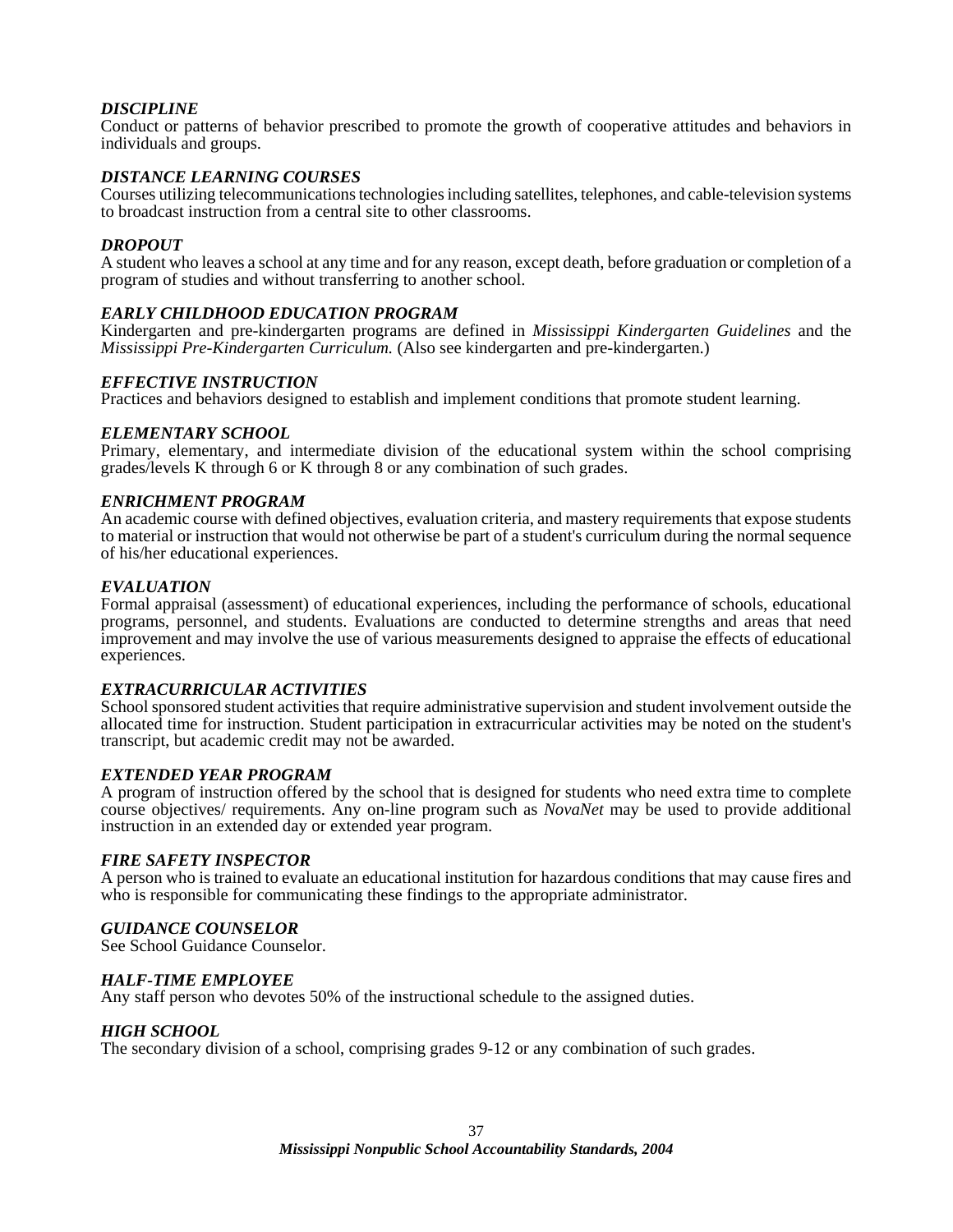### *HOME SCHOOLING PROGRAM*

An instructional program that is provided in the home by the parents and is not instituted/operated for the purpose of avoiding or circumventing the compulsory attendance law.

### *HONORS COURSES*

See Accelerated Courses.

### *INDIVIDUALIZED EDUCATION PROGRAM (IEP)*

A written plan outlining the special education and related services that are designed to meet the unique needs of each child with a disability.

### *INDIVIDUALS WITH DISABILITIES EDUCATION ACT (IDEA)*

This act authorizes a federal formula grant to each state to assist in meeting the special education needs of children with disabilities as mandated in federal regulations.

### *INSTRUCTIONAL DAY*

A day in which a minimum of 330 minutes of instruction or evaluation is provided.

### *INSTRUCTIONAL STAFF*

Employees of a school who are professionally trained and licensed to provide instruction and/or services to students enrolled in the school.

### *JOINT COMMISSION ON ACCREDITATION OF HEALTHCARE ORGANIZATIONS (JCAHO)*

The Joint Commission develops standards of quality in collaboration with health professionals and others and stimulates healthcare organizations to meet or exceed the standards through accreditation and the teaching of quality improvement concepts. Standards include specific requirements for educational services provided by inpatient and residential organizations. The national office address is One Renaissance Boulevard, Oakbrook Terrace, Illinois 60181.

### *KINDERGARTEN*

That portion of the elementary school serving children who have reached the age of five years on or before September 1 of the school year. Kindergarten programs must comply with *Mississippi Kindergarten Guidelines.*

### *KINDERGARTEN INSTRUCTIONAL DAY*

The school day for kindergarten is the same as the school day for all other grades in the school. (For specific requirements, see the current edition of *Mississippi Kindergarten Guidelines.*)

### *LAB-BASED SCIENCE COURSE*

A science course in which 20% of the instructional time is spent in laboratory experiences.

### *LABORATORY*

Room or rooms basically/appropriately equipped and used by students for supervised study of some branch of science or the application of scientific principles.

### *LEARNING CENTER*

An area in the kindergarten and pre-school classrooms that contains a collection of materials and activities to introduce, teach, reinforce, and/or enrich a skill or concept.

### *LEARNING CENTER ACTIVITIES*

Activities housed in the kindergarten and pre-school learning centers that promote student participation through developmentally appropriate instructional techniques.

### *LEARNING OBJECTIVES*

Statements of what a student will know, feel, or do when a course is completed.

### *LIBRARY-MEDIA CENTER*

*Mississippi Nonpublic School Accountability Standards, 2004*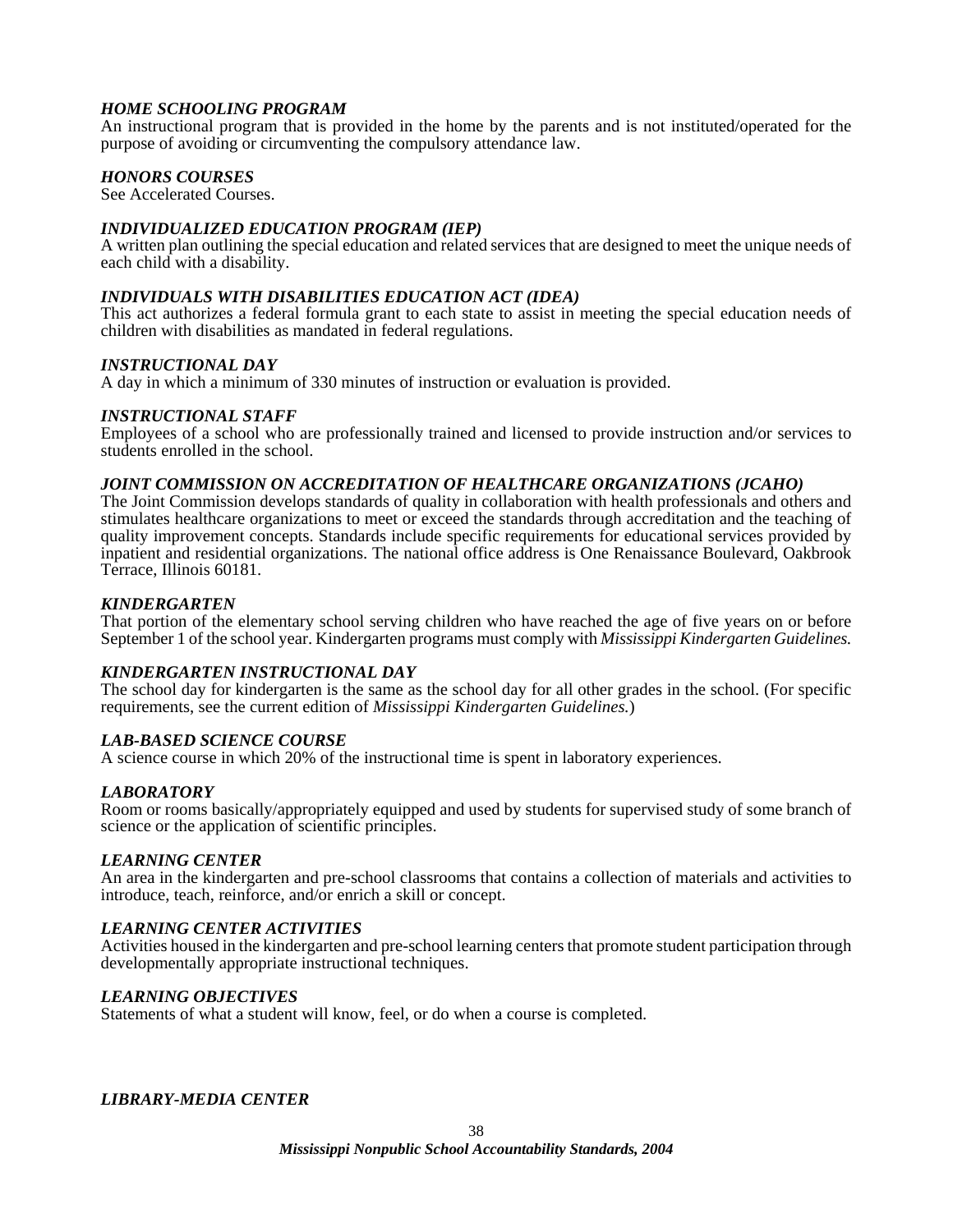A specially designed space in each school equipped for centrally housing an organized collection of materials and equipment representing a broad range of current learning media including instructional technology. The facility contains areas for individualized study, large and small group instruction, and holding conferences. The facility is organized and administered to function as a learning laboratory where the use of all media is purposeful, planned, and integrated with the educational program and instructional processes of the school.

### *MIDDLE SCHOOL*

A school with any configuration of intermediate grades 4-8 whose principal may be licensed as an elementary school administrator or a secondary school administrator.

### *MISSION STATEMENT*

A school's statement of purpose that is used in strategic planning as the basis for educational decisions.

### *MISSISSIPPI OCCUPATIONAL DIPLOMA*

The State Board of Education shall develop and issue criteria for a Mississippi Occupational Diploma for students having a disability as defined by the federal Individuals With Disabilities Education Act (IDEA). See MS Code 37-16-11(2) and Appendix D.

### *NONPUBLIC SCHOOL*

A nonpublic school is any parochial, private, special purpose, and tribal school that is not a public elementary and secondary school, which is required to participate in the performance-based accreditation system as specified in MS Code 37-17-6(1).

### *ON-LINE COURSE*

Instruction delivered via the Internet. (See *Approved Courses for Secondary Schools in M*ississippi.)

### *ON-SITE*

Any geographical location selected by the local professional development committee for professional development activity as planned by the school district and provided during contractual time at the school's expense.

### *ON-SITE EVALUATION*

An evaluation conducted at the geographical location of the school to determine compliance with all accreditation requirements and standards*.* If deficiencies are found in meeting accreditation standards, the chief school administrator is notified in writing and given thirty (30) days from the receipt of notification to provide a written response. The report of findings is filed in the current accreditation records in the Office of Accreditation.

### *PAROCHIAL SCHOOL*

A parochial school is a school that is governed and operated by a parochial or other bona fide church organization or religious order.

### *PERSONNEL/ACCREDITATION DATA REPORTING SYSTEM*

School data and employee information required by the Mississippi Department of Education on an annual basis. This information reflects the daily schedule of each employee and is used to determine compliance with certain accreditation standards.

### *PHYSICAL EDUCATION*

The instructional requirements for physical education that are specified in the *Fitness Through Physical Education Framework*. Elective units for graduation include participation in interscholastic athletic activities that meet the instructional requirement specified in the *Fitness Through Physical Education Framework* and that are sanctioned by the Mississippi High School Activities Association.

### *PLANNING PERIOD*

An unencumbered period of time during the teaching day required for each classroom teacher except vocational teachers who teach in time blocks of fifty (50) minutes or more.

### *POLICY*

A statement of official intent adopted by the school board (governing body or policy-making authority*)* and recorded as official action in school board minutes. The school must comply with all school board policies.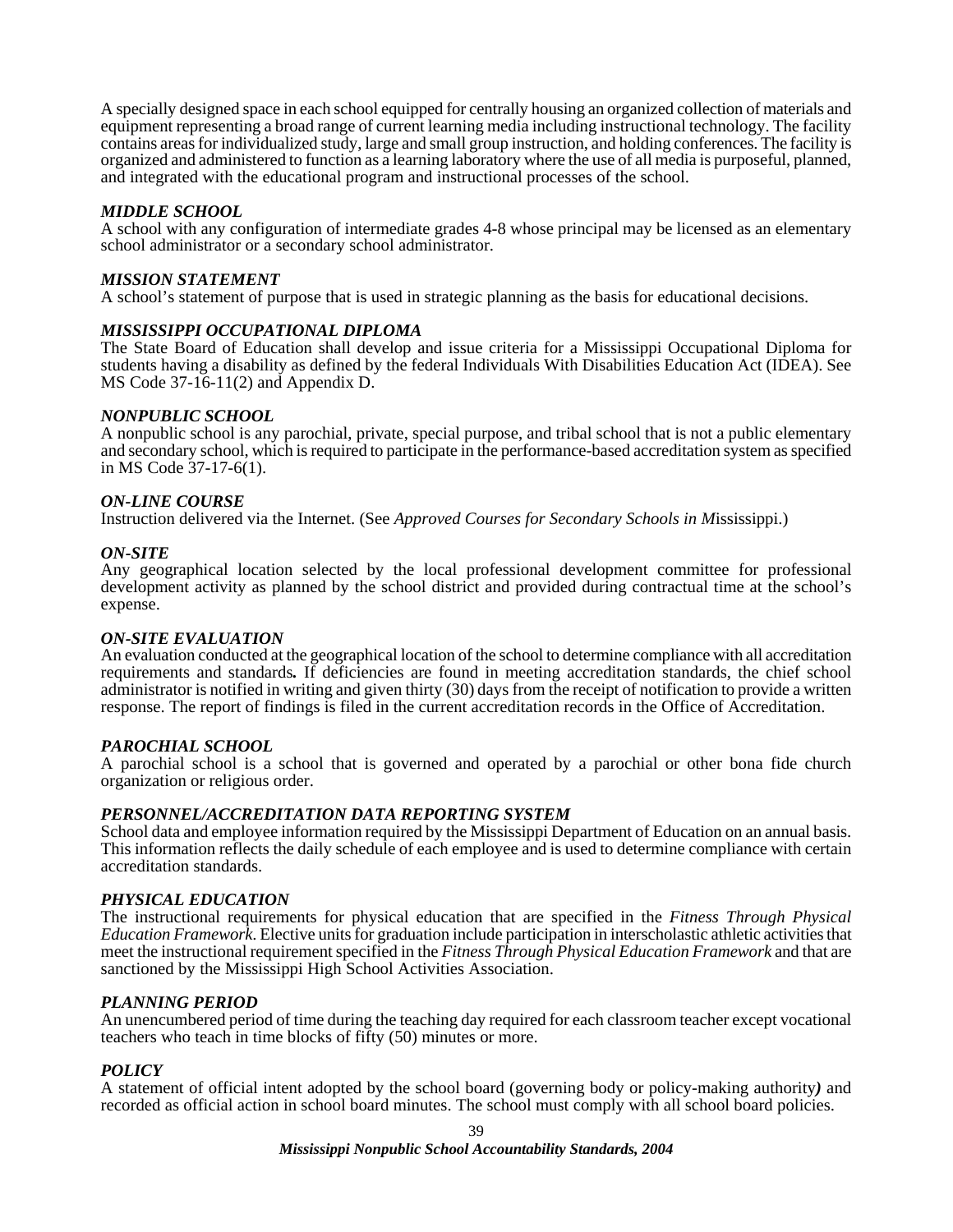### *PRE-KINDERGARTEN PROGRAM*

Instructional program serving children who have reached the age of four (4) years on or before September 1.

### *PRINCIPAL*

The chief school administrator who is responsible for the total educational program of a school and who holds valid and appropriate administrator certification.

### *PRIVATE SCHOOL*

A private school is a school that is privately owned and operated, which may be no-profit or for profit.

### *PROBATION STATUS*

An accreditation status assigned to a school that was assigned an Advised status the previous school year and the school has not taken corrective actions or has not removed the process standard deficiencies that resulted in the Advised status.

### *PROCEDURE*

A statement of processes by which policies, regulations, and standards are implemented.

### *PROFESSIONAL DEVELOPMENT*

The growth-promoting learning process that empowers stakeholders (teachers, administrators, staff, and other school personnel) to improve the educational organization.

### *RESOURCE CENTER*

An area designated for maintaining a collection of instructional materials, supplies, and equipment.

### *SOUTHERN ASSOCIATION OF COLLEGES AND SCHOOLS (SACS)*

SACS is a regional accrediting agency comprised of eleven southern states. The regional office address is 1866 Southern Lane, Decatur, Georgia 30033-4097. Information is also available on-line @ www.sacs.org.

### *SCHOOL*

An institution that exists for the purpose of teaching school-aged children, that consists of one (1) physical plant located on one school site, that includes instructional staff members and students, and that is in session each school year.

### *SCHOOL BOARD*

As used in this document, the school board is the policy-making body or governing authority for a school.

### *SCHOOL DAY*

That portion of the calendar day that includes the teaching day, intermissions, and any additional time included in the employee contract. School day defines the normal working day for employees.

### *SCHOOL GUIDANCE COUNSELOR*

No individual shall be employed as a school guidance counselor without a minimum of a Master's degree in Guidance and Counseling. School guidance counselors shall provide comprehensive counseling services, including the following: academic and personal/social counseling; student assessment and assessment counseling; career and educational counseling; individual and group counseling; crisis intervention and preventive counseling; referrals to community agencies; educational consultations and collaboration with teachers, administrators, parents, and community leaders; educational and career placement services; follow-up counseling services; conflict resolution; and other counseling duties or other duties assigned by the school principal. School guidance counselors shall abide by the American School Counselor Association Code of Ethics. (MS Code 37-9-79)

### *SCHOOL SAFETY PLAN*

The foundation document a school uses to maintain a safe and secure educational environment.

### *SCHOOL TERM*

See Academic Year.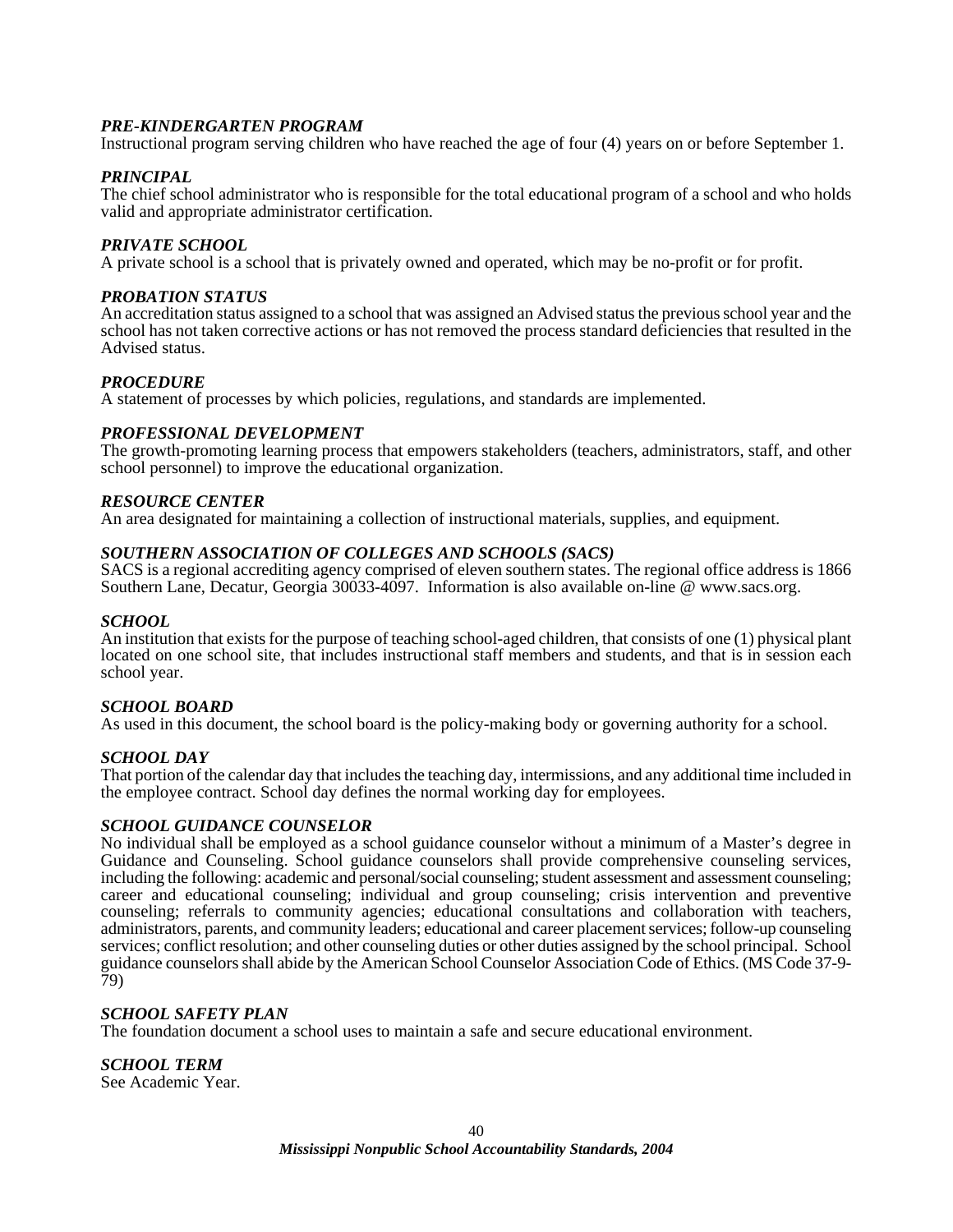### *SCHOOL YEAR*

See Academic Year.

### *SECONDARY SCHOOL*

A school that contains any or all of grades 9 through 12 and may include grades 7 and 8.

### *SELF-CONTAINED CLASS*

A classroom in which an educator teaches all core subjects to a group of students.

### *SPECIAL DIPLOMA OR CERTIFICATE*

Upon meeting all applicable requirements prescribed by the district school board, students with disabilities shall be awarded a special diploma in a form prescribed by the state board. Any such student who meets all special requirements of the district school board for his exceptionality, but is unable to meet the appropriate special state minimum requirements, shall be awarded a special certificate of completion in a form prescribed by the state board. {See MS Code 37-16-11(1).}

### *SPECIAL PURPOSE SCHOOL*

A special purpose school is defined as one that is organized to serve a specific population of students or to provide a special program of instruction for students. A special purpose school that serves students with disabilities in accordance with IDEA and applicable state statutes and regulations must meet all relevant state and federal requirements for special education programs.

### *STANDARD DIPLOMA*

As standard high school diploma is awarded to a student who has met all the requirements established by the local board of education and by the State Board of Education. (See MS Code 37-16-7.)

### *STANDARDS*

Criteria by which schools are assessed. By law, accreditation standards established for nonpublic schools may not be more stringent than accreditation standards applied to public schools.

### *STRATEGIC EDUCATIONAL PLAN*

A plan that identifies the mission, goals, strengths, and needs of the school and outlines strategies for implementing changes and improvements. (See Appendix H, page 33.)

### *STUDENT ACTIVITIES*

School sponsored activities that require administrative provision and student involvement during the teaching day. (See *teaching day*.) Student participation in extracurricular activities may be noted on the student's transcript, but academic credit may not be awarded.

### *STUDENT SUPPORT PERSONNEL*

A professional qualified to offer student support services (e. g., psychologist, guidance counselor, social worker, psychometrist, etc.).

### *STUDENT SUPORT PROGRAM*

A program of activities designed to assist and/or complement instructional activities for all students through the following types of activities: planned counseling, consultation; student appraisal, diagnosis, evaluation, intervention, remediation, follow-up, and referral.

### *SUBJECT AREA*

A division or field of organized knowledge for which state curriculum guidelines have been prepared.

### *SUMMER SCHOOL PROGRAM*

A program of instruction offered by the school during the summer months after the close of the regular academic year. The program of instruction is designed for students who need extra time to complete course requirements and/or for students who wish to enroll in new courses/subjects.